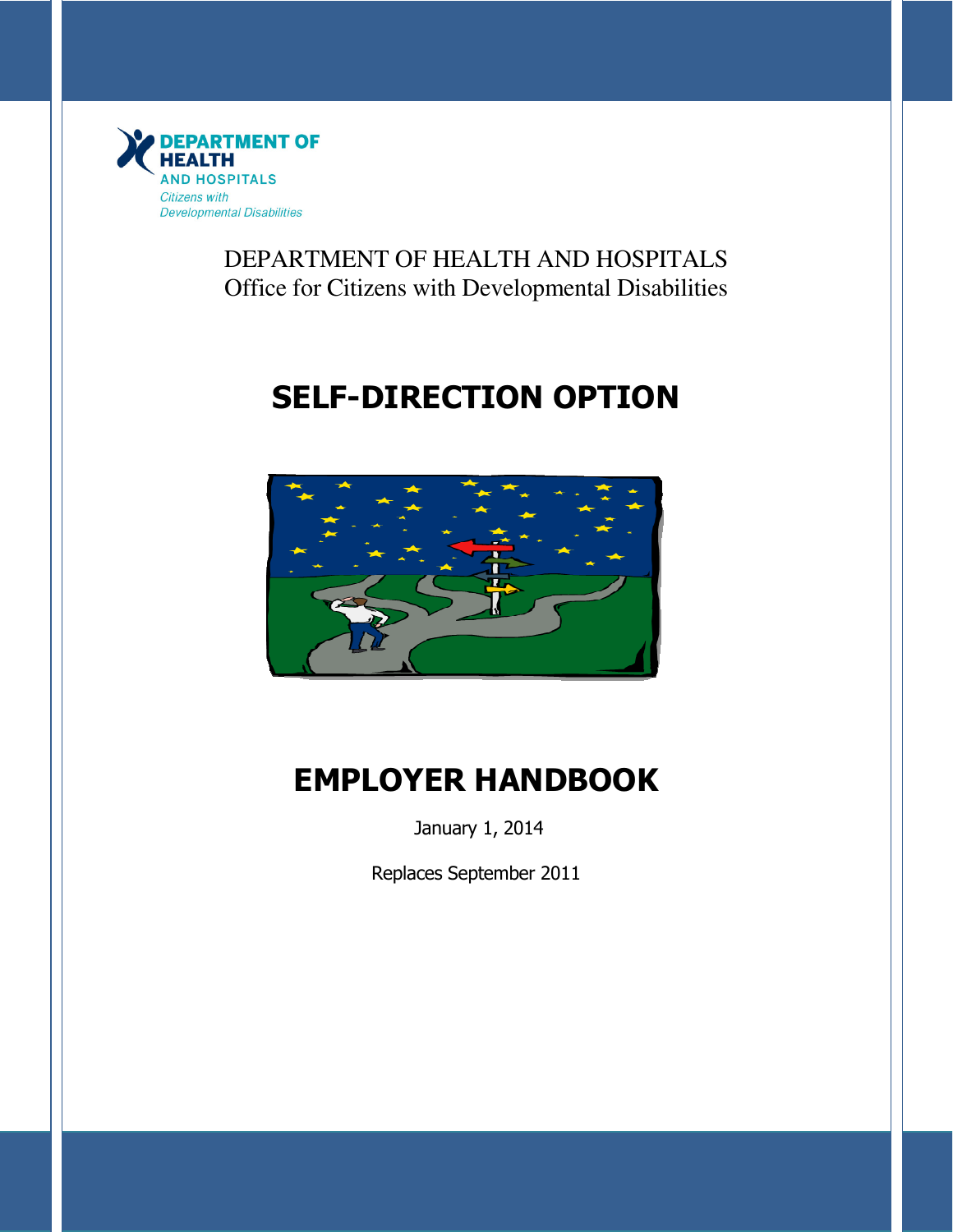# **Table of Contents**

| Section 2: Service Planning and Documentation Requirements 18      |  |
|--------------------------------------------------------------------|--|
|                                                                    |  |
|                                                                    |  |
|                                                                    |  |
|                                                                    |  |
|                                                                    |  |
|                                                                    |  |
|                                                                    |  |
|                                                                    |  |
|                                                                    |  |
|                                                                    |  |
|                                                                    |  |
|                                                                    |  |
|                                                                    |  |
|                                                                    |  |
|                                                                    |  |
|                                                                    |  |
| Sample Questions for a Face-to-Face Interview with an Applicant 38 |  |
|                                                                    |  |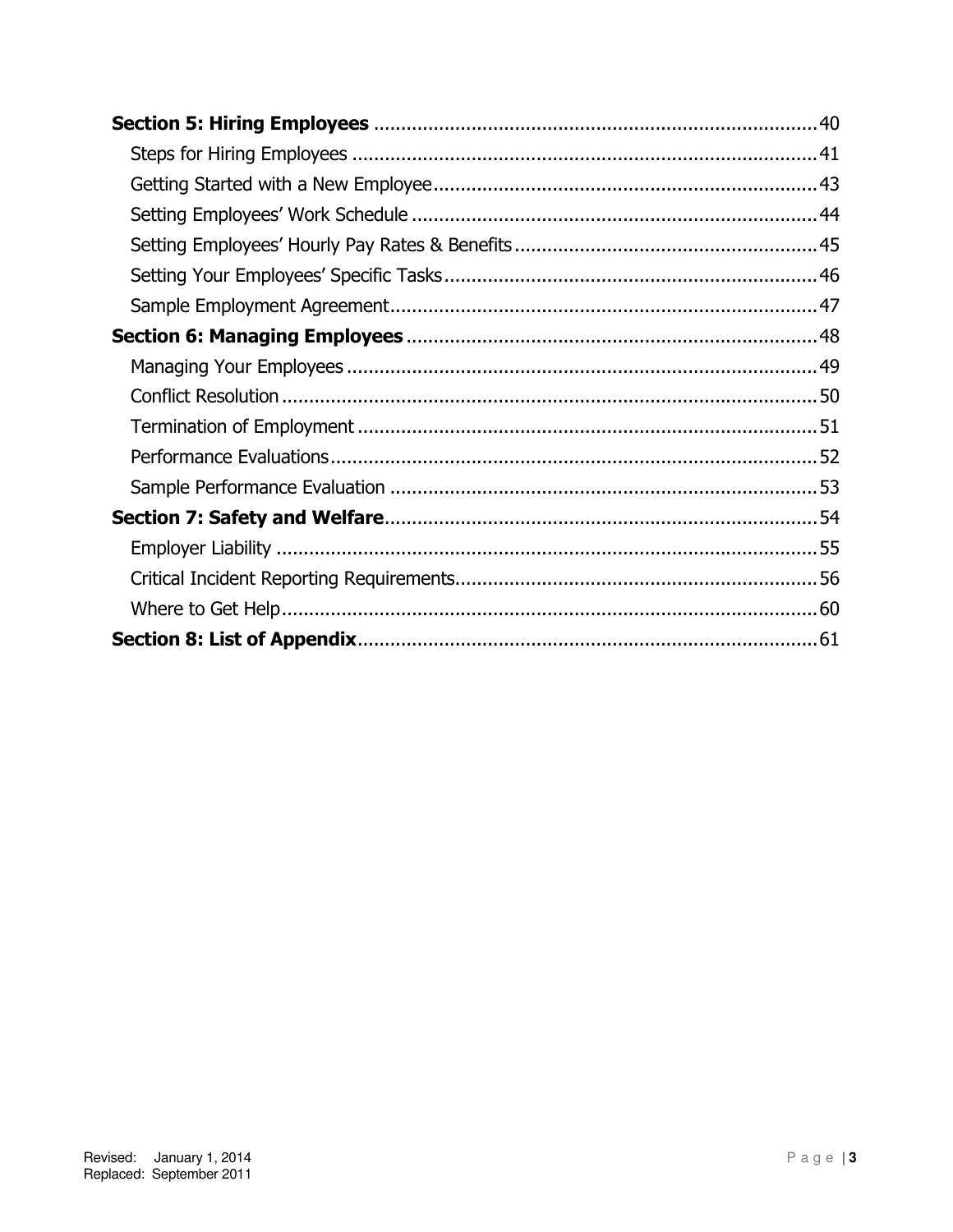# Section 1: Introduction

Self-Direction Overview Self-Direction Enrollment Process Differences in Service Delivery Options Participant Eligibility Criteria Choosing Self-Direction as a Service Delivery Option Determining Who Must be the Employer Employer Responsibilities Supports Available to Assist Employers Voluntary Termination Involuntary Termination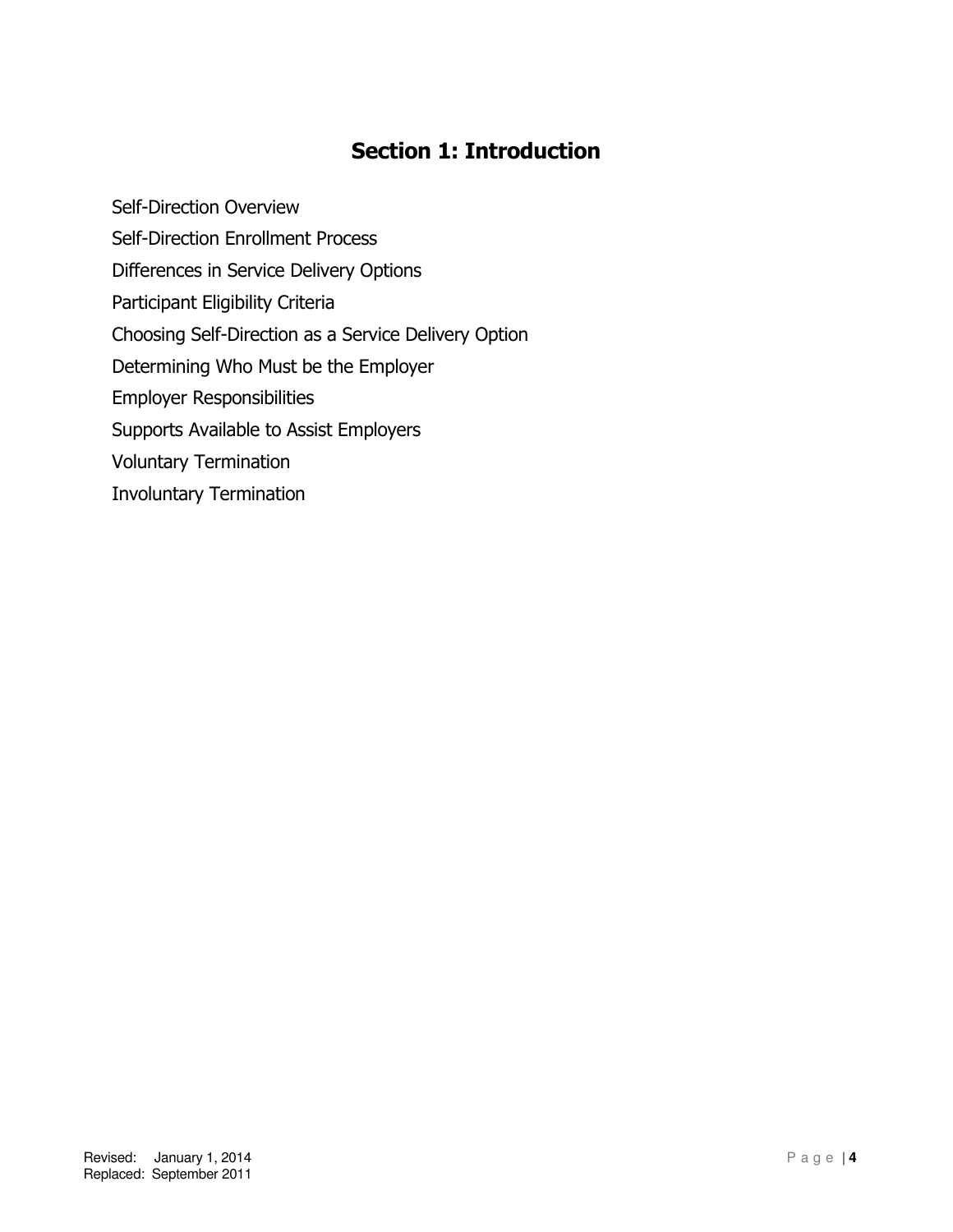# Self-Direction Overview

Self-Direction is a service delivery option which allows you, the participant, to become the employer of the people you choose to hire to provide supports for you. As the employer, you are responsible for recruiting, training, supervising, and managing the people youchoose to hire. This option gives you, as a participant, the most control over your supports, but also the most responsibility.

Self-Direction is based on the principles of self-determination, which means that you have the ability or right to make your own decisions, and include the following:

- **FREEDOM** the opportunity to choose where and with whom you live, as well as how you organize all important aspects of your life.
- **AUTHORITY** the ability to control some targeted amount of public dollars.
- **SUPPORT** the ability to organize support in ways that are unique to you.
- **RESPONSIBILITY** the obligation to use public dollars wisely and to contribute to your community.
- **CONFIRMATION** the recognition that people with disabilities themselves must be a major part of the redesign of the human service system of long-term care.

With Self-Direction, you control the amount spent on wages and benefits for your employees within the guidelines established by the program in which you are enrolled. With assistance and approval from your support coordinator, you, as the employer, are required to budget payments for wages, benefits, and required employment-related taxes.

Your support coordinator will provide you with informationon Self-Direction, followed by on-going support and assistance as needed. Your support coordinator will continue to assist you with the development of your Plan of Care, budget planning, ongoing evaluation of supports and services, and organizing the unique resources that you need.

The fiscal/employer agent will process payroll for your employeesat least twiceper month and make the required tax withholdings and deposits with state and federal agencies on your behalf.All payrolls will be processed utilizing state approved payment mechanism. The fiscal/employer agent will send you reports of your spending so that you can keep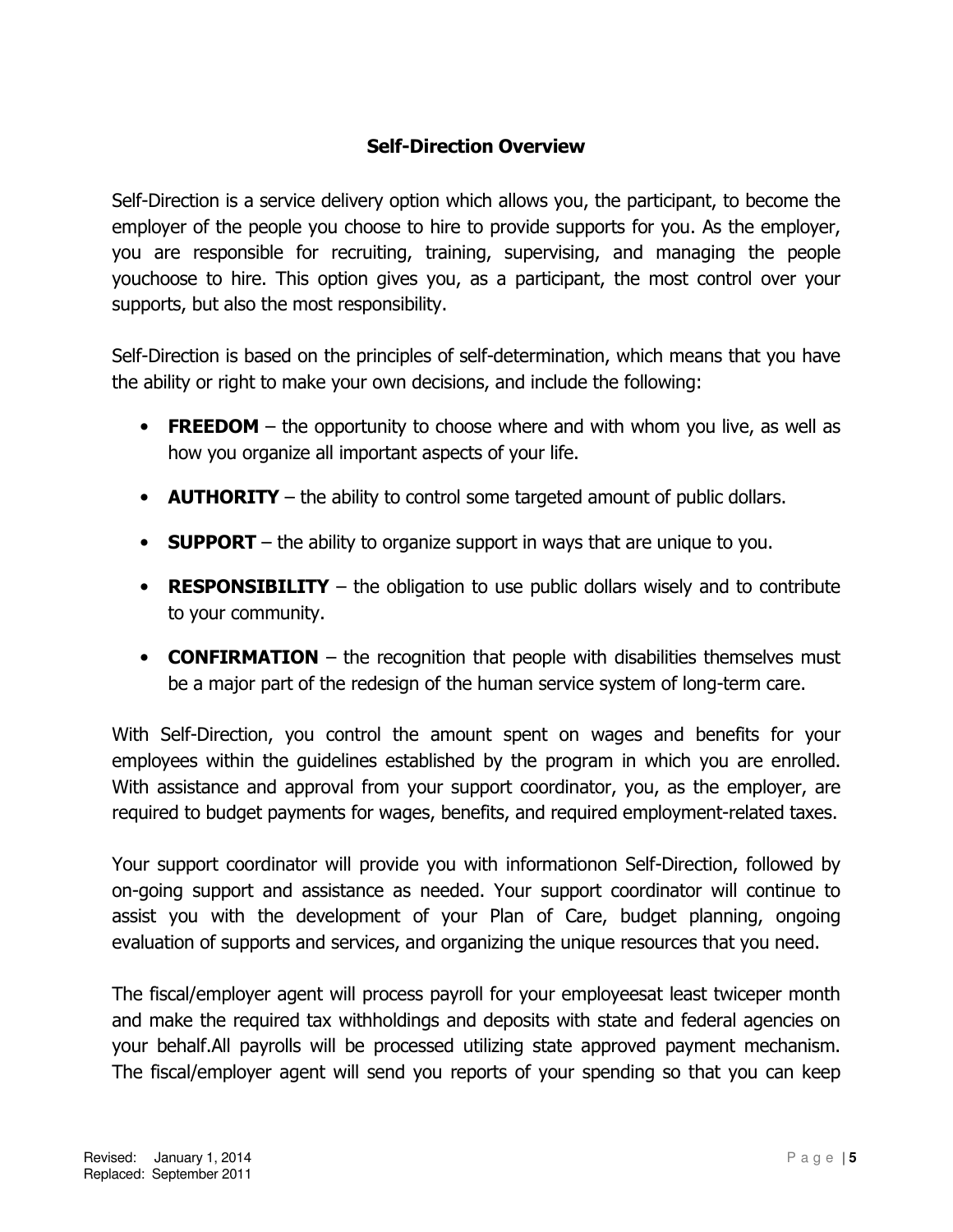track of the amount of service hours you have used and the amount you have remaining for use.

# Self-Direction Enrollment Process

All of the following must be completed prior to starting the Self-Direction option:

- 1. Training: Your support coordinator will educate you on the material in the **Self-Direction Employer Handbook.** If you haveany questions, ask your support coordinator. Your support coordinator willbe able to provide you with answers and guide you through the process. After you have been trained and your questions have been answered, both you and your support coordinator will sign the "**Service** Agreement" form.
- 2. Standards for Employee: Your support coordinator will complete the "Applicant **Verification"** form to verify that your potential employees meet the qualifications of your program.
- 3. Forms are Completed: The "Start-Up Packet" contains the forms necessary to establish you as the employer: timesheets, payroll schedule, rate sheet, and employee application forms. These forms can be found and completed online or you can complete them and have your support coordinator assist with submitting the documents to the fiscal/employer agent. The fiscal/employer agentwill ensure that the forms/documents found in the Start-Up Packet are complete and will clear your potential employees for hire.
- 4. Start Date: Your support coordinator will submit the "Service Agreement" form, "**Applicant Verification"** form, and other required forms located in the Start-Up Packet to theLocal Governing Entity (District or Authority). The Local Governing Entity will assign a **start date.** The start date will be the first  $(1<sup>st</sup>)$  day of thefollowing month if all the required forms are completed correctly and submitted at least 15 days prior to the anticipated start date.
- 5. Approved Plan: Your Plan of Care/Plan of Care revision requestfor the Self-Direction option must be approved and prior authorized. No service expenses related to the Self-Direction option may be incurred prior to this approval process.



Self-Direction is a choice. You may choose to stop selfdirecting your services at any time by contacting your support coordinator.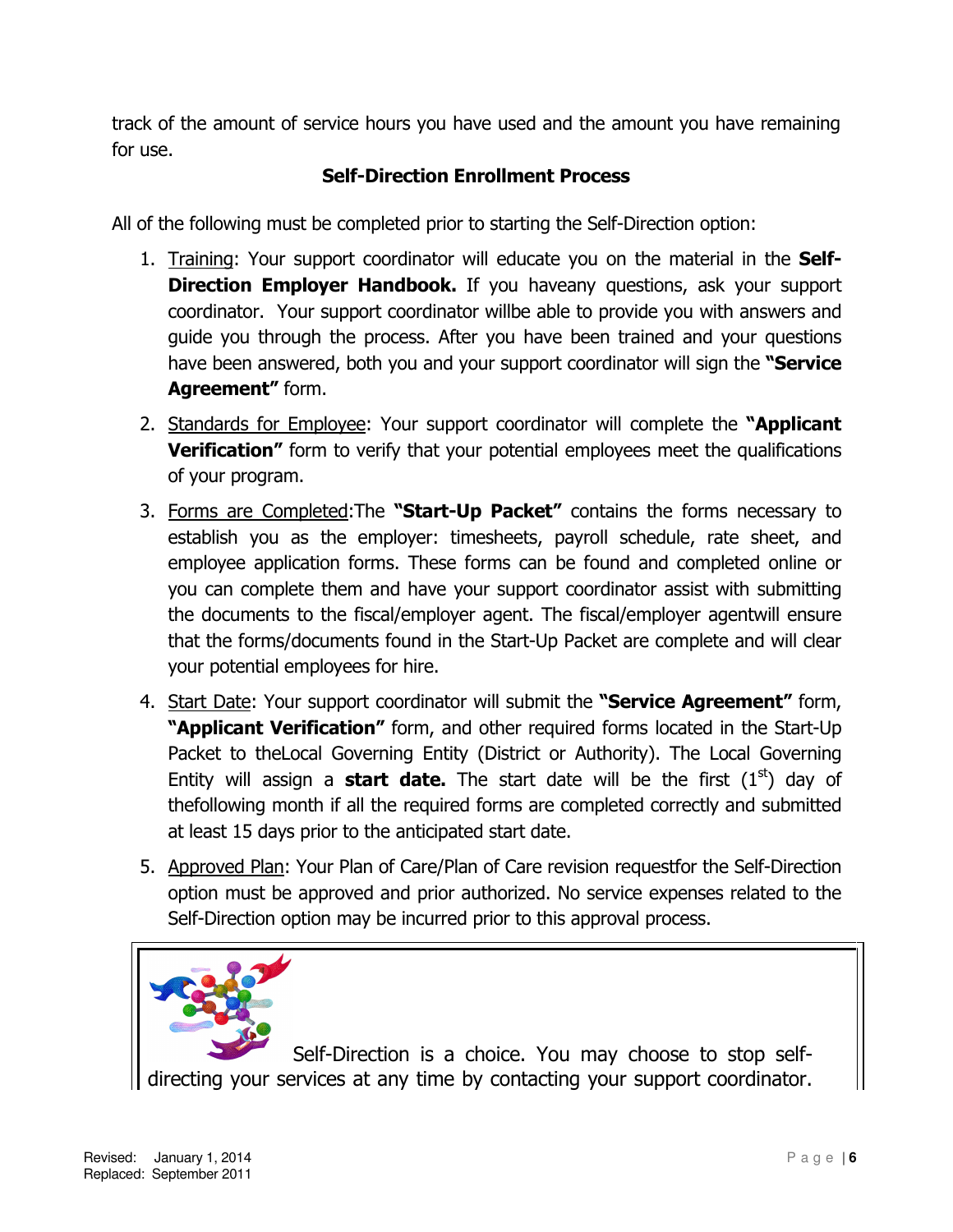Your support coordinator will assist you in selecting a direct service provider agencyfrom the OCDD Freedom of Choice list.

### Differences in the Service Delivery Models

This table explains some of the differences in responsibilities and benefits between Self-Direction and the traditional direct service provider agency ("Agency") model.

| <b>Questions Regarding</b><br><b>Service Delivery Models</b>                                                       | <b>Self-Direction</b>                                                                                               | <b>Agency</b>                                                                  |
|--------------------------------------------------------------------------------------------------------------------|---------------------------------------------------------------------------------------------------------------------|--------------------------------------------------------------------------------|
| Who is the "employer?"<br>Who has responsibility for hiring and<br>firing my direct service workers?               | <b>Employer = Participant</b><br>age 18 or more or the Authorized<br>Representativeof a participant<br>under age 18 | Provider Agency                                                                |
| Who is responsible for withholding and<br>depositing employment related taxes<br>and performing payroll functions? | <b>Fiscal/Employer Agent</b><br>=Payroll Agent for<br><b>Employer</b>                                               | Provider Agency                                                                |
| Who determines the compensation and<br>work related budgets for the<br>employee(s)?                                | <b>Employer</b> with assistance<br>and approval from your<br><b>Support Coordinator</b>                             | Provider Agency                                                                |
| Who recruits, trains, manages,<br>evaluates, and dismisses employees?                                              | <b>Employer</b>                                                                                                     | Participant and/or<br>Provider Agency                                          |
| Who must ensure that criminal history<br>checks are documented and that an<br>applicant is eligible to be hired?   | <b>Fiscal/Employer</b><br><b>Agentand Employer</b>                                                                  | Provider Agency                                                                |
| Who is responsible for on-the-job injury<br>and other liabilities of the employee(s)?                              | <b>Employer</b>                                                                                                     | Provider Agency                                                                |
| Who is responsible for providing back-<br>up coverage for direct service workers?                                  | <b>Employer</b>                                                                                                     | Provider Agency                                                                |
| Who is responsible for complying with<br>OCDD program rules?                                                       | <b>Employer, Participant,</b><br>Support Coordinator, and<br>Fiscal/Employer Agent                                  | Participant and<br>Provider Agency                                             |
| Who is responsible<br>for<br>monitoring<br>service delivery?                                                       | <b>Employer, Support</b><br>Coordinator, and OCDD                                                                   | Participant,<br>Provider Agency,<br>Support<br>Coordinator, and<br><b>OCDD</b> |
| Who<br>responsible for monitoring<br>is<br>employment related costs and staying<br>in budget?                      | <b>Employer, Support</b><br>Coordinator, and<br>Fiscal/Employer agent                                               | Participant,<br>Provider Agency                                                |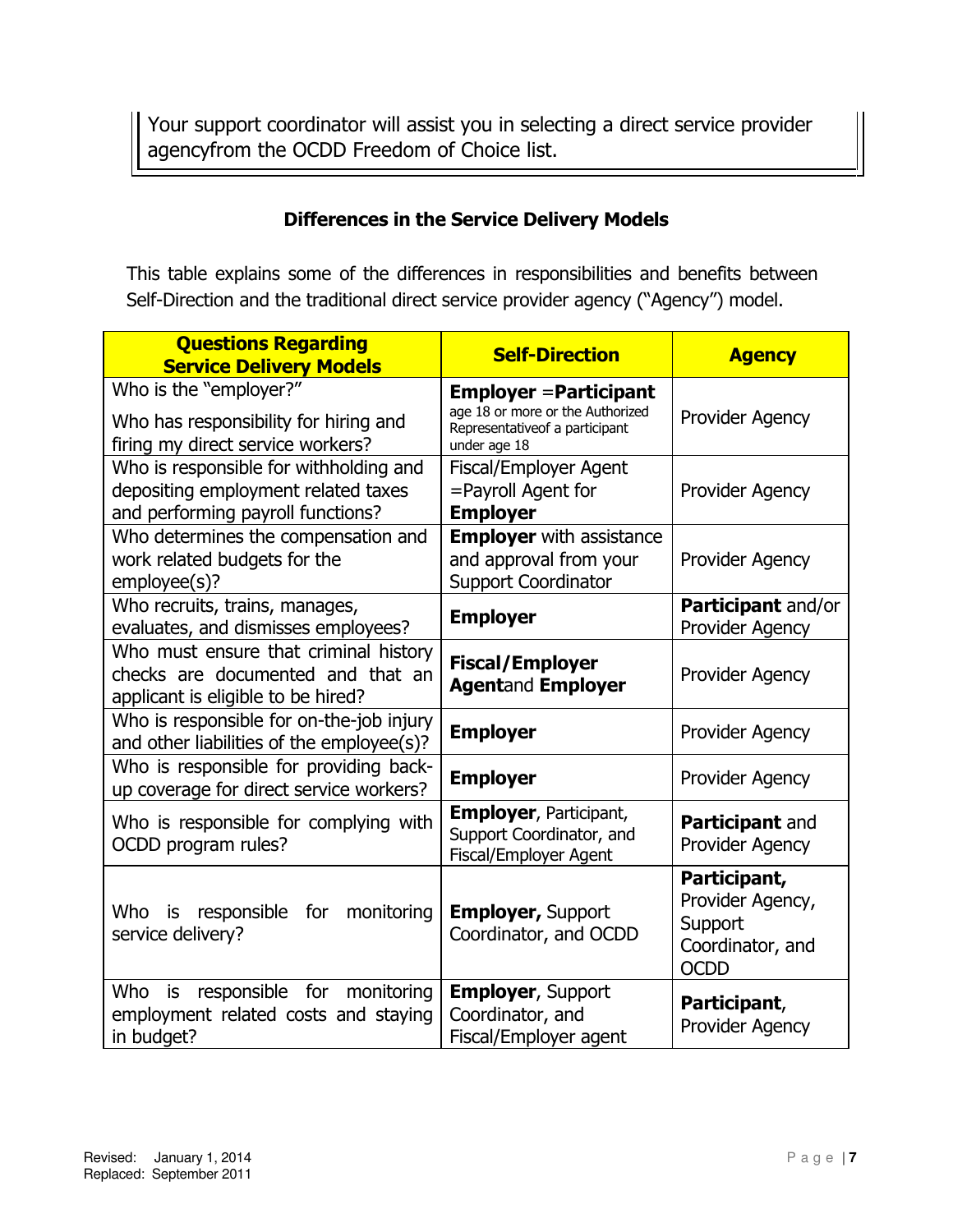# Participant Eligibility Criteria

To be eligible for participation in the Self-Direction option, a person must:

- Be a participant in a waiver with a Self-Direction option.
- Be able to participate in the Self-Direction option without a lapse in or decline in the quality of care or an increased risk to health and welfare.
- Complete the mandatory orientation provided by the support coordinator and/or the Office for Citizens with Developmental Disabilities (OCDD) related to the selfdirection option. (This includes an initial Self-Direction enrollmenttraining provided by the participant's support coordinator and any on-going training that may be provided by the support coordinator, the fiscal/employer agent, or the OCDD).
- Understand the rights, risks, and responsibilities of managing his/her own care and managing and using an individual budget. If the participant is unable to make decisions independently he/she must have a willing decision maker (family/mother/father/legal guardian/authorized representative as listed on the participant's Plan of Care).

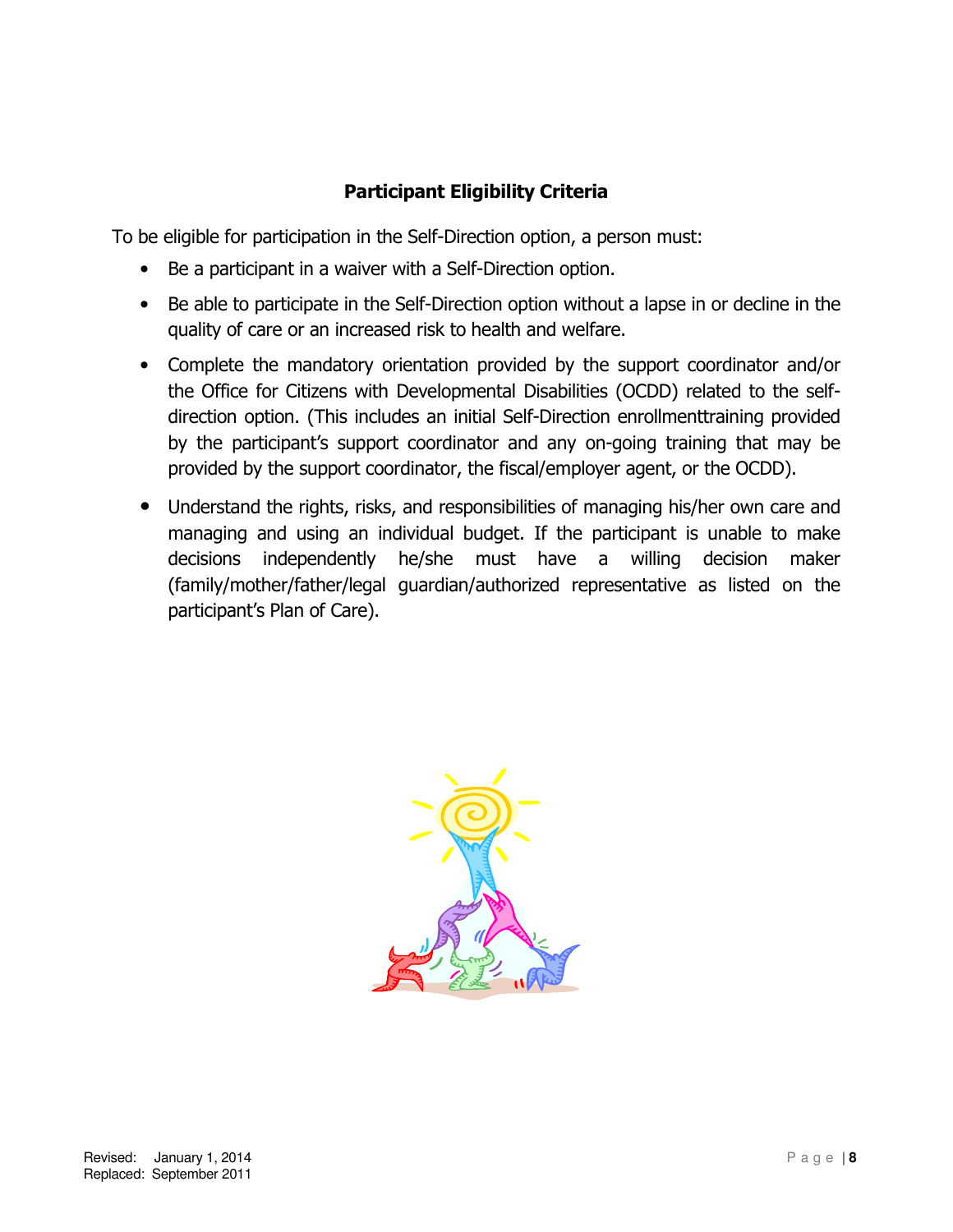# Choosing Self-Direction as a Service Delivery Option

You will be informed of the Self-Direction option by your support coordinator at the time of your initial assessment, annually, and as requested by you and/or your authorized representative(s). If you are interested in Self-Direction, the support coordinator will provide you with detailed information regarding the differences between service delivery options, roles and responsibilities of each option, and benefits and risks associated with Self-Direction.

If you decide you would like to participate in the Self-Direction option, your support coordinator will ensure that you receive a copy of the Self-Direction Employer Handbook and Start-Up Packet and assist you with the following activities:

- 1. Determine what supports you will need to participate in Self-Direction (e.g., minimum number of workers needed, access to fax machine or internet);
- 2. Arrange for needed supports and services;
- 3. Inform the Local Governing Entity of your decision to participate in Self-Direction in order to obtain a **projected** start date for the Self-Direction option enrollment process;
- 4. Inform you of the projected start date for the Self-Direction option;
- 5. Educate you on the material contained in Self-Direction Employer Handbook (as verified by the completed "**Service Agreement**" form). This includes providing information to you on how to:
	- Recruit, hire, and provide training options for your employees,
	- Establish your employees' duties (consistent with service specifications and your support needs) and provide orientation and instructions,
	- Create your employees' schedule (consistent with service specifications onyour approved Plan of Care) and schedule employees,
	- Determine your employees' wages and benefits,
	- Train your employees how to document (progress notes) and report critical incidents,
	- Supervise employees,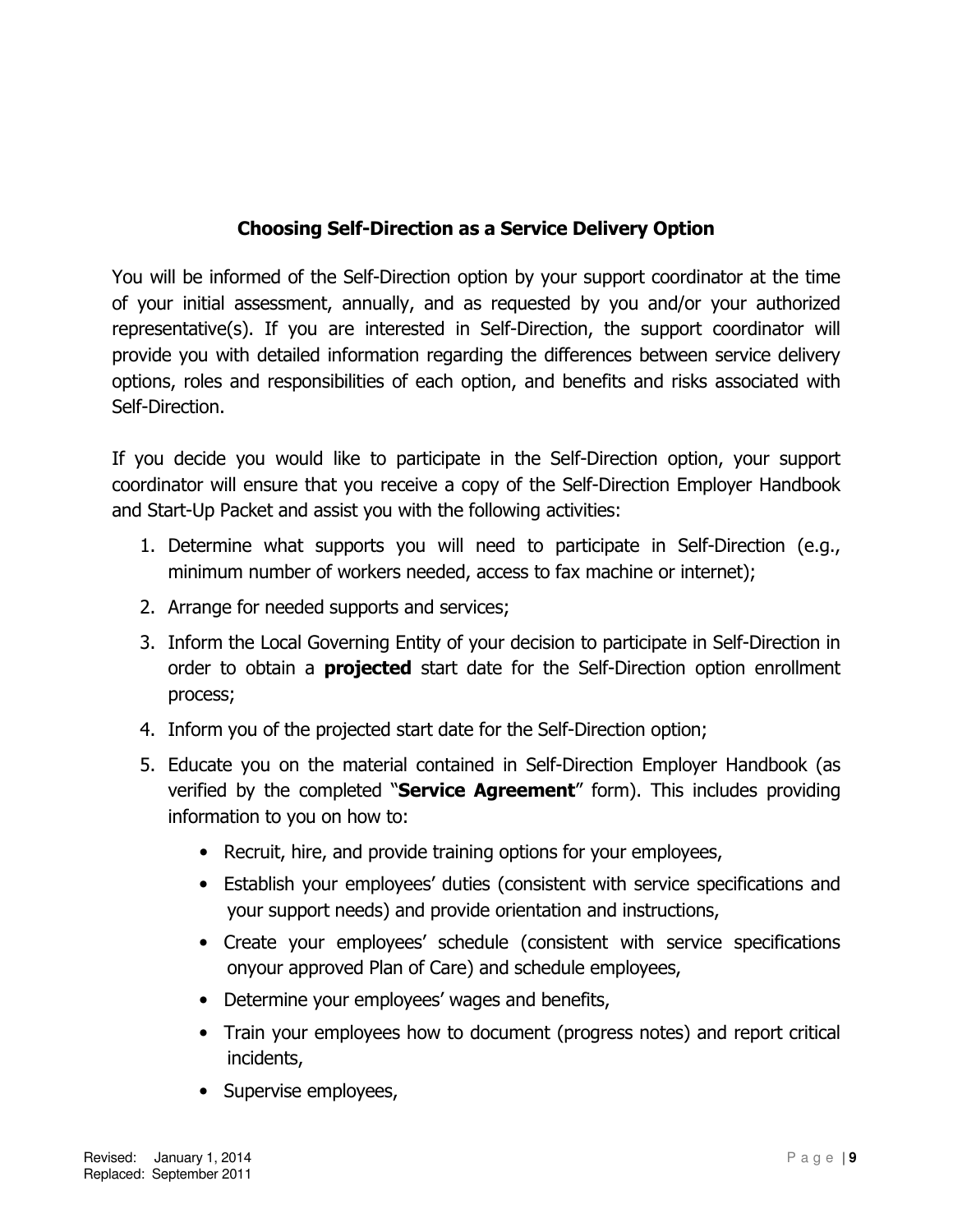- Evaluate employee performance,
- Verify and approve time worked by employees, and
- When necessary, terminate employees.
- 6. Assist you in verifying applicants' qualifications (as verified by the completed "Applicant Verification" form); and
- 7. Assist you with completing the required forms in the Start-Up Packet.

The support coordinator will send the "Service Agreement" form, "Applicant Verification" form, and required forms/documents (as referenced in the Start-Up Packet) to the Local Governing Entity to request a start date for you to begin Self-Direction.

The Local Governing Entity will inform the support coordinator of your **established** Self-Direction start date, at which time the support coordinator will:

- 1. Inform you of the established start date to begin Self-Direction;
- 2. Meet with you and your authorized representative to revise your Plan of Care to reflect the established Self-Direction start date and to develop a back-up plan and emergency evacuation plan;
- 3. Submit the Plan of Care/Revision, updated back-up plan, and updated emergency evacuation plan to the Local Governing Entity for approval (Note: The Local Governing Entitywill not approve the Plan of Care/Revision until clearance is received from the fiscal/employer agent that your Start-Up Packet is complete and that your employee(s) are cleared for hire.);
- 4. Notify the provider agency, as necessary, of your transition to Self-Direction;
- 5. Inform you of your beginning quarterly hours available for use in Self-Direction (NOW recipients only);
- 6. Submit the approved Plan of Care to you/your authorized representative; and
- 7. Submit the demographic page and budget sheets from the approved Plan of Care to the fiscal/employer agent.

NOTE: You will be limited to beginning Self-Direction to the first of every month unless you are an initial waiver participant, a person transitioning from another Medicaid waiver program, or a participant who is terminating services with a direct service provider agency for good cause(reason as determined by the Local Governing Entity).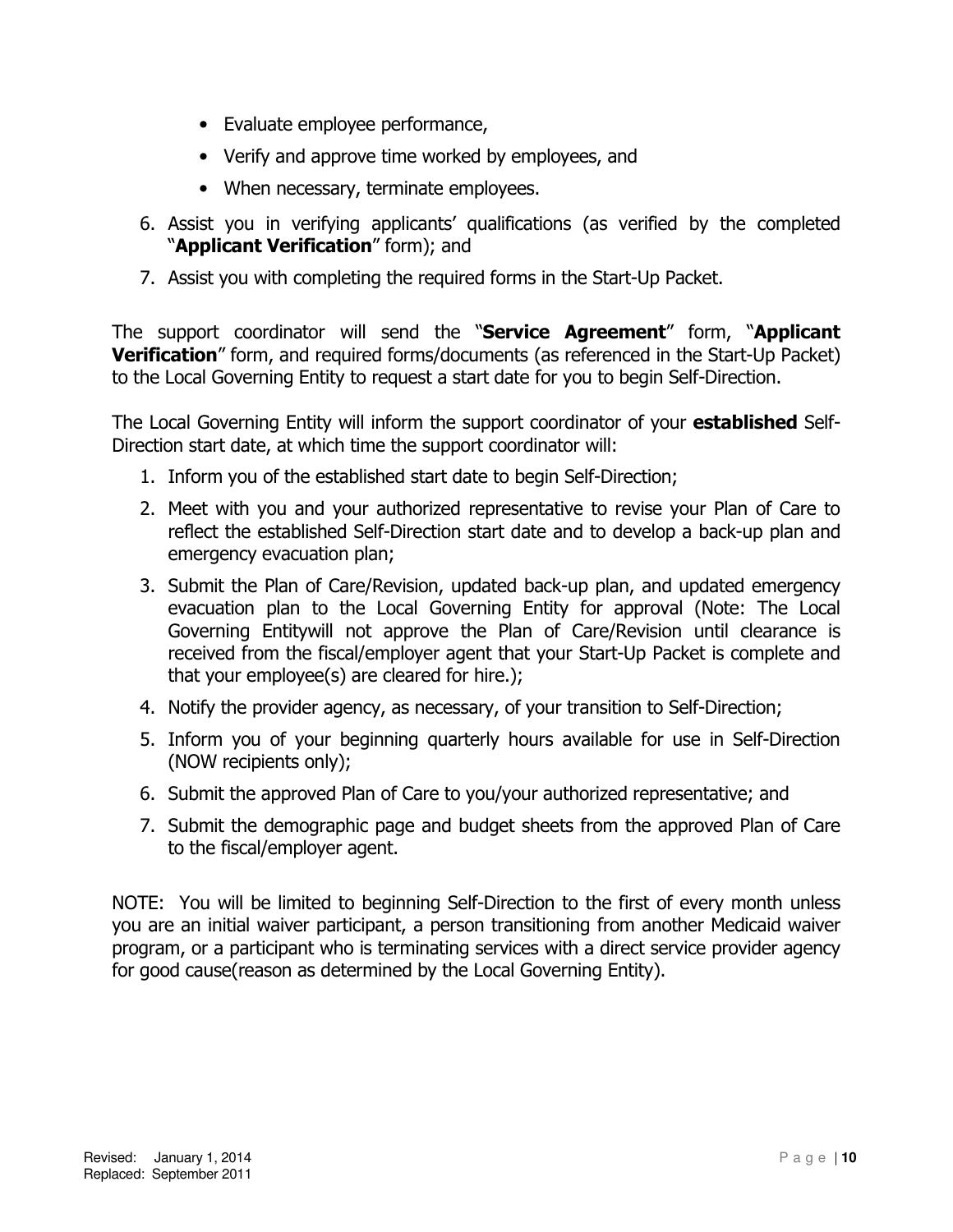# Determining Who Must Be the Employer

The **EMPLOYER** is the person who must be recorded by and registered with federal and state government agencies as the employer for legal purposes.

The person receiving services is the "**participant**." The participant may be the employer.

For a **MINOR**(a person under the age of 18) participant, the EMPLOYER must be:

- The **parent** of a minor participant, or
- The court appointed guardian of the participant, or
- The **authorized representative** of the participant, or
- The **participant**, if married or emancipated by the court.

For an ADULT participant (a person age 18 or more), the EMPLOYER may be:

• The participant or authorized representative.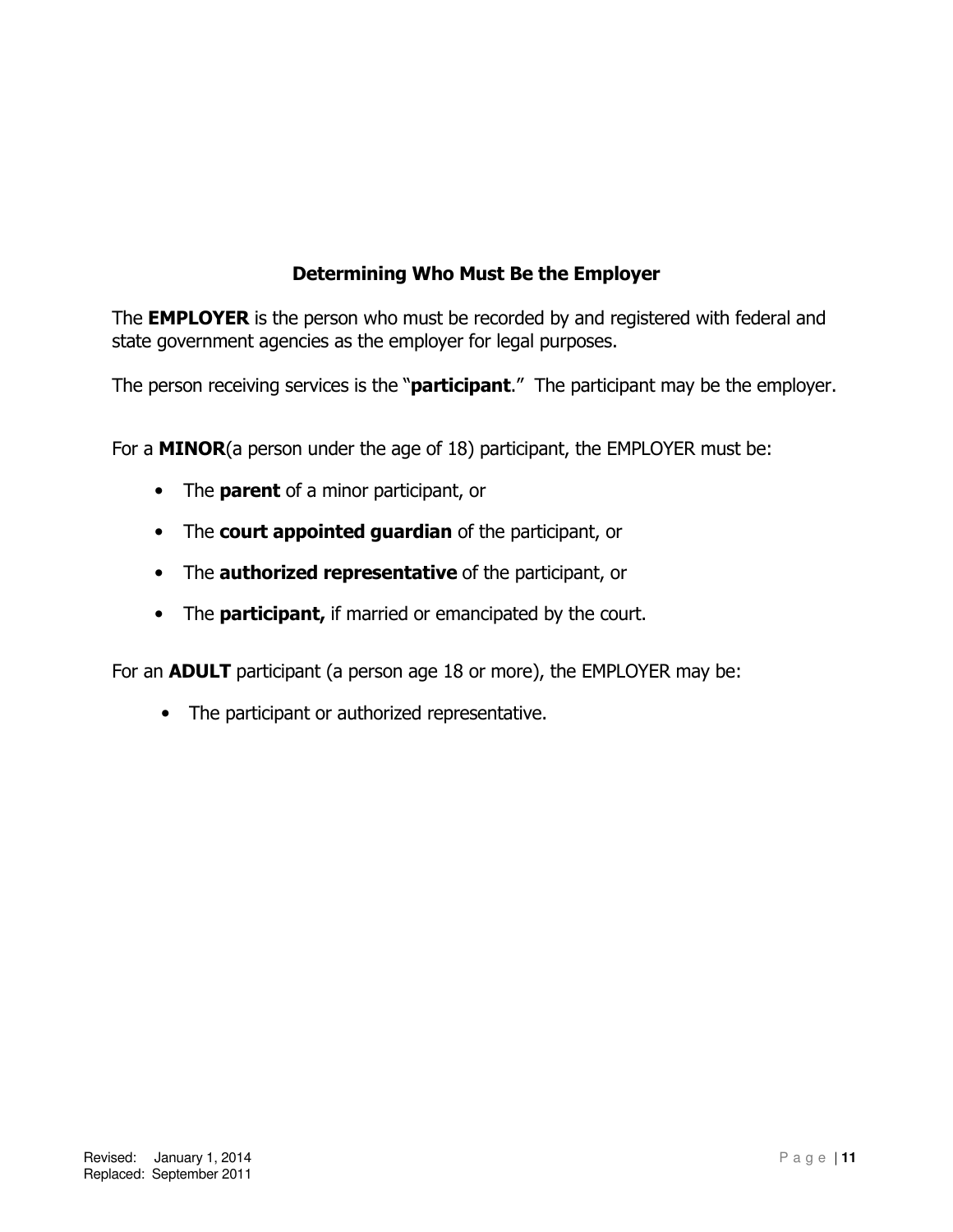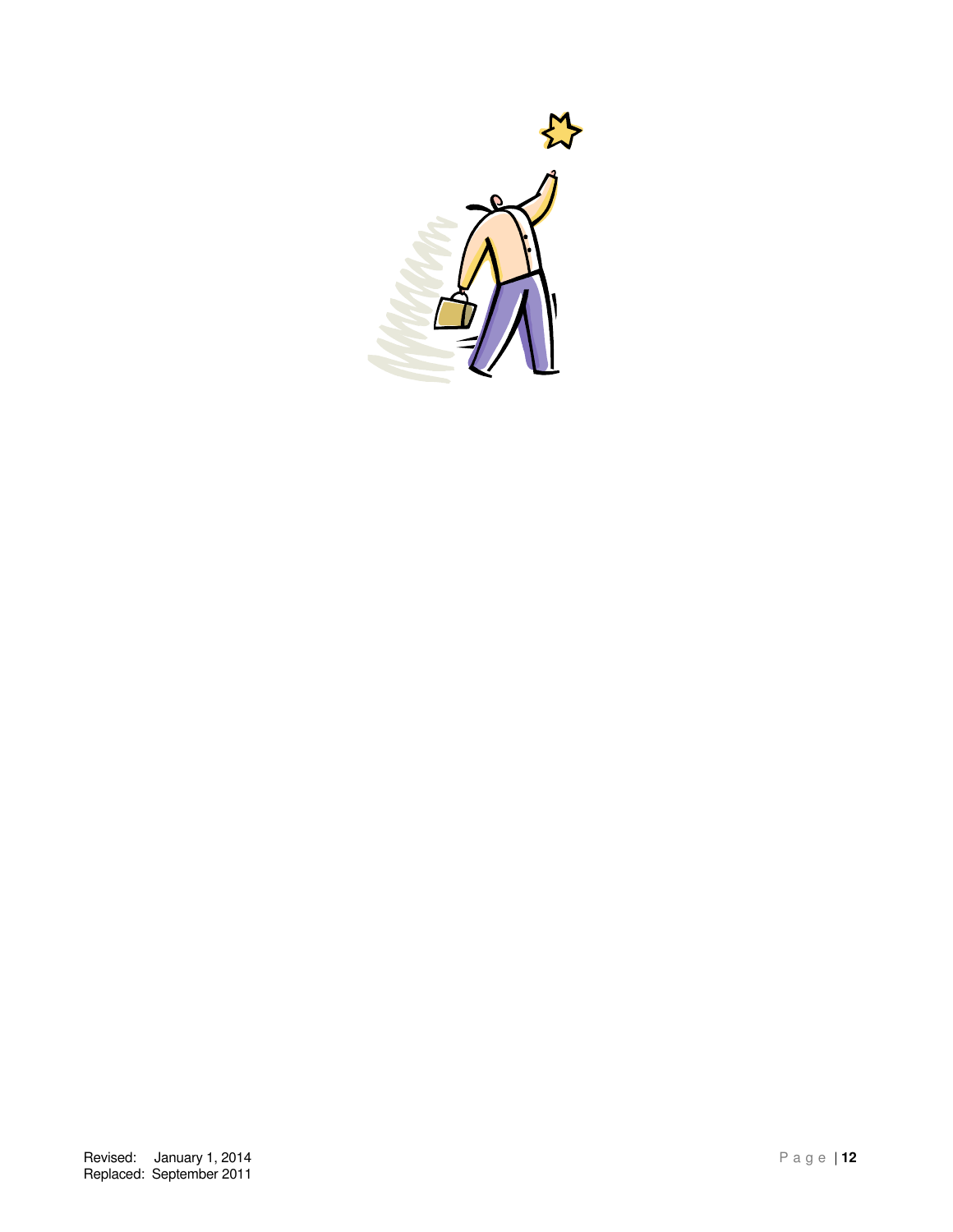### Employer Responsibilities

As an **Employer**in Self-Direction, you have additional **benefitsandresponsibilities** that you did not have when you were receiving services from a traditional direct service provider agency.

- $\triangleright$  You have the **benefit** of setting the hourly pay rate and benefits for your employee(s), within the guidelines established by your Self-Direction program. You also have the benefit of hiring your own employee(s).
- $\triangleright$  You have the **responsibilities** that come with being an employer. As an employer you are required to:
	- Participate in required training, as requested by the Local Governing Entity.
	- Follow all rules and requirements pertaining to Self-Direction.
	- Recruit, hire, train, manage, and if necessary, terminate your employee(s).
	- Abide by non-discrimination policies on the basis of race, religion, gender, sexual orientation, age, or disability.
	- Wait until the fiscal/employer agent clears your potential employee(s) for hire before you have them perform any job responsibilities for you.
	- Verify your employee is not barred from employment based on the results of the criminal background check.Every 6 months you are required to complete followup checks of your DSW by search:
		- o www.labenfa.com
		- o Office of Inspector General's List of Excluded Individuals/ Entities at http://exclusions.oig.hhs.gov

NOTE: See Section 3: Employee Qualifications - "Direct Services Worker Background Checks" for instructions.

- Ensure your employees complete the requiredinitial and annual training by the due date established by the fiscal/employeragent.
- Ensure your employees maintain current automobile insurance if they will be transporting you in their own car. (A copy of the employee's current automobile insurance must be on-file with the fiscal/employer agent before the employee provides any employment-related transportation to you or any other individual in his/her own car.)
- Schedule your workers to meet your own staffing needs.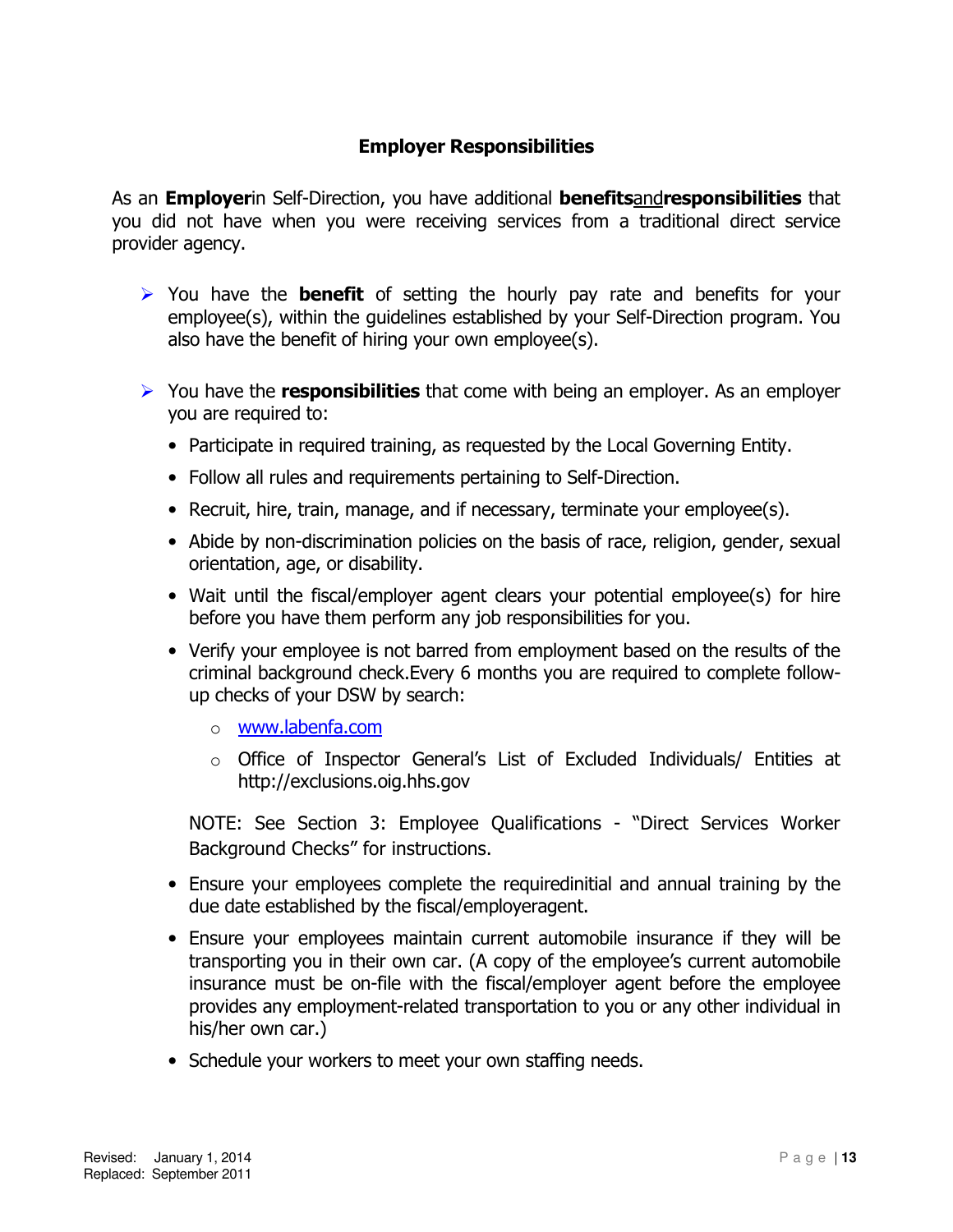- Have a Back-Up Plan in place in the event that an employee does not show up for work.
- Have an Emergency Evacuation Plan in place in the event of a disaster.
- Establish a mutually agreeable work schedule for your employees.
- Establish a list of job responsibilities to be performed by your employees. (Your employees' job responsibilities must be consistent with the specifications for the service they are providing within your approved Plan of Care.)
- Complete all employer-related paperwork and the duties related to payroll.
- Review your payroll reportsupon receipt to ensure that they are accurate. If not accurate, report the differences to your support coordinator.

Note: You, as the employer, will be personally responsible for any employee wages or supports that exceed the hours approved in the participant's approved Plan of Care and/or which do not meet the service specifications as specified in the Employer Packet.

- Ensure your employees complete the required service documentation, such as progress notes and timesheets.
- Maintain all required documentation as specified in Section II: Service Planning and Documentation Requirements, "Record Keeping Requirements."
- Inform the fiscal/employer agent and your support coordinator immediately if an employee is injured on the job.
- Inform the fiscal/employer agent and your support coordinator when an employee is terminated.

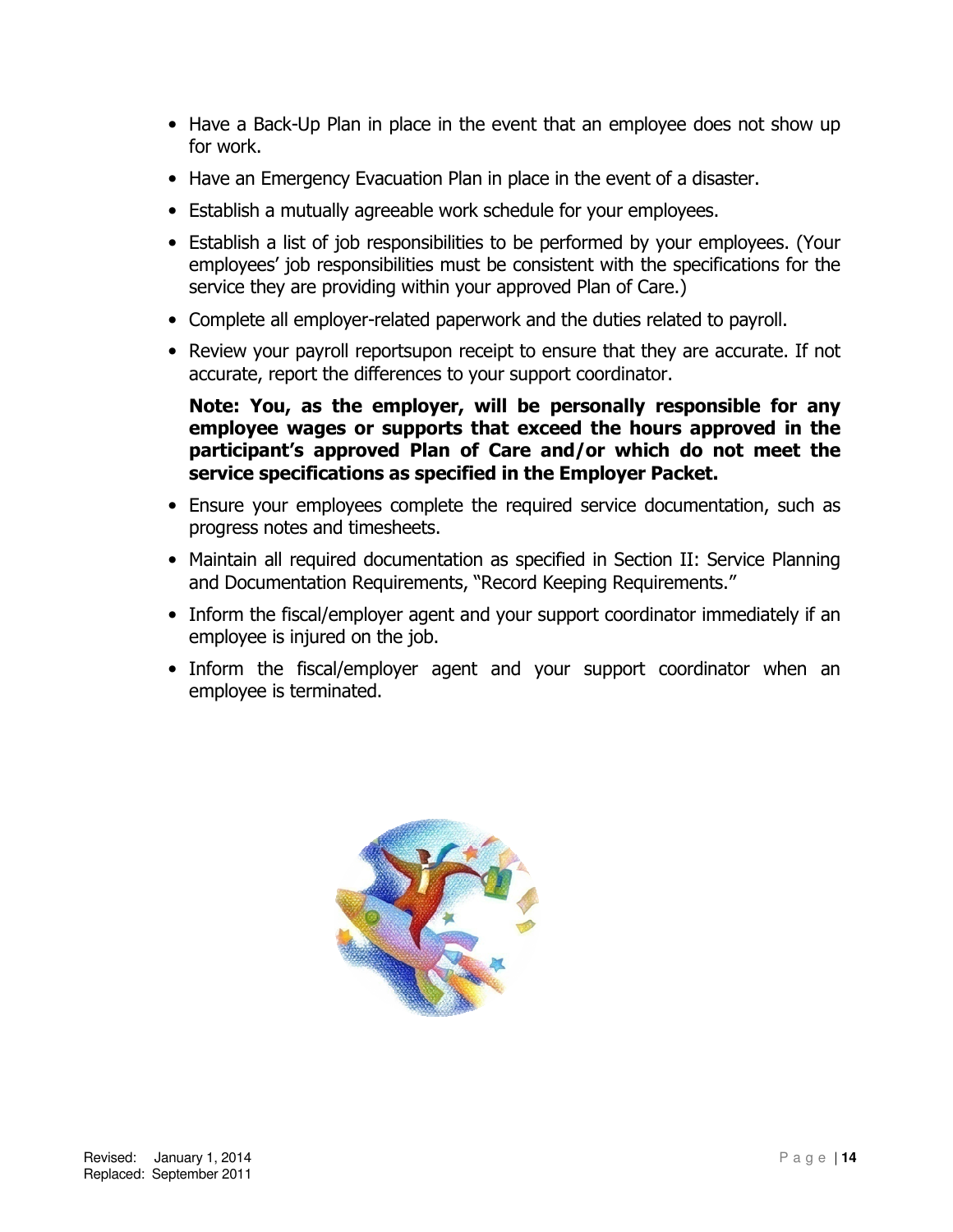# Supports Available to Assist Employers

Your**Support Coordinator** will continue to assist you with the development of your Plan of Care which includes gaining access to needed services including medical, social, educational, and other supports as identified.

Support coordinators are responsible for:

- Assisting you with learning about choices and options for services.
- Informing you of all Self-Direction rules, policies, and procedures.
- Assisting you with determining what supports are needed to help you participatein Self-Direction (e.g., minimum number of workers needed, access to fax machine or internet).
- Arranging for your needed supports and services.
- Providing you with information contained in the Self-Direction Employer Handbook. (This includes the process for recruiting, hiring and training employees; employeeresponsibilities; employee work schedules and scheduling employees; employee wages and benefits; supervising employees; evaluating employee performance; verifying and approving time/payroll documents; and employee termination.)
- Assisting you with completing required forms (e.g.,Start-Up Packet, Plan of Care)for participation in the Self-Direction option.
- Assisting you with developing a job description, list of employee responsibilities, and employee work schedule.
- Verifying that potential employees meet program qualifications.
- Developing Back-Up Plan and Emergency Evacuation Plan.
- Assisting you with budget planning.
- Ensuring all required information is kept up-to-date in the "Home Book."(The "Home Book" is defined in Section II: Service Planning and Documentation Requirements, "Record Keeping Requirements.")
- Ensuring your needs are being met as indicated in your approved Plan of Care.
- Assisting you with making changes to your Plan of Care as your needs change.
- Monitoring the implementationof your plan of care to determine if outcomes are being met in the identified timeframes and/or modifying the plan of care as appropriate.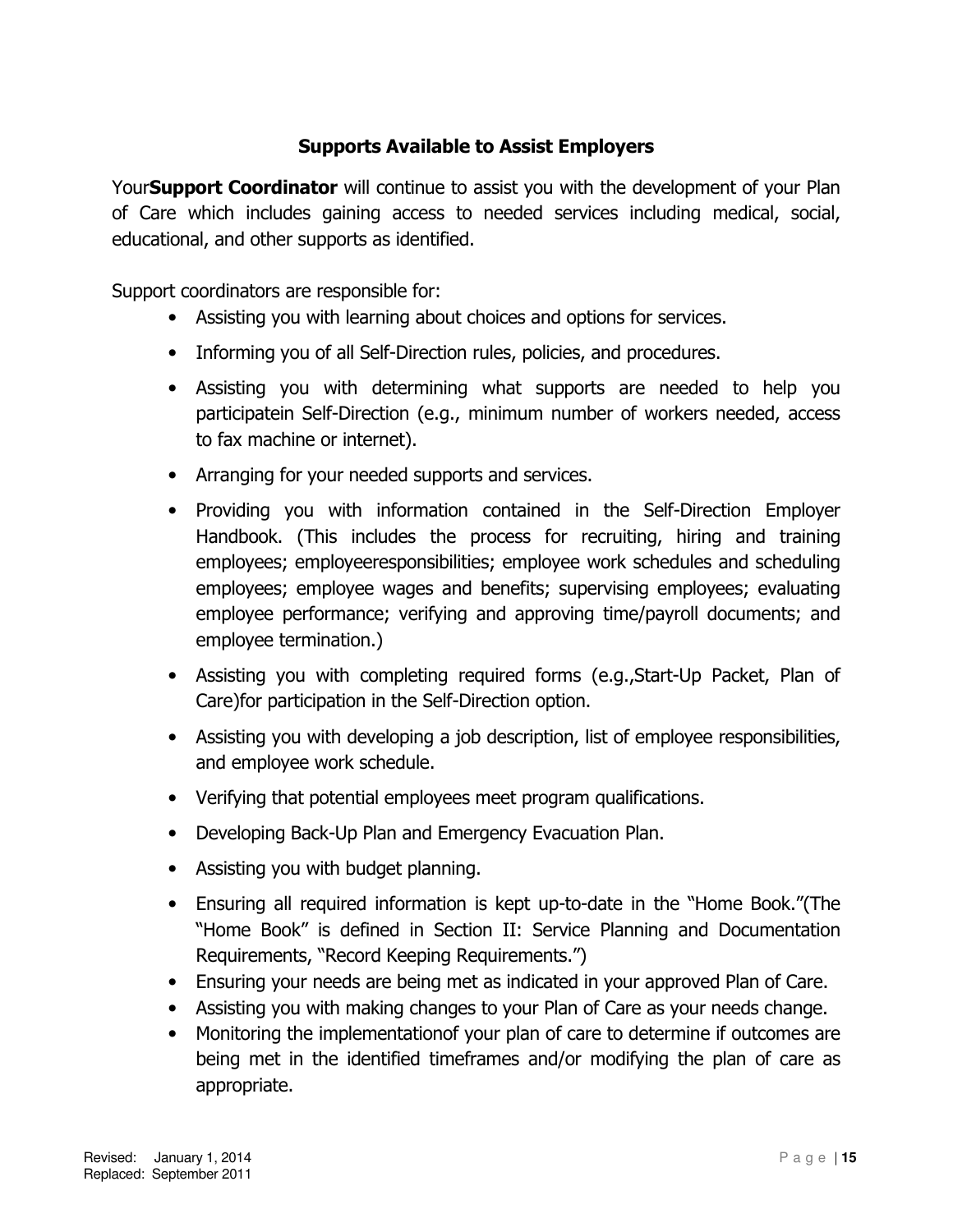The Fiscal/Employer Agent isa required component of the Self-Direction option. The fiscal/employer agentwill assist you in managing some of the financial responsibilities of being an employer andwill process your employer-related payroll including deposit and withholding the necessary employment-related taxes on your behalf.

The fiscal/employer agent will verify that your employment-related paperwork, as found in the Start-Up Packet, is completed correctly. The fiscal/employer agent will notify you if there are any errors that prevent you or your employees' paperwork from being processed. It is important that you submit corrected forms to the fiscal/employer agent in a timely manner to prevent any service delays.

The fiscal/employer agent will also notify you once your potential employees are clear for hire. You must not allow any person/applicant/potential employee to begin working for you until the fiscal/employer agent notifies you that person/applicant/potential employee is clear for hire. Please note that it will take the fiscal/employer agent approximately four (4) business days to process your employees' required paperwork. Ifyou do not receive notification from the fiscal/employer agent within this timeframe, then you should contact your support coordinator or the fiscal/employer agent.

Twice per month the fiscal/employer agent will send you and your support coordinator payroll reports of your spending. You should review each payroll reportas soon as you receive it to make sure that funds have been spent in a manner consistent with your Plan of Care and Employee Rate Sheet. Any differences in the payroll report should be reported immediately to your support coordinator.

If you do not receive your report at the end of each payroll, you should contact the fiscal/employer agent or your support coordinator.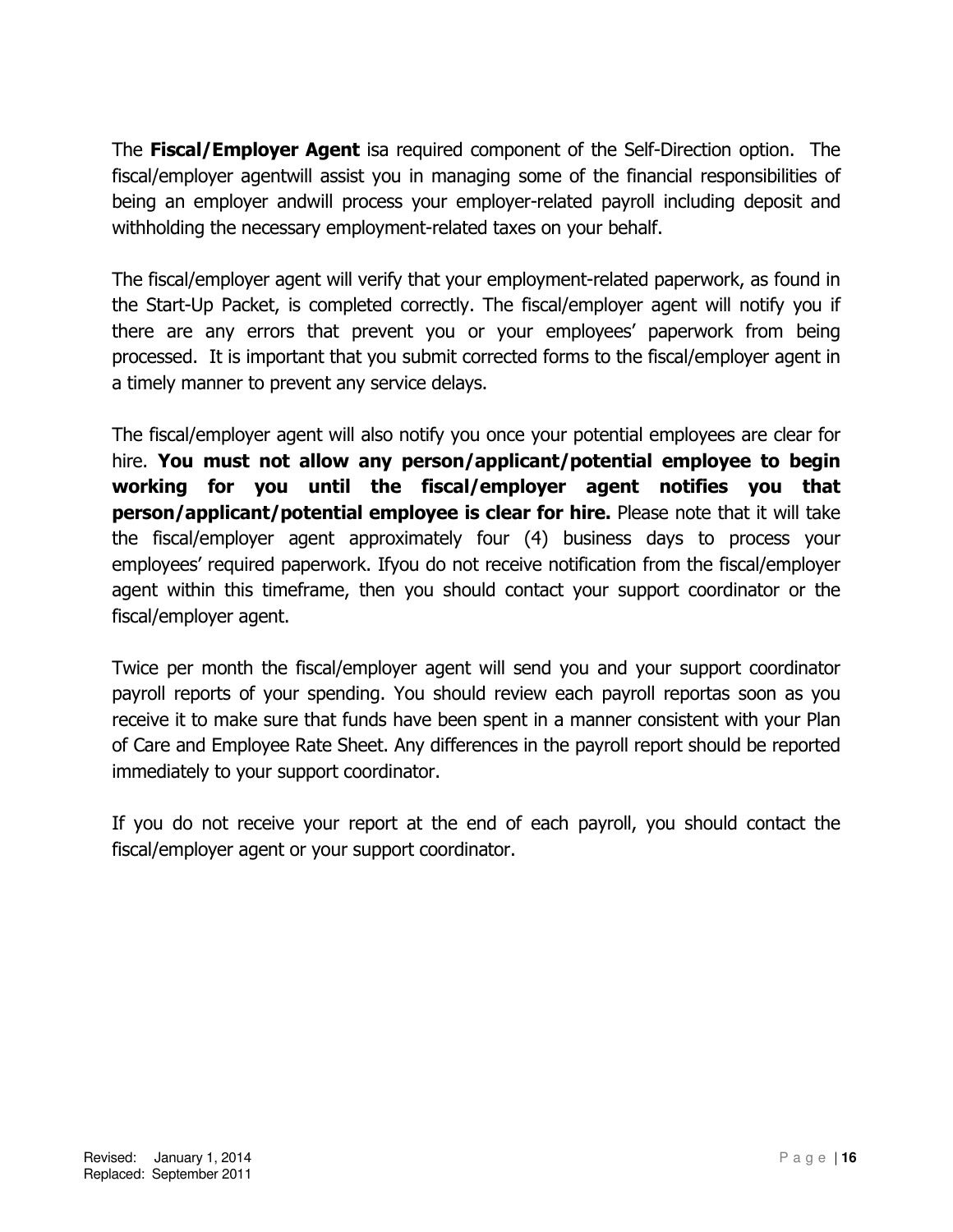

Voluntary Termination

You may choose to leave Self-Direction at **anytime** to receive services from a traditional direct service provider agency. You will need to contact your support coordinator so that arrangements can be made to assist with transitioning to a direct service provider agency. Your support coordinator will provide you with a Freedom of Choice listing so that you can choose an enrolleddirect service provider agency in your region.

If you choose to voluntarilystop participating in the Self-Direction option, you must wait at least 90 days (3 months) before requesting to resume the Self-Direction option again.

#### Involuntary Termination

You may be involuntary terminated from the Self-Direction option if any of the following criteria is met:

- 1. If at anytime OCDD determines your health, safety, and welfare is found to be at risk by continued participation in the Self-Direction option.
- 2. If there is evidence that you are no longer able to direct your care, and the support coordinator agrees that there is no responsible authorized representative to direct your care.
- 3. If you, or your authorized representative, permit your employees to work over the hours approved in your Plan of Care over three (3) payment cycles in a year period.
- 4. If you, or your authorized representative, fail to provide documentation of services, such as progress notes, and expenditures or fail to cooperate with the fiscal/employer agent or support coordinator in preparing any additional documentation of services or expenditures.
- 5. If you, or your authorized representative, fail to follow the policies and procedures of the Self-Direction option.
- 6. If you become ineligible for Medicaid and/or waiver services.
- 7. If there is proof of misuse of public funds, such as if you or your authorized representative commit Medicaid fraud.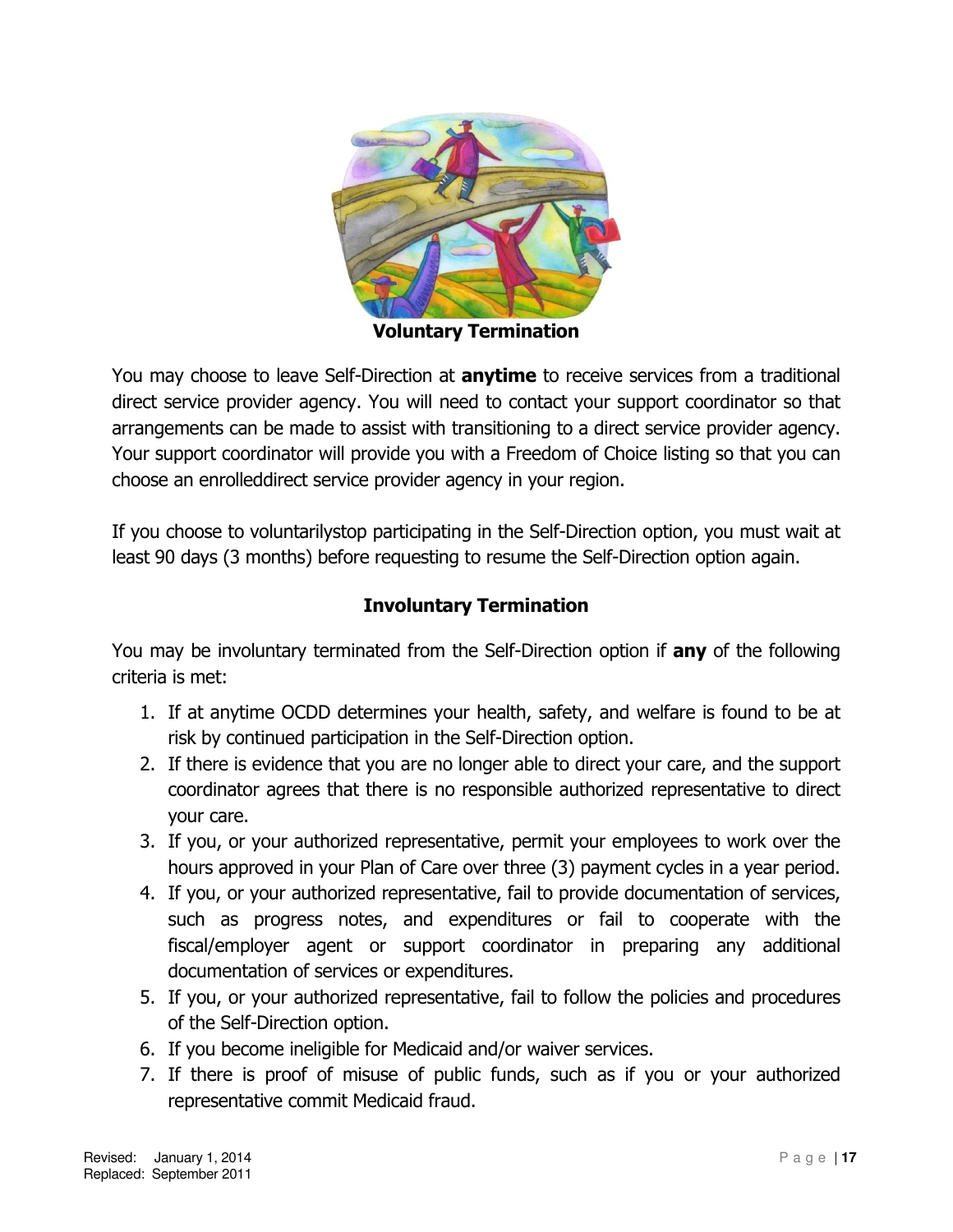Note: When action is taken to terminate a participant from Self-Direction involuntarily, the support coordinator will immediately assist the participant in accessing needed and appropriate services through the waiver and other available programs, to ensure that there isn't a lapse in necessary services. There is no denial of services, only the transition to a different payment option. The participant and support coordinator are provided with a written notice explaining the reason for the action and citing the policy reference.

# Section 2: Service Planning and Documentation Requirements

Service Planning Back-Up and Emergency Planning Service Documentation Requirements Record Keeping Requirements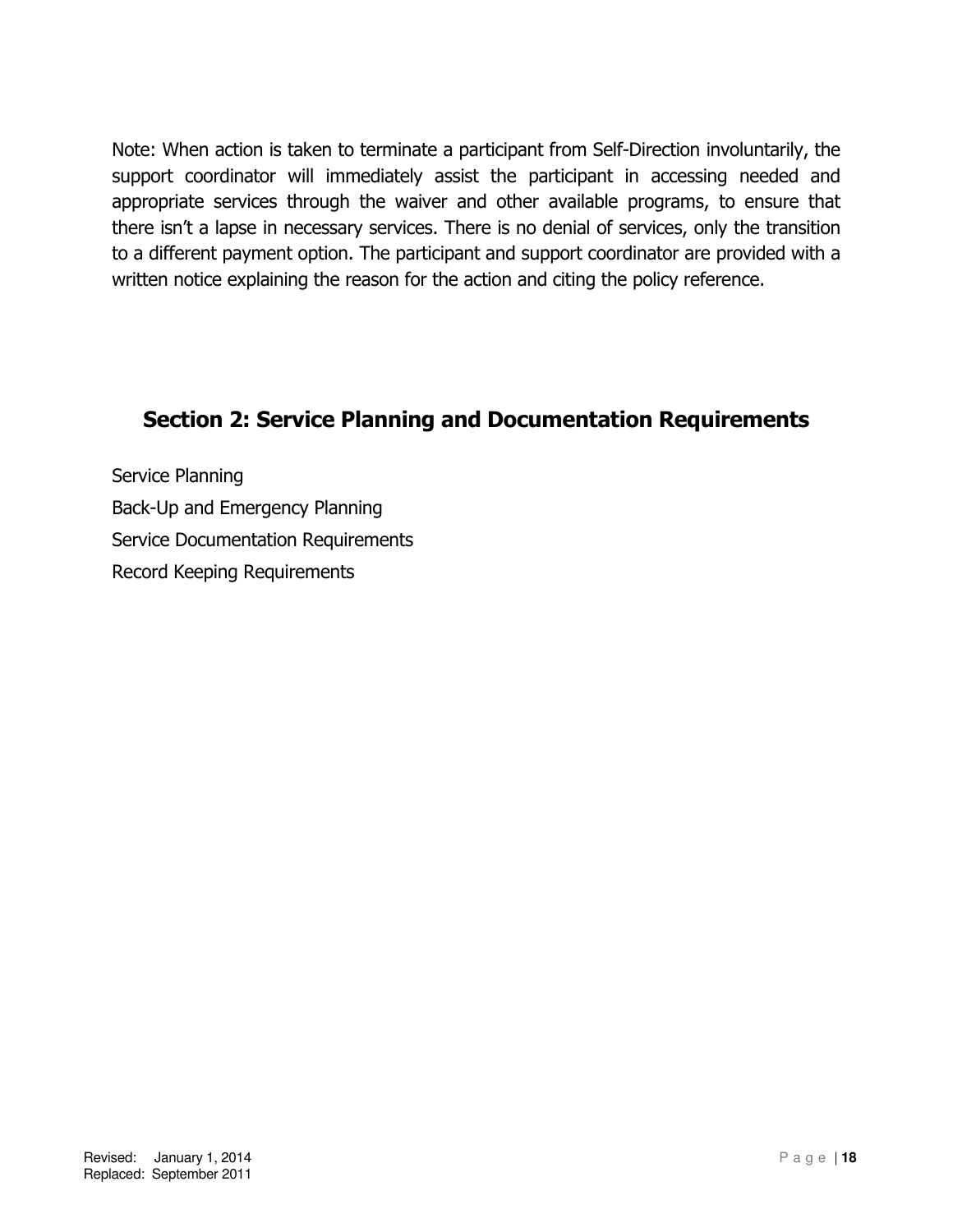# Service Planning

The amount of services you need is documented in yourPlan of Care.Your Plan of Care is developed using a person-centered planning process which includes you, your support coordinator, your family/authorized representative, and others who you wish to have included in the process. This group is hereafter referred to as yoursupport team.

The Plan of Care is completed by yoursupport team to determine:

- Your needs and the types of supports required to meet those needs;
- The amount of time, frequency, and duration required for delivery of your services;
- Your personal outcomes, goals, and the strategies to help you achieve or maintain your personal outcomes; and
- The people who will assist you in meeting your personal outcomes.

#### How Many Hours Am I Approved To Receive Each Week?

Authorized hours, approved by the Local Governing Entity,are based on your need for care and support. These hours belong to you and should be scheduled to best meet your needs; your hours should not be scheduled to accommodate youremployees.

The hours of services and supports that you can receive each day, to meet your support needs and to achieve your personal outcomes, are listed in the "Typical Weekly **Schedule**" section of your approved Plan of Care. The Typical Weekly Schedule designates whether the service or support is to be provided by yourself, your family, your friend, yourschool, your work, your waiver direct support worker, or other paid support. Each paid support has a service code assigned to it, which will be included in your plan of care.

It should be noted that the Typical Weekly Schedule is intended to be flexible because your daily routine may change depending on your support needs or personal preferences. However, when there are deviations (changes), in your Typical Weekly Schedule from what is specified in your Plan of Care, a progress note must be completed to describe the reason for the deviation (change).

The "Typical Alternate Schedule" section of your approved Plan of Care identifies the days that you will need additional hours of service or supports based on the possibility that your needs may increase (i.e., holidays, school closures, work schedule changes, etc.).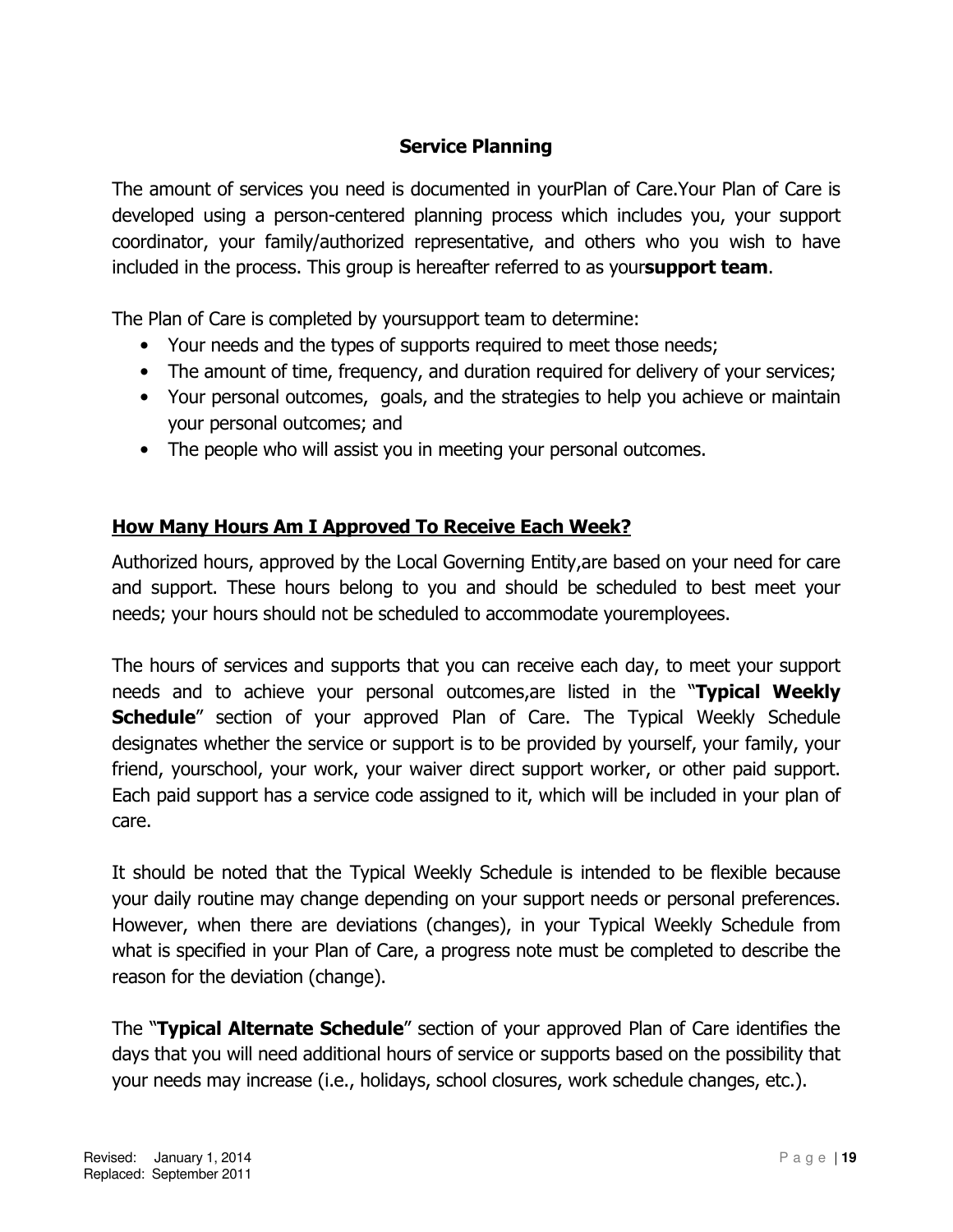Remember, you, as the employer, are responsible for keeping track of the hours available for use when you are participating in the Self-Direction option. You should never ask your employees to work more than the maximum number of hours per day that are approved in your Plan of Care nor should you ask them to exceed the maximum number of hours as defined by the service specifications (i.e., an employee cannot exceed 16 hours of support in a 24 hour period). If your employee does this, then he/she will not be paid for the extra hours unless the Local Governing Entity determines that the extra time was due to extenuating circumstances.

The semi-monthly (twice monthly) payroll report provided by the fiscal/employer agent will let you know how many hours you have used and how many hours you still have to use in the Self-Direction option.If you don't know or you need some help, contact your support coordinator for assistance.

# Modifications to the Plan of Care

You or your authorized representative may request modifications to your Plan of Care by contacting your support coordinator. You should contact your support coordinator at least ten (10) days before you know that a routine change in your Plan of Care is needed. Routine changes may include planned vacations, business trips, and day trips.

If there is an emergency situation, you must notify your support coordinator as soon as possible so that arrangements can be made to modify your Plan of Care. Emergency situations could include Acts of God (hurricanes, tornadoes, fires) or an emergency your authorized representative may have.

Remember, you **cannot** implement any changes to your Plan of Care without the prior approval of the Local Governing Entity.

# Back-Up and Emergency Evacuation Planning

Your support coordinator will assist you in developing the following:

- 1. ABack-Up Plan: Explains what you will do if your employees don't arrive to work as planned; and
- 2. An Emergency Evacuation Plan: Describes what you will do in the case of an emergency or disaster.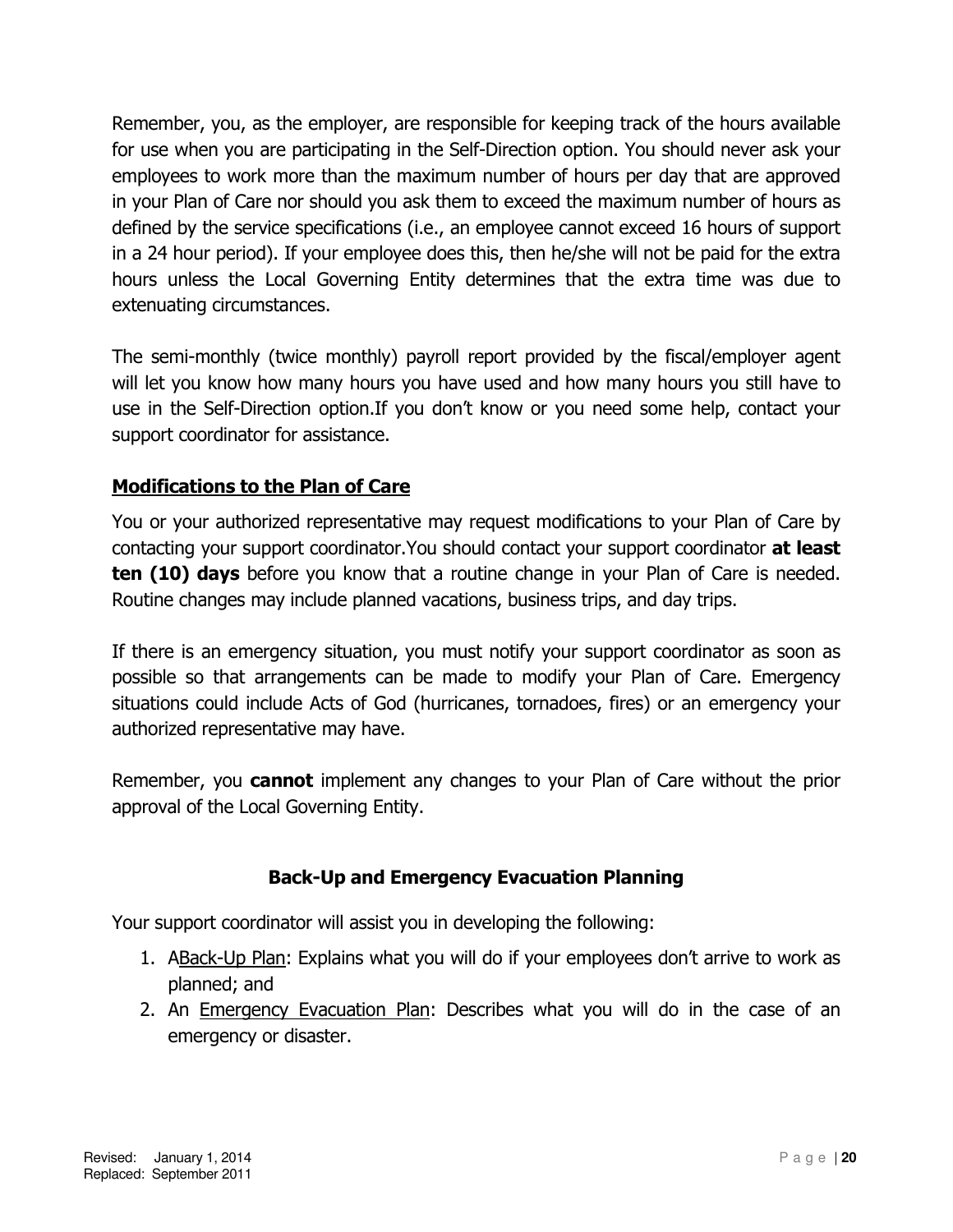Your support coordinator will submit your Back-Up Plan and Emergency Evacuation Plan with your Plan of Care to the Local Governing Entityfor review and approvalwhen you enroll in the Self-Direction option and for every year after that.

#### Back-Up Planning

When you hire your primary employees, you must also make arrangements for "back-up" employees to fill in when your regular employee is not available and for emergency situations.

Potential back-up employees must complete all of the necessary paperwork to determine employment eligibility, unless they are providing the service as a non-Medicaid paid worker. You may also includeyour family, friends, and others to provide assistance in these situations without payment. If you must have services and an employee or caregiver is not available, you may need to access a respite provider if you have Center-Based Respite services approved in your Plan of Care.

Your Plan of Care must include a Back-Up Plan to assure that all necessary services critical to your health and welfare are provided as needed when service delivery is interrupted by the absence of your regular employee.

Methods you may employ for back-up services include:

- 1. Hire and use paid part-time and/or back-up employees.
- 2. Discuss options with your family and friends to see what resources and supports may be available to you in your community.
- 3. Use someone you know to assist you, without pay, for a short-term period.
- 4. If you know other Self-Direction employers who have employees that are part-time and/or want additional hours, use these as your back-up employees. (As a group, a pool of back-up employees may be available. The back-up person would need to be "employed" by each Self-Direction employer that he/she works for.)
- 5. If you have Center-Based Respite service approved on your Plan of Care, use these respite services on a short-term basis until your employee is available.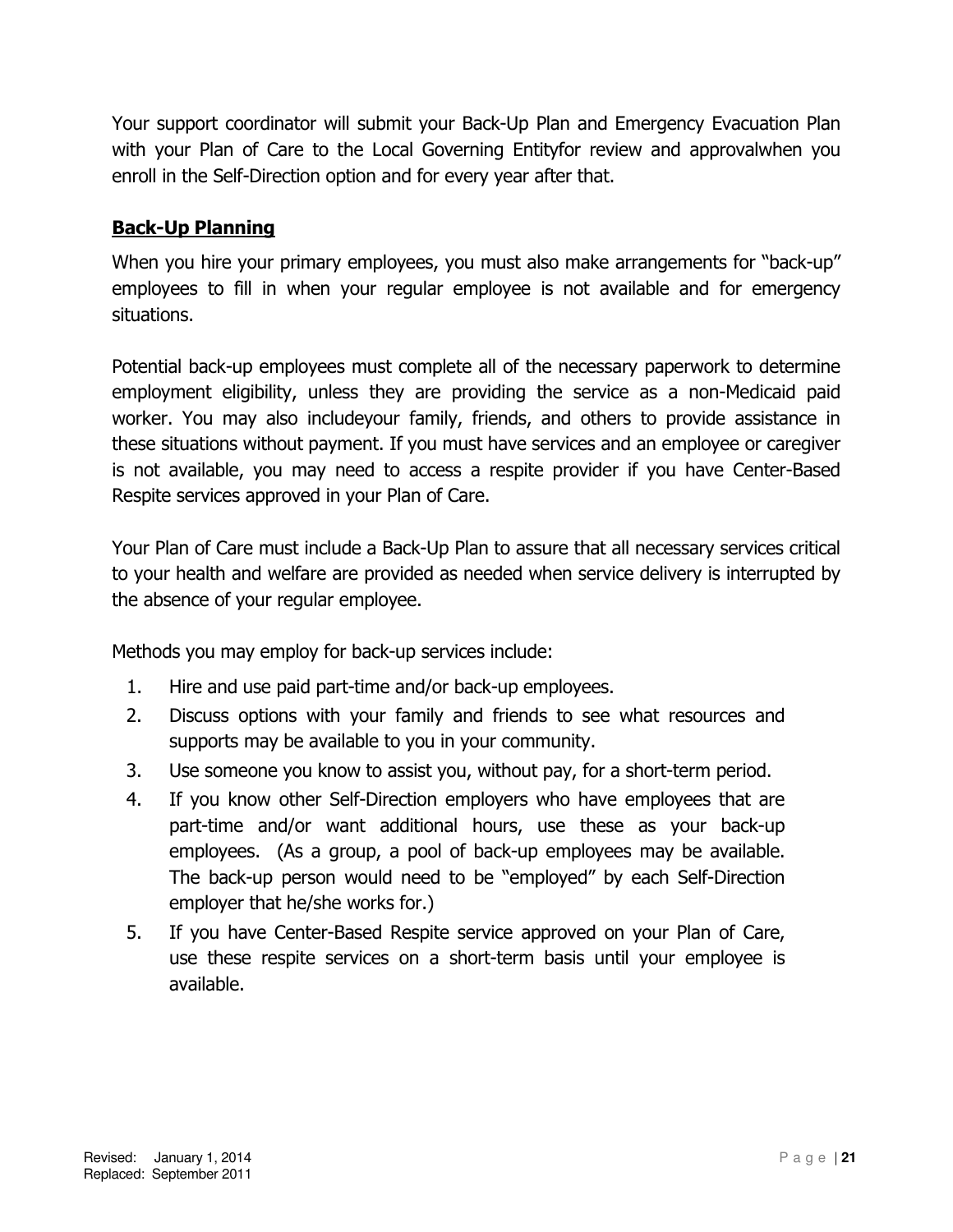#### Emergency Evacuation Planning

An Emergency Evacuation Response Plan specifies how your needs will be met if there is an emergency situation (i.e., fire, hurricane, hazardous material release, tropical storm, flash flooding, ice storm,or terrorist attack).

You and your employees must participate in regular, planned opportunities to practice your emergency evacuation response plan to ensure that it will meet your needs.



# Service Documentation Requirements

You, as the employer, are responsible for ensuring that following service documentation requirements are completed:

- Timesheets
- Progress Notes

#### Timesheets

Self-directed services must be documented on a timesheet approved by the OCDD, which can be found in the Start-Up Packet.

Timesheets must be filled out correctly and completely and be submitted to the fiscal/employer agent by the payroll due datein order for your employees to be paid timely. Each payroll due date is specified on the Payroll Schedule found in the Start-Up Packet.Timesheets sent to the fiscal/employer agent after the payroll due date will be paid on the next payroll.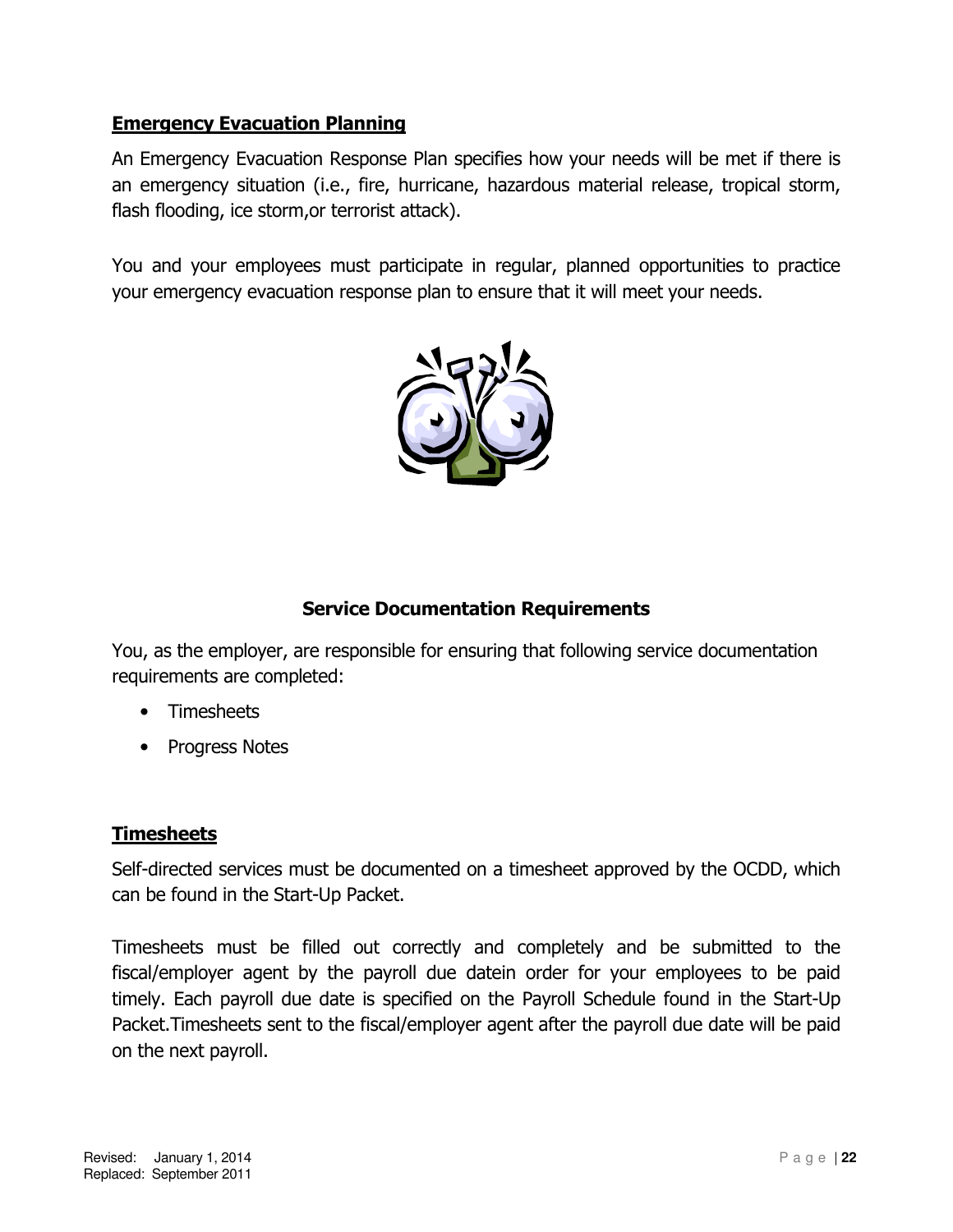The employer is responsible for reviewing every timesheet to ensure that it is filled out completely and accurately. Both the employer and the employee must sign eachtimesheet to attest, or agree, that the hours and services recorded on the timesheet were delivered and received in accordance with the participant's approved Plan of Care. Do not sign blank timesheets.

Medicaid fraud is committed when an employer or employee is untruthful regarding services provided, in order to obtain improper payment. Medicaid fraud is a felony and conviction can lead to substantial penalties. Additionally, people convicted of Medicaid fraud can be excluded from any employment with a program or facility receiving Medicaid funding.

Examples of Medicaid Fraud include:

- Submitting timesheets for services not actually provided (e.g., signing or submitting a timesheet for services which were not actually provided).
- Submitting timesheets for services provided by a different person (e.g., signing or submitting a timesheet for services provided by a different person).
- Submitting twice for the same service (e.g., signing or submitting a timesheet for services which were reimbursed by another source, or signing or submitting a duplicate timesheet for reimbursement from the same source).

As required by the State of Louisiana, suspected cases of fraud will be referred to the Medicaid Fraud Unit for further investigation and possible prosecution.

Remember, any time you allow an employee to work hours that are not approved in your Plan of Care or which are not in agreement with the service definition and limitations, any of the following may occur:

- You will be involuntarily terminated from the Self-Direction option;
- Your employee will not be paid for the hours that he/she worked; and/or
- If your employee is paid, the funds paid may be recouped, or taken back.

Employers who allow their employees to work more than the authorized hours are taking advantage of their employees and risk losing them.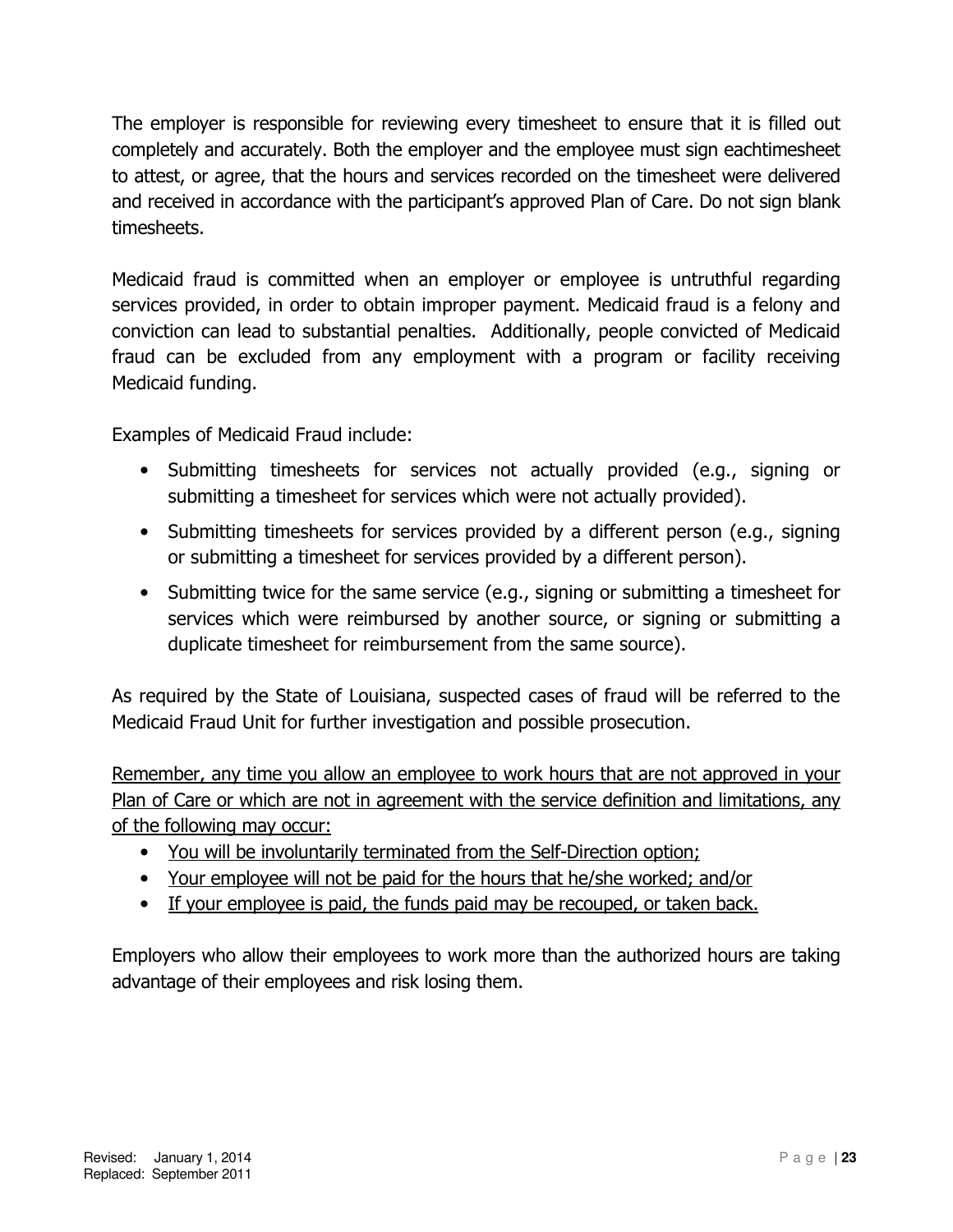#### Progress Notes

Progress notes are notes that describe your day-to-day activities and progress toward achieving your personal outcomes, as identified in your approved Plan of Care, which must be completed by your employees.

Progress notes must be of sufficient content:

- To reflect descriptions of activities, procedures, and incidents;
- To give a picture of the service provided to you;
- To show progress towards yourpersonal outcomes;
- To record any changes in your medical condition, behavior, or home situation which may indicate a need for reassessment and Plan of Care change;
- To reflect each entry in the timesheet; and
- To record any changes or deviations from the Typical Weekly Schedule in your approved Plan of Care.

The following are examples of general terms, when used alone, are **not** sufficient and do not reflect adequate content for progress notes:

- "Supported \_\_\_\_\_
- "Assisted
- " is doing fine"
- " had a good day"
- "Prepared meals"

Checklists alone are not adequate documentation for progress notes.

All progress note entries must be legible, written in ink, and must include:

- The name of the person making the entry,
- The title of the person making the entry,
- A legible signature of the person making the entry, and
- The full date of documentation

Progress notes do not need to be submitted to the fiscal/employer agent; however, your support coordinator will review your progress notes every quarter to monitor how you are progressing towards your personal outcomes.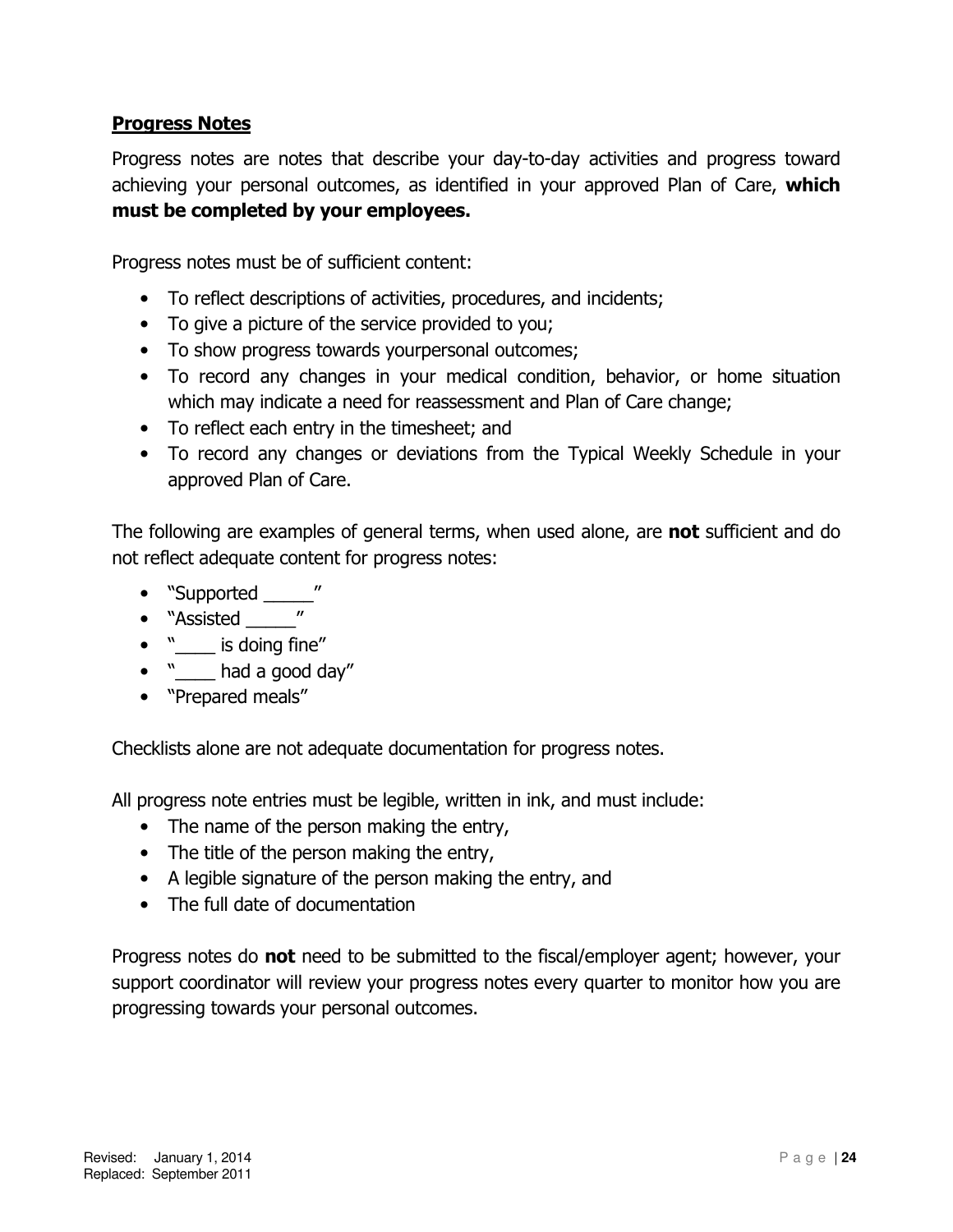# Record Keeping Requirements

The "Home Book" contains all of the necessary information about your care, supports, and services, which is typically organized in a binder, and must be kept in your home.

You, as the employer, are required to keep the following records in your "Home Book":

- Your approved **Plan of Care** and any Revisions;
- The past three  $(3)$  months of employee **timesheets**(All other timesheets must be kept in a secure place in your home.);
- The past three  $(3)$  months of**progress notes** (All other progress notes must be kept in a secure place in your home.);
- The past three (3) months of **payroll reports** (as provided by the fiscal/employer agent). (All other payroll reports must be kept in a secure place in your home.); and
- Seizure logs, if applicable, (or other medical logs, if applicable).

Record requirements include the following agreements by the employer and participant:

- 1. Access: The Office for Citizens with Developmental Disabilities (OCDD) and all applicable federal, state, and local agencies or their representatives must have access to records to inspect, monitor, or evaluate your records, books, and supporting documents pertaining to services provided and services purchased to ensure and compliance with federal and state regulations.
- 2. **Retention:** The employer must retain most forms while in effect, plus five years after service delivery or termination of the employee, or until all outstanding litigation (lawsuits), claims and audits are resolved. Medical records must be maintained for six (6) years following service delivery.
- 3. Maintenance: Active records must be accessible. Inactive records must be stored and maintained in a safe area to ensure the confidentiality and condition of the records. The stored records must be accessible for inspection. The employeris responsible for adequately maintaining and accessing the records.
- 4. **Confidentiality:** The employer must not release information about an employee without the written permission of the individual outside of providing the information to the fiscal/employer agent and to related federal and state agencies as required and requested, to include your support coordinator and the OCDD.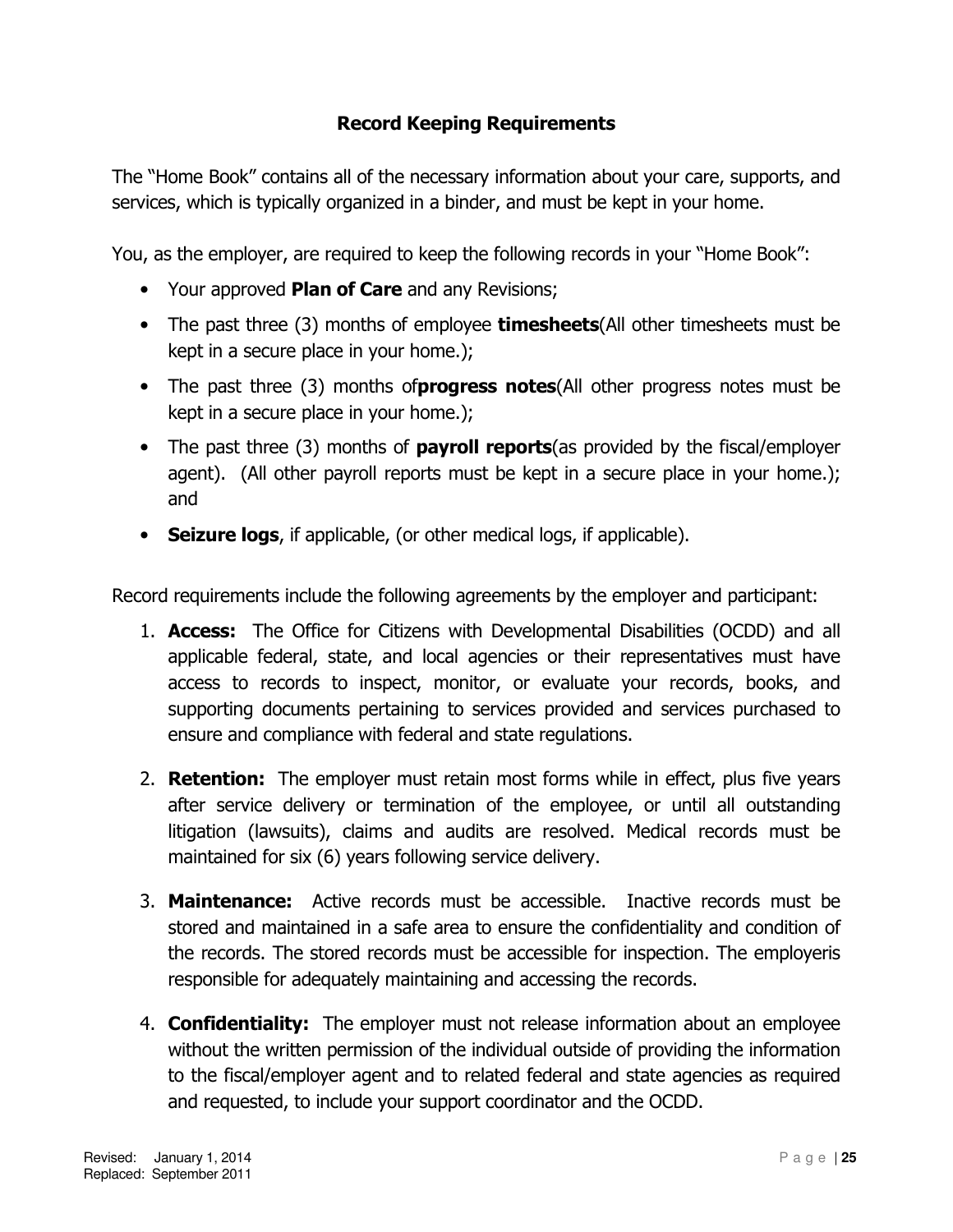

# Section 3: Employee Qualifications

Who Can Be An Employee? Direct Services Worker Background Checks Criminal Convictions History Check Convictions Barring Employment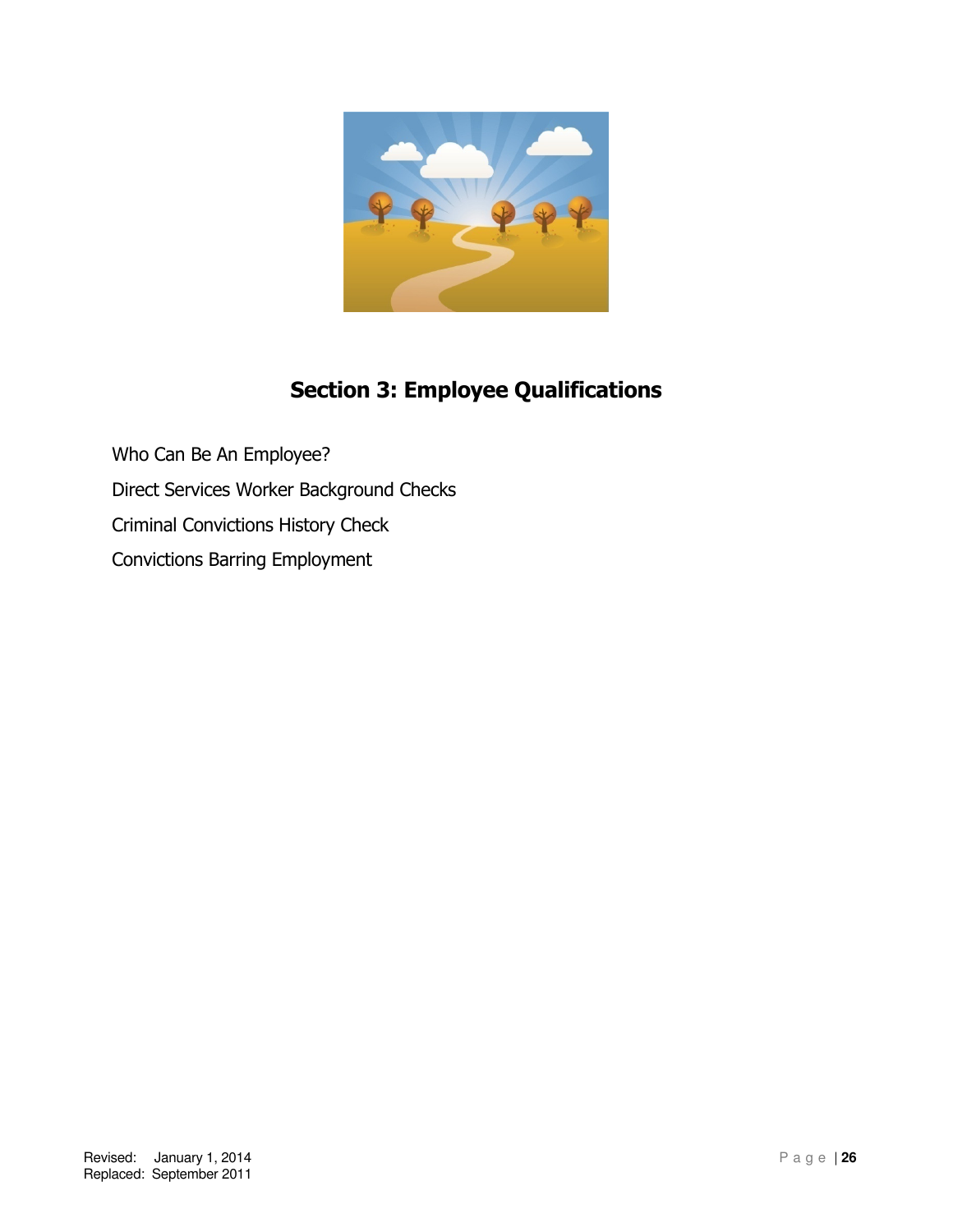#### Who Can Be An Employee?

The potential employee/applicant must meet the following required qualification:

- 1. Be at least eighteen (18) years of age.
- 2. Have a high school diploma, GED, or trade school diploma in the area of human services, has demonstrated competency, or has verifiable work experience in providing support to individuals with disabilities.
- 3. Be able to complete the tasks listed on the participant's Plan of Care.
- 4. Have completed the Direct Service Worker trainingprovided by the fiscal/ employer agent.
- 5. Must not be the employer or the employer's spouse.
- 6. Must not be the participant or the participant's spouse.
- 7. Must not be a parent, authorized representative, or spouse of an authorized representative, of the participant.Must not live in the same household as the participant.
- 8. Pass criminal history background and direct services worker registry checks. The fiscal/employer agent will verify that the applicant is not barred from employment based on the results of the criminal background check.

Note: See "Employer Responsibilities" Section in this Handbook for employer obligations related to subsequent direct service worker registry checks.

# Direct Services Worker Background Checks

Direct service staff is required to pass criminal background check. The initial background check will be completed by the fiscal/ employer agent. It is the responsibility of the employer to complete follow up background checks every 6 months after hire. The employer is required to:

- Complete a Search of the Direct Service Worker (DSW) Registry:
	- 1. Go to www.labenfa.com
	- 2. Click on the hyperlink entitled "Nurse Aide Registry/Direct Service Worker Registry"
	- 3. On the "Employee Type" box/pull-down menu, select "DSW"
	- 4. Type in the employee's social security number and enter
	- 5. Click on the search icon to bring up existing records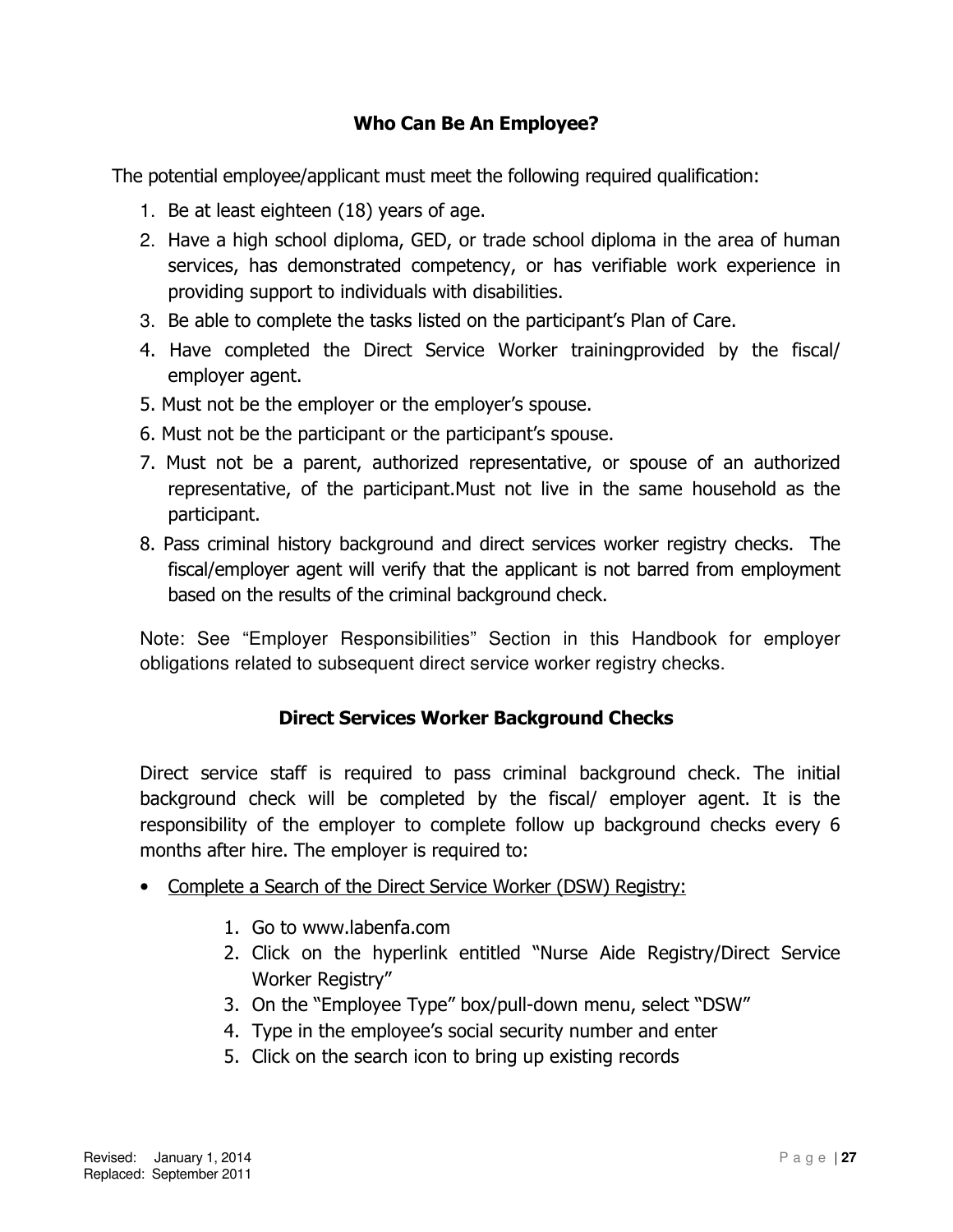- Complete a search on the Office of Inspector General's List of Excluded Individuals/Entities:
	- 1. Go to www.**at http://exclusions.oig.hhs.gov**
	- 2. Enter Name
	- 3. Press search

If no results are found, this individual or entity (if it is an entity search) is not currently excluded. Print this Web page for your documentation.

If the person's name appears on the Direct Services Registry or the Office of Inspector General's List of Excluded Individuals/Entities with any findings, you cannot hire that person or allow him/her to continue working. (See list of criminal offences that bar employment in Section III: Employee Qualifications of this handbook).

If the person's name does not appear, then a finding of abuse or neglect has not been placed against him/her and he/she can continue working (presuming all other requirements for employment continue to be met). If this is the case the following message will appear in the box at the bottom of the page: "No Data. Verify the correct employee type was selected."

# Criminal Convictions History Check

A criminal conviction history check must be obtained and verified by the fiscal/employer agent before an applicant/potential employee can be hired. This check provides assurance that persons you hire do not have a criminal convictions history that would prevent them from working in a health care setting.

Each applicant must have a criminal convictions history check completed before you can offer the applicant a job and before they perform any work for you. The applicant must authorize the fiscal/employer agent to access his/her criminal convictions history through the "Criminal Background Search Authorization Form" found in the Start-Up Packet. The applicant must provide specific information that is required for the criminal convictions history check to be accessed.

The fiscal/employer agent will notify you once the applicant is cleared for hire.It will take the fiscal/employer agent approximately four (4) business days to process the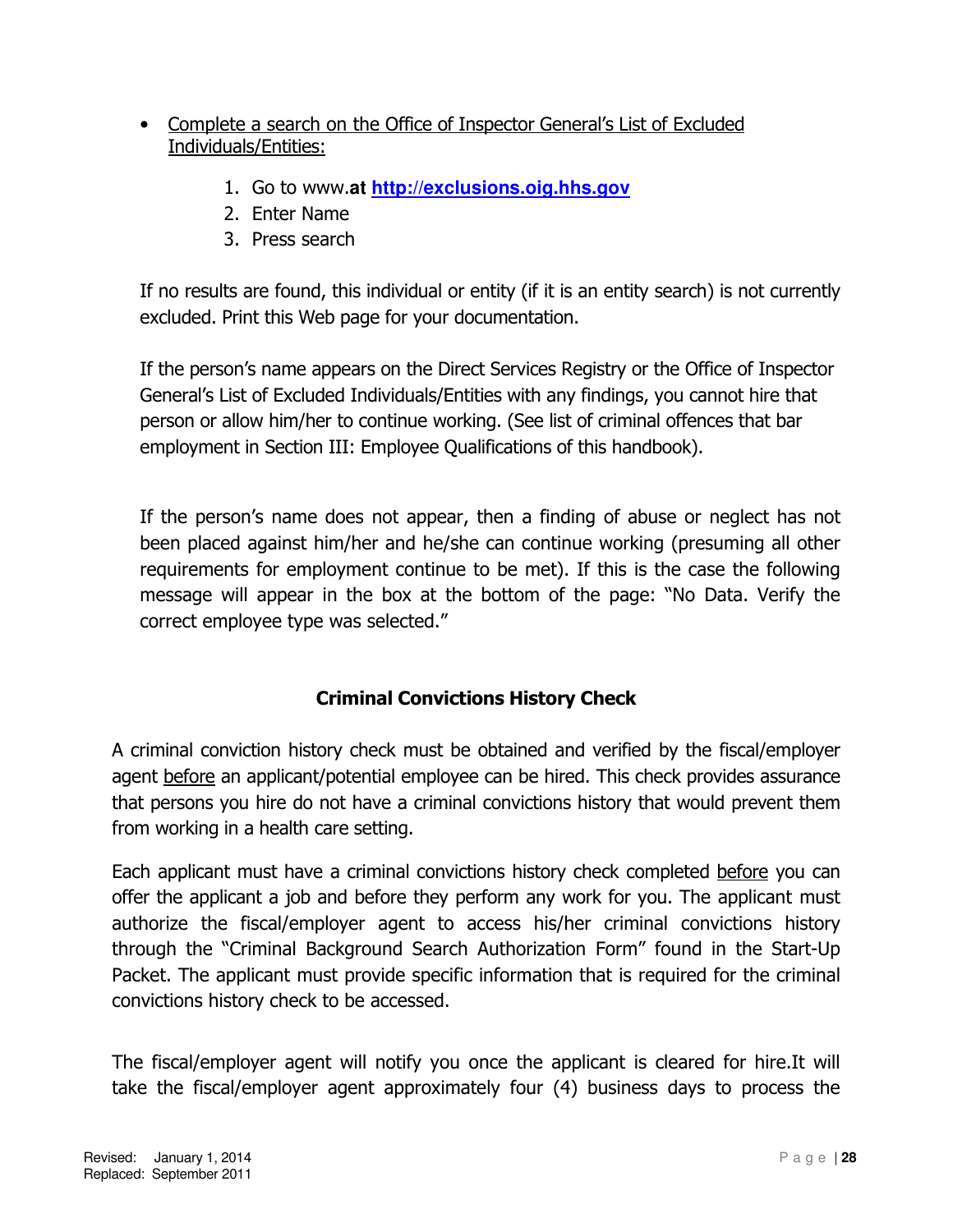criminal conviction history check. If you do not receive the results within this timeframe you should notify your support coordinator so that he/she can follow-up with the fiscal/employer agent and report the problem to the Self-Direction Program Manager.

Some criminal convictions prevent employment as a paid home care worker under Louisiana Register Volume 29, Number 9, September 20, 2003, Louisiana Revised Statutes, 40:1300.53, SB204 and Children's Code Title IV. There are no exceptions to this state law.

If there is a criminal conviction history that does not bar employment, you will be given a choice by the fiscal/employer agent to decide if you want the applicant working in your home. If you decide that you still want to hire the applicant then you must complete a "Criminal Background Check Waiver" form to acknowledge that you have been informed of the applicant's criminal conviction history and still want to hire him/her. The completed form must be signed by you, as the employer, and submitted to the fiscal/employer agent before an applicant will be allowed to work for you.

Note: Eligibility for a former employee must be re-established based on the date he/she is re-applying for employment. Eligibility must be confirmed and current as if the former employee had never worked for the employer before.

# Convictions Barring Employment

A person may not be employed if he/she has been convicted of an offense listed below:

# OFFENSES WHICH BAR EMPLOYMENT

- 1) 14.28.1 Solicitation for Murder
- 2) 14:30 First Degree Murder
- 3) 14:30.1 Second Degree Murder
- 4) 14:31 Manslaughter
- 5) 14:32.6 First Degree Feticide
- 6) 14:32.7 Second Degree Feticide
- 7) 14:32.12 Criminal Assistance to Suicide
- 8) 14:34 Aggravated Battery
- 9) 14:34.1 Second Degree Battery
- 10) 14:34.7 Aggravated Second Degree Battery
- 11) 14:35.2 Simple Battery to The Infirm
- 12) 14:37 Aggravated Assault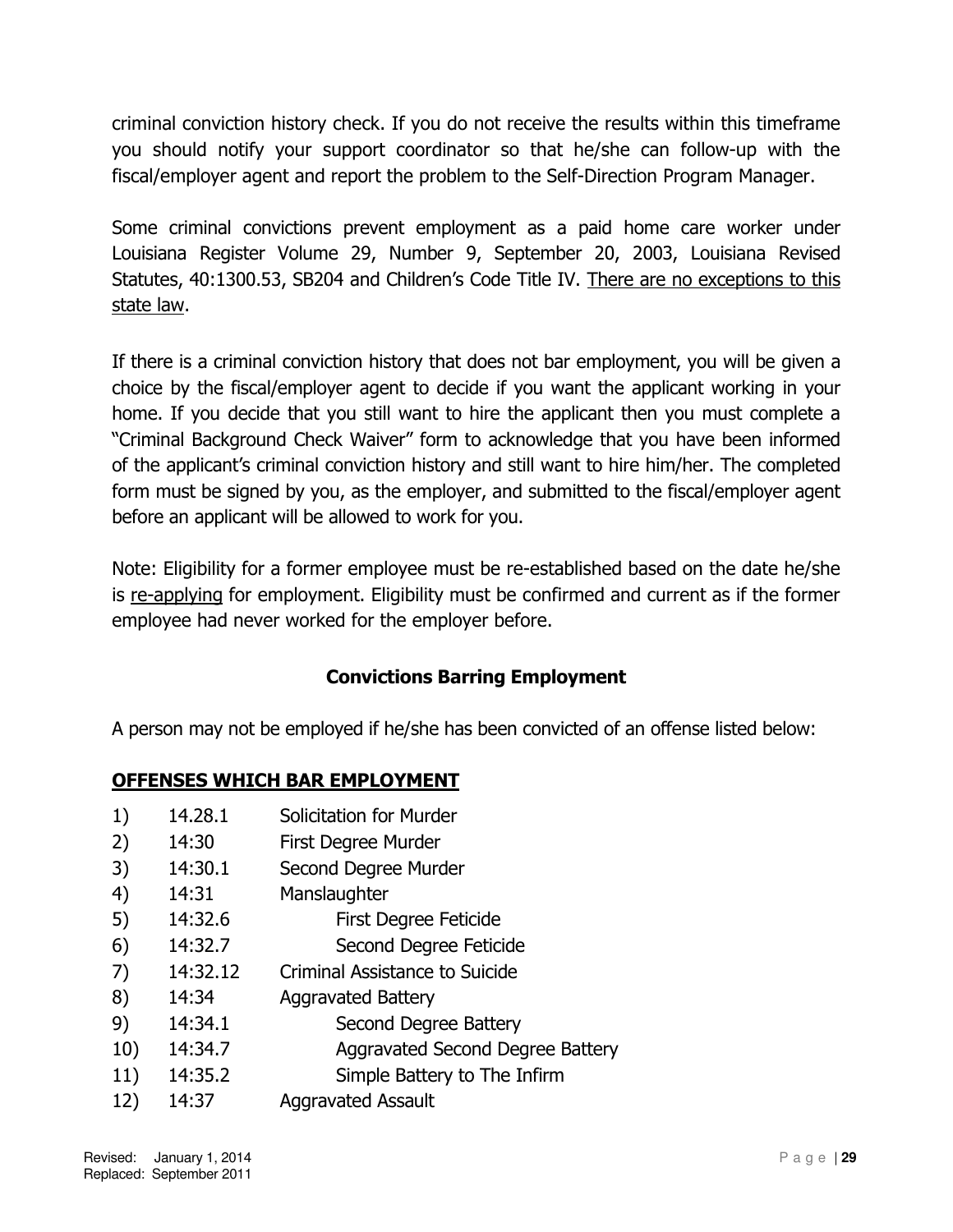| 13) | 14:37.1  | Assault By Drive-By                                  |
|-----|----------|------------------------------------------------------|
| 14) | 14:37.4  | Aggravated Assault with Firearm                      |
| 15) | 14:38.1  | Mingling Harmful Substances                          |
| 16) | 14:42    | <b>Aggravated Rape</b>                               |
| 17) | 14:42.1  | Forcible Rape                                        |
| 18) | 14:43    | Simple Rape                                          |
| 19) | 14:43.1  | Sexual Battery                                       |
| 20) | 14:43.2  | Second Degree Sexual Battery                         |
| 21) | 14:43.3  | Oral Sexual Battery                                  |
| 22) | 14:43.5  | <b>Intentional Exposure to AIDS Virus</b>            |
| 23) | 14:44    | Aggravated Kidnaping                                 |
| 24) | 14:44.1  | Second Degree Kidnaping                              |
| 25) | 14:46.2  | Human Trafficking                                    |
| 26) | 14:51    | <b>Aggravated Arson</b>                              |
| 27) | 14:60    | <b>Aggravated Burglary</b>                           |
| 28) | 14:62.1  | Simple Burglary of a Pharmacy                        |
| 29) | 14:64    | Armed Robbery                                        |
| 30) | 14:64.1  | <b>First Degree Robbery</b>                          |
| 31) | 14:64.4  | Second Degree Robbery                                |
| 32) | 14:66    | Extortion                                            |
| 33) | 14:67.21 | Theft of Assets of an Aged Person or Disabled Person |
| 34) |          | 14:89 Crime Against Nature                           |
| 35) | 14:89.1  | Aggravated Crime Against Nature                      |
| 36) | 14:93.3  | Cruelty to The Infirm                                |
| 37) | 14:93.4  | Exploitation of The Infirm                           |
| 38) | 14:93.5  | Sexual Battery of The Infirm                         |

Distribution or possession with intent to distribute any Schedule I through V Controlled Dangerous Substance

- 40).14:44.2 Aggravated Kidnaping of a Child
- 41).14:80 Felony Carnal Knowledge of a Juvenile
- 42).14:81.2 Molestation of a Juvenile
- 43).14:93 Cruelty to Juveniles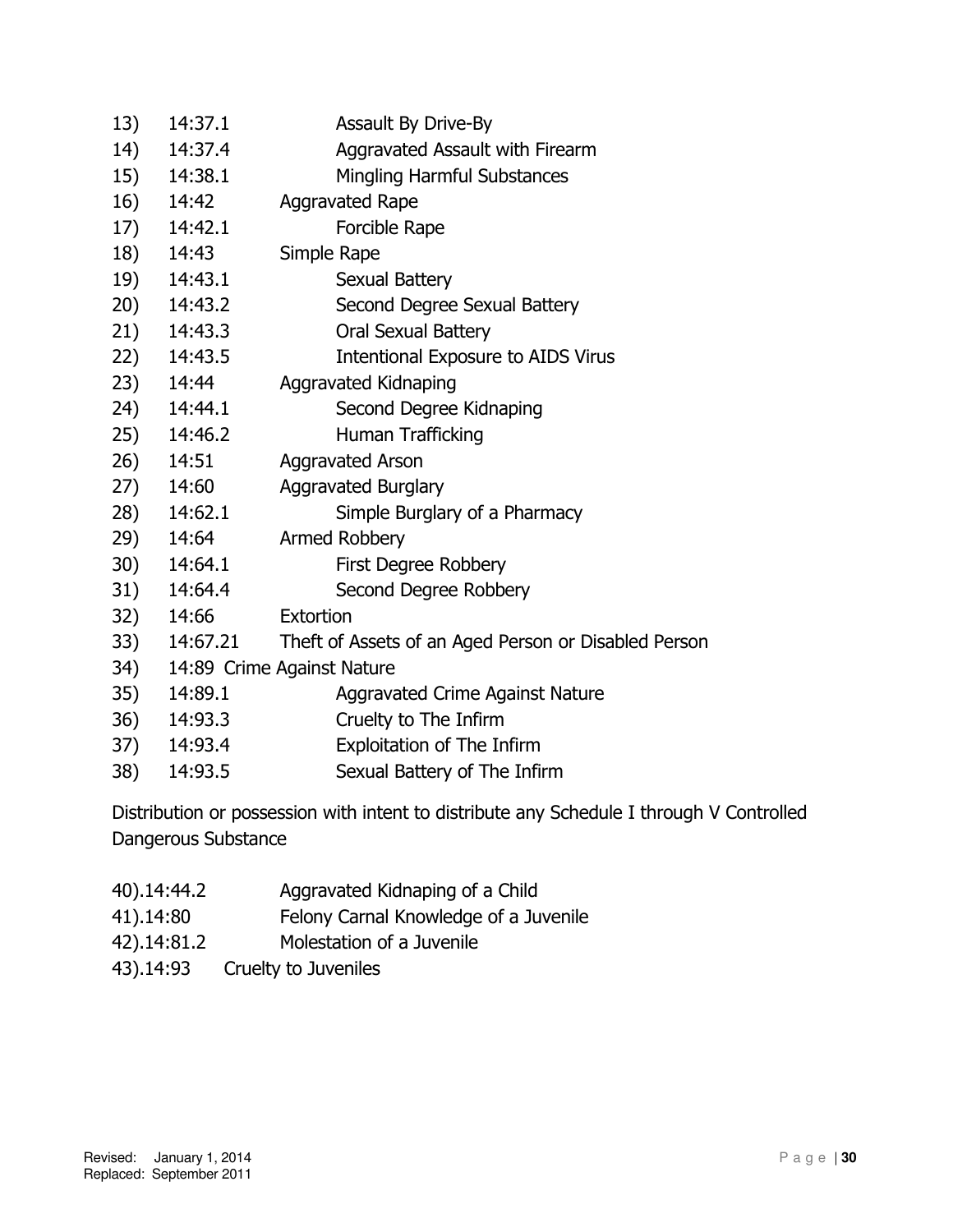# Section 4: Recruiting and Interviewing Applicants

Job Description

- Sample Job Description
- Recruitment and Advertising
- Contents of an Advertisement
- Screening Applicants
- Conducting an Interview
- Sample Questions for a Face-to-Face Interview with an Applicant

Checking References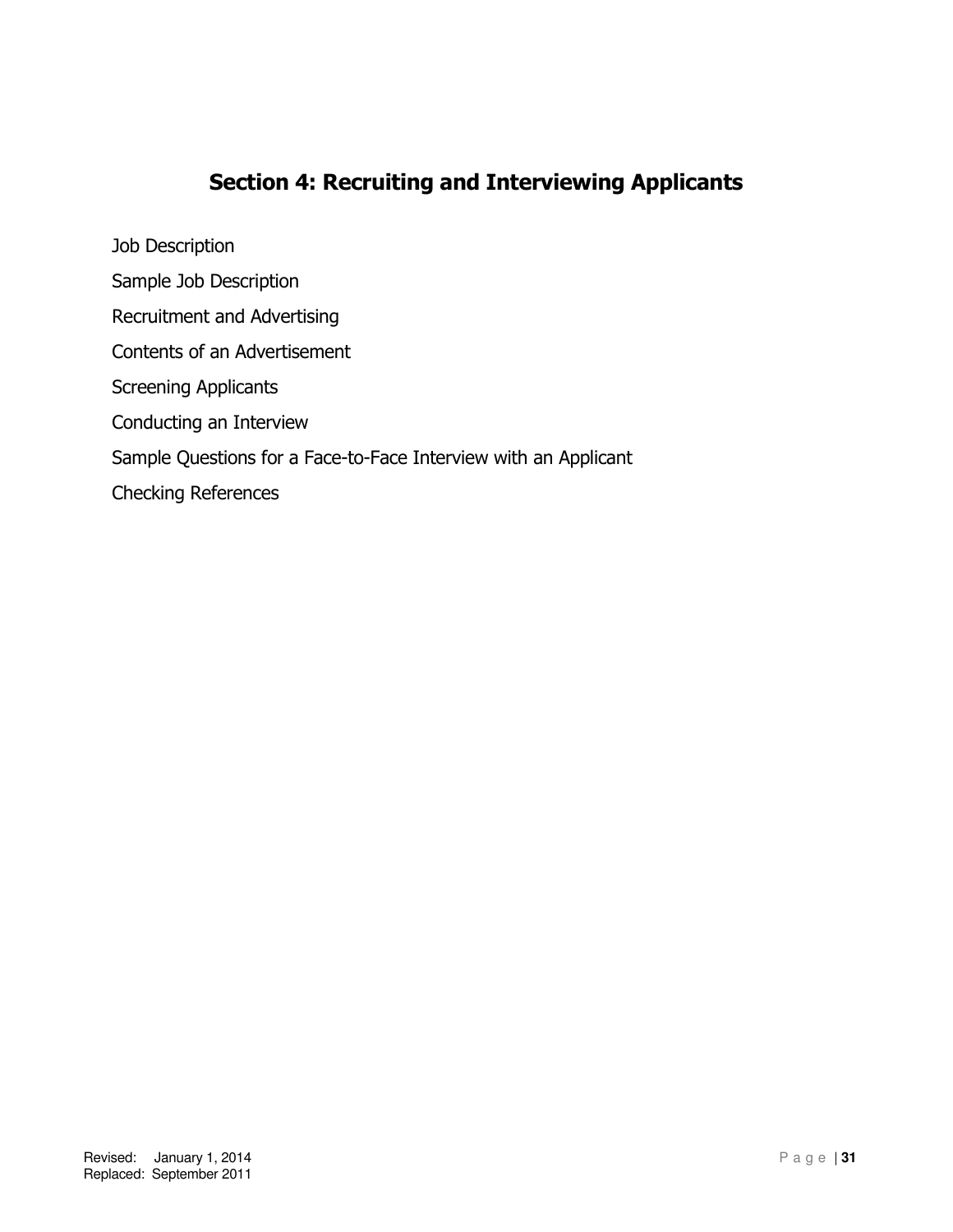# Job Description

Before talking with prospective employees, it helps to write out a brief description of the job to provide the person who might become your employee with a description of what he/she would be doing each day he/she works to support you. A job description is used to define the duties and manage the time of your employees. A job description is not meant to replace any training or directions you give your employee. You should have the job description ready to hand out with each interview.

The following are some reasons why it is important to have a job description:

- You, as the employer, will know exactly what help you need.
- It can be used to ask questions when you interview applicants.
- It gives applicants a clear idea of what the position requires.
- After your employee has been hired, it may serve as a checklist of duties.
- It may be used as a way to evaluate your employee's job performance.
- It will help you know what is and what is not okay to ask the employee to do.
- It may help settle disagreements between you and the employee about the duties of the job.
- It helps keep the lines of communication open.

A job description should also include the days and times you want the employee to report to work and any special requirements you have for the employee you hire. For example, indicate whether you want someone who has his/her own car and is willing to drive you to appointments.

The key to your success as an employer is a specific, easy-to-understand job description for your employee. The job description you prepare must be consistent with your approved Plan of Care and with the service specifications of your program.

Remember, employees are only allowed to help you with the tasks and personal outcomes authorized and approved in your Plan of Care.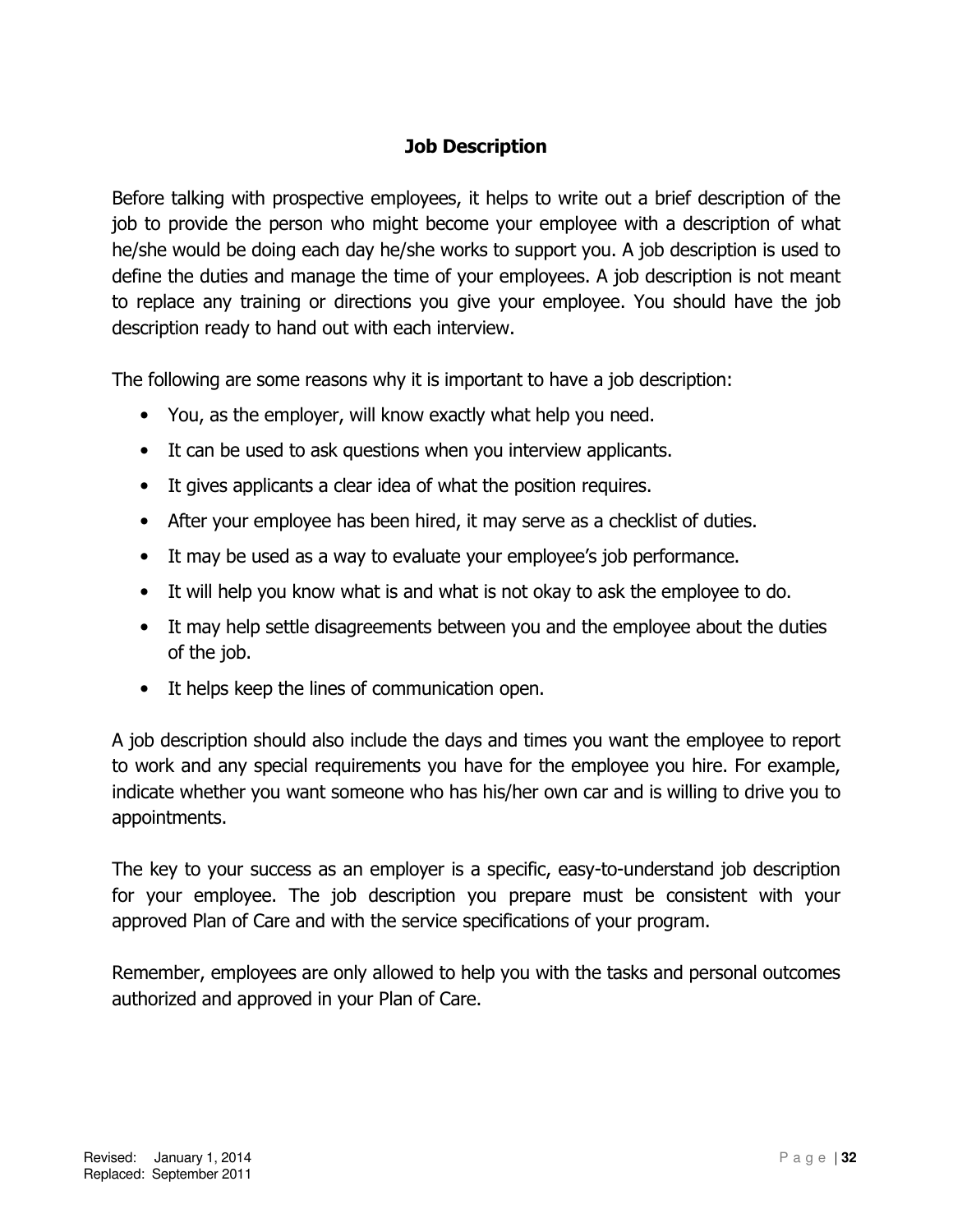# Sample Job Description

#### CRITICAL JOB ELEMENTS:

- 1. Provide assistant services as assigned, including bathing, dressing, bowel and bladder management, transferring from bed to wheelchair, meal preparation, light housekeeping, and other tasks as requested.
- 2. Job involves lifting and bending.
- 3. Limited amount of travel.

#### HOURS:

Monday – Friday: hours are from 8:00 A.M. to 2:00 P.M.

Saturday and Sunday: hours are from 10:00 A.M. to 6:00 P.M.

#### KNOWLEDGE, SKILLS, ABILITIES:

- 1. Assistant must be reliable, punctual, neat, and organized, willing to perform tasks as requested, willing to learn job requirements, able to follow instructions.
- 2. No prior experience is required; assistant must be willing to learn.
- 3. Assistant must have CPR/First Aid training and must maintain current certificateduring employment.

#### OTHER REQUIREMENTS/CONSIDERATIONS:

- 1. I am looking for someone who wants job on a long-term basis and who agrees to follow health and safety precautions.
- 2. If assistant decides to discontinue employment, he/she must be willing to continue working until a replacement is found.
- 3. Prefer non-smoker, no pets, no children brought into my home and no personal visitors while on the job; not to use any of my personal possessions to include food and use of my telephone.

#### COMPENSATION:

Assistant receives salary equal to minimum wage or more.

Excerpt from Recruiting, Managing, and Training of Personal Assistants: A Handbook for People with Disabilities by the Coalition of Texans with Disabilities and the Texas Planning Council for Developmental Disabilities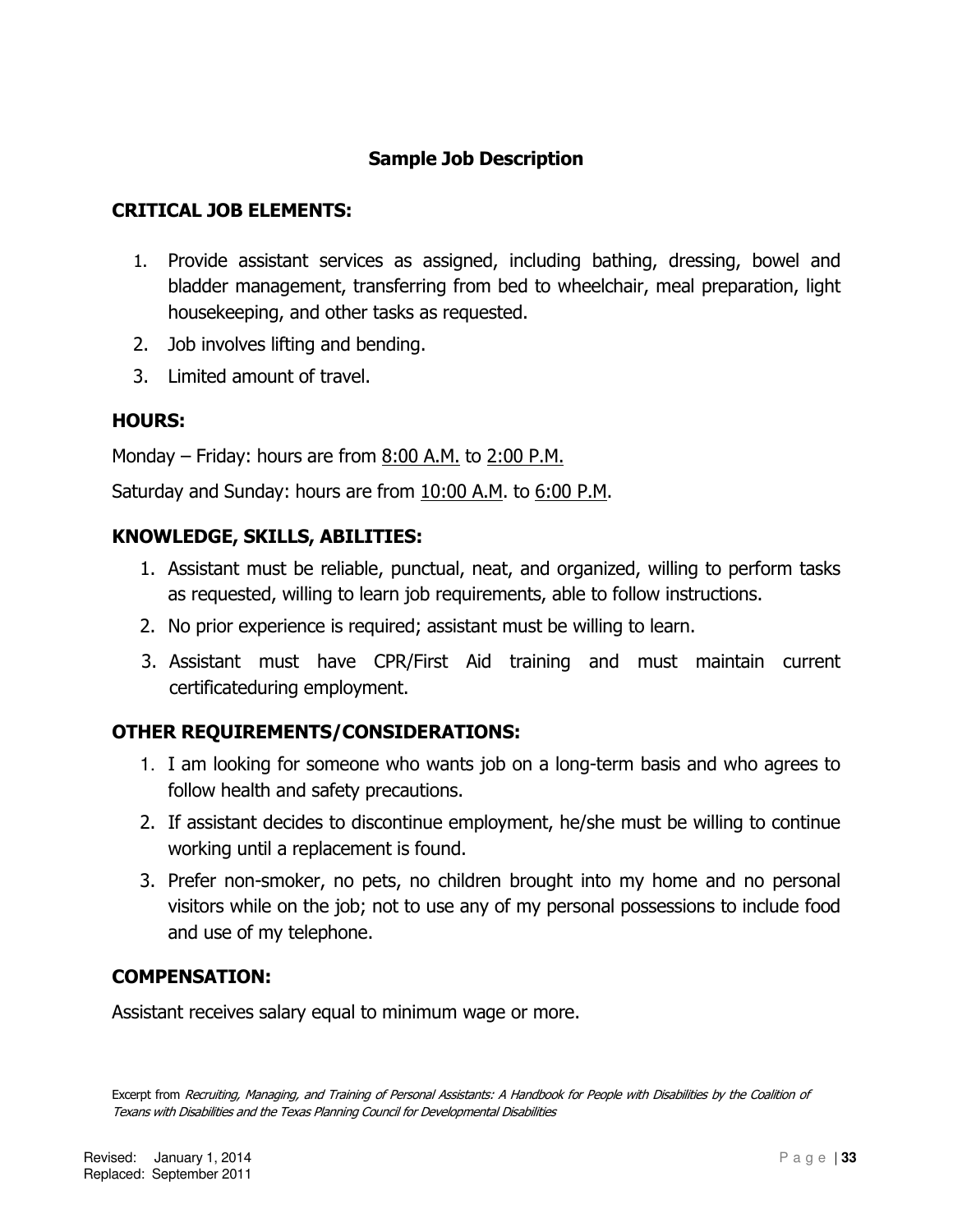#### Recruitment and Advertising

Now that you have completed the job description, you are ready to recruit and advertise for potential employees. There are many methods of advertising and recruitment that you can utilize when looking for good, dependable employees. Do not discount any possibility. Below are some suggestions for finding prospective employees:

#### 1. Newspaper Advertisements

 Classified ads in newspapers are an efficient method to reach a large audience. Neighborhood newspapers are cheaper than major citywide newspapers, and are good to target potential employees who live closer to your home.

#### 2. Local Newsletters

 Sometimes disability and other community organizations and churches will run short ads in their newsletters.

#### 3. Colleges and Universities

 Colleges can be an excellent source for finding employees. Many students are looking for extra income to help them through college. Students that have majors in the area of health and human services are often looking for work experience. To advertise a position, contact the career placement office or the student housing office on campus. You might also try health related education departments such as physical therapy, occupational therapy, and nursing.

#### 4. Word of Mouth

 Don't forget to ask family, friends and neighbors if they, or if they know of anyone who, would make a good employee for you. Let them know what qualifications you are looking for, and ask them to tell others about the position, too.

#### 5. Local Agencies

 Social service organizations often keep a registry or list of direct service workers who may have received some basic training or have work experience. You can obtain a listing of direct service workers, who meet the established training requirements, in your area by submitting the "Direct Service Worker Registry Listing Terms and Conditions" form to the Self-Direction Program Manager.

#### 6. Bulletin Boardsin High Traffic Areas

 Hang flyers on bulletin boards in high traffic areas, such as: grocery stores, banks, apartment buildings, restaurants, community centers, and churches.

#### 7. Local Employment Offices/Rehabilitation Agencies

One source often overlooked is rehabilitation agencies.

#### 8. Networking

Networking is the exchange of information, names, resources, and services among and between individuals.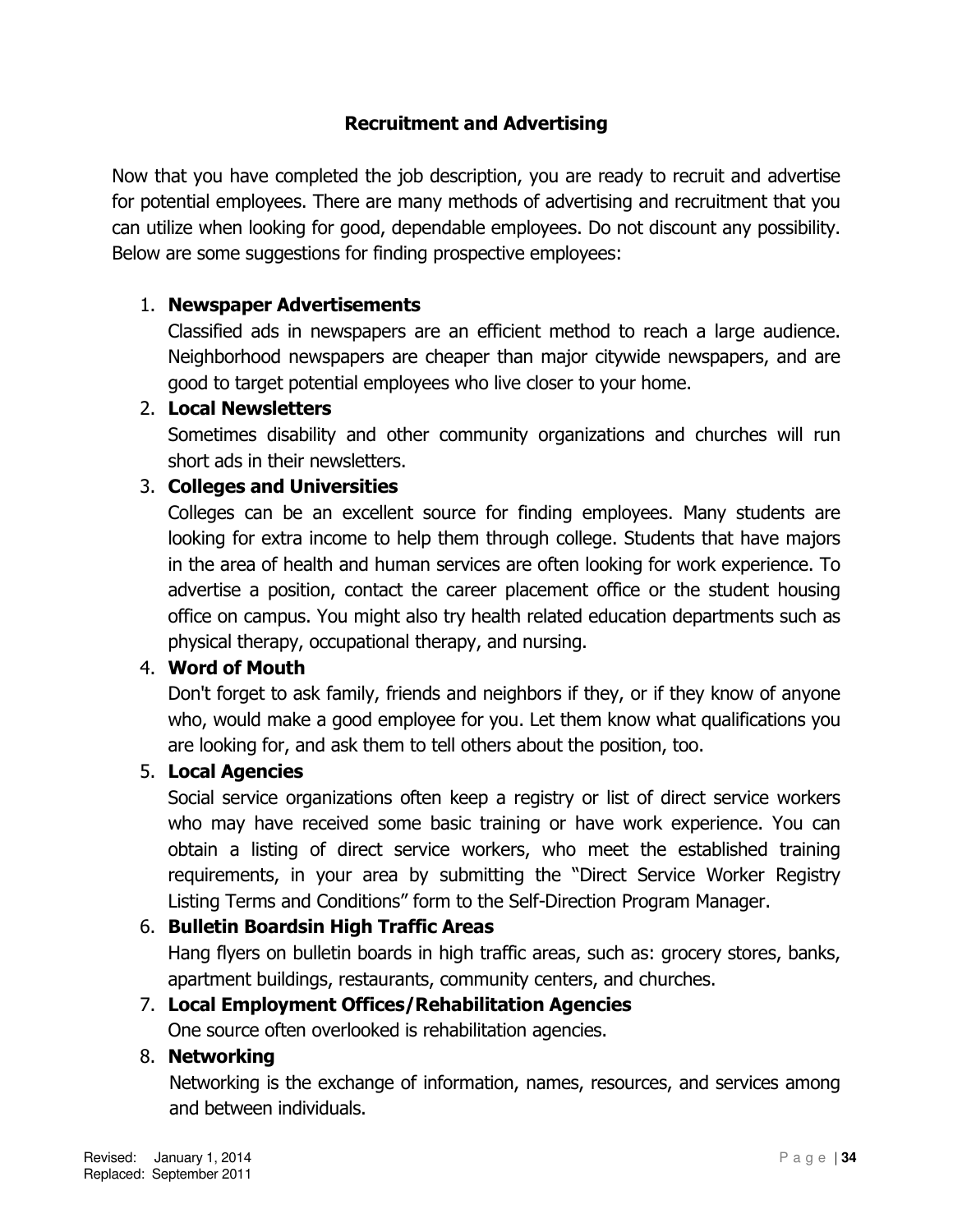

# Contents of an Advertisement

The more complete the information in the advertisement, the more you can be sure that the prospects that contact you are truly interested, and potentially qualified for the job. It is a good idea to include:

- 1. Your first name (It is recommended that you **not** use your last name.)
- 2. Job title and a short description of the job
- 3. Phone number

### Helpful information you may include:

- 1. Hours
- 2. Qualifications required
- 3. Compensation and benefits offered
- 4. General Location (i.e., near downtown New Orleans)

It is **not** a good idea to include your address or other private information in the advertisement.

You may want to have your first meeting with an applicant in a public place rather than in your home.

The following are sample advertisements that you can use as a guide:

Personal Attendant - Needed to assist male with quadriplegia with personal care, shopping, and light housekeeping. Part-time, 4 days/week.Flexible schedule available. Driver's license preferred. This is an ideal position for a college student. Prime location near Southeastern Louisiana University. \$8.90/hr. Call (985) 111-1111 evenings for more information.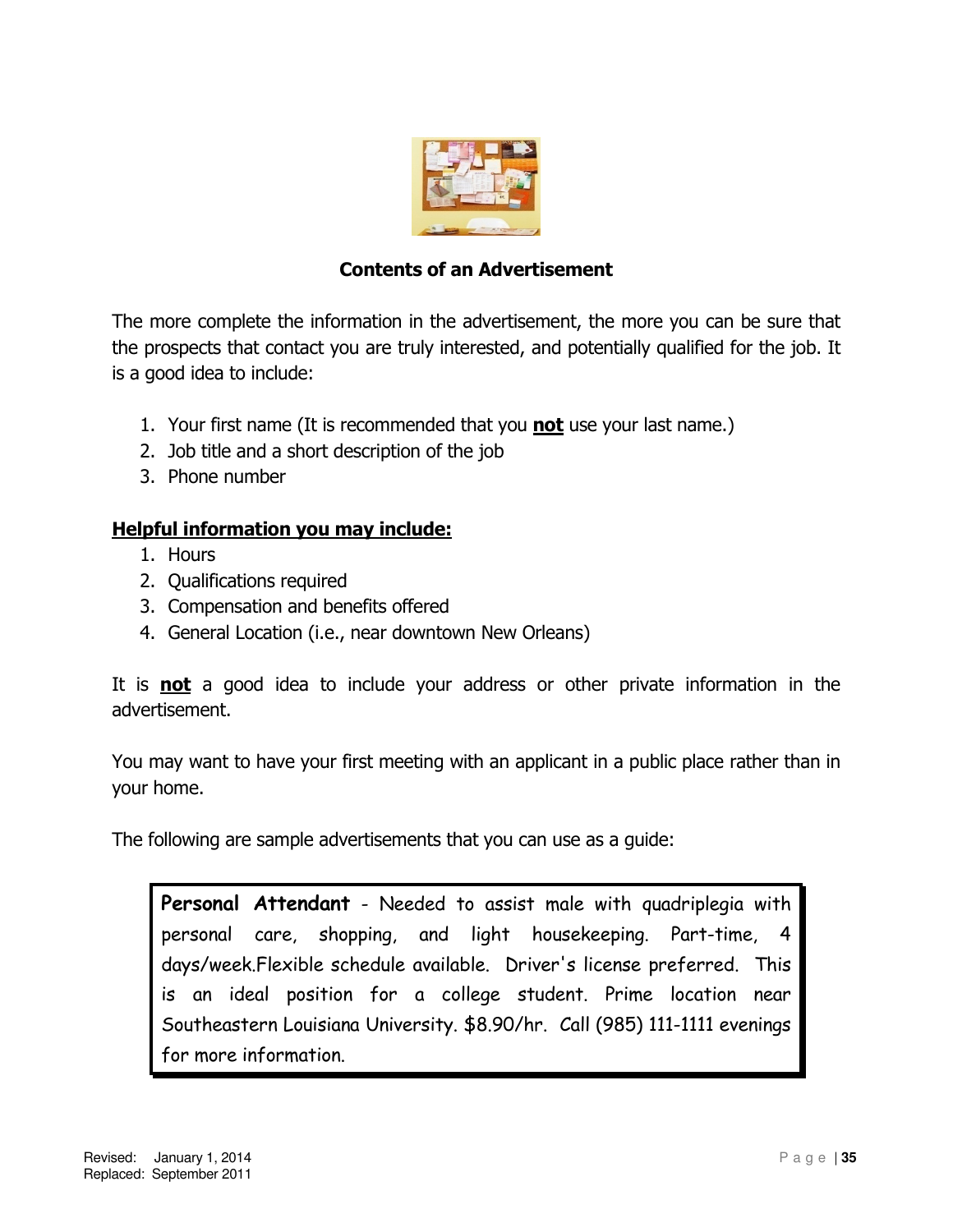Excerpt from Recruiting, Managing, and Training of Personal Assistants: A Handbook for People with Disabilities by the Coalition of Texans with Disabilities and the Texas Planning Council for Developmental Disabilities

#### Screening Applicants

#### The Initial Telephone Contact

- 1. Give a brief description of the duties of the position, amount of hours the job requires, and the amount and method of pay and any benefits you will be providing.
- 2. If the applicant is interested, ask the applicable questions, and record answers:
	- a. Will you give me your name, phone where you can be reached, andaddress?
	- b. What days/hours are you available to work? Do you have any restraints on your schedule that I need to consider? Are there days you definitely cannot work?
	- c. Have you ever assisted or worked for a person with a disability before? (If yes) Tell me a little about the kinds of tasks you performed.
	- d. Do you have reliable transportation?
	- e. Are you at least 18 years of age and do you have a valid Social Security number?
	- f. Do you smoke?
	- g. Are you allergic to pets? (If you have a pet in your home)
	- h. Are there tasks you object to performing (i.e., bathing, toileting, and dressing)?
	- i. Do you have any experience in lifting, transferring, and positioning? (If you need assistance with these activities)
	- j. Can you cook and would you mind doing housework?
- 3. Tell the person you will call back to make an appointment for an interview (if you are interested in a face-to-face interview). Ask them to bring a Louisiana Identification Card or Driver's License, Social Security card, proof of automobile insurance (if they will be driving his/her own car as part of the job), names and numbers of at least three (3) references, and proof of address when they come for an interview. You may consider meeting at a "neutral" location outside of your home for personal safety purposes.
- 4. Even if the person is unsuitable for the job, always thank them for their interest.

Excerpt from Recruiting, Managing, and Training of Personal Assistants: A Handbook for People with Disabilities by the Coalition of Texans with Disabilities and the Texas Planning Council for Developmental Disabilities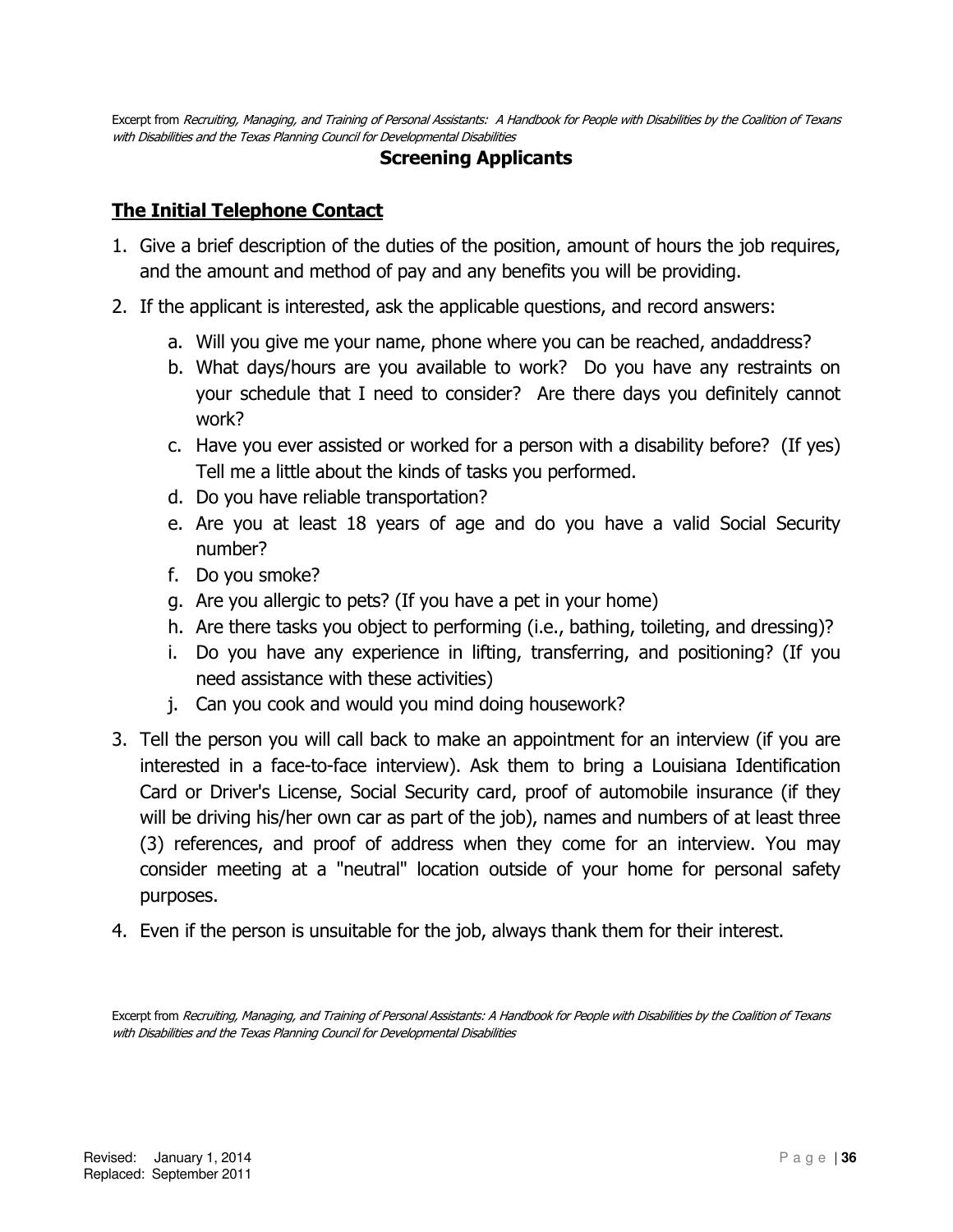# Conducting an Interview

#### The Personal Interview:

Call those applicants that appeared to be good prospects and schedule each for a face-toface interview, preferably in a nearby neutral location. Allow plenty of time between each interview. About one hour for each interview is usually good. The interview is important because this is the time when you let the applicant know about the job in detail and gather information about the person that you may hire as an employee. Consider asking a friend or family member to join you so that you can compare your assessments of the applicant.

When the applicant arrives there are a few suggestions that can make the interview successful. Some things may need to be repeated from the telephone contact for clarification purposes:

- 1. Help the person feel as comfortable as possible, and get to know each other a little.
- 2. Tell the person about your disability in general. You will speak more in specifics during training if the applicant is hired.
- 3. Ask the applicant to see his/her identification. Examples include a valid Louisiana Driver's License or Identification Card with a picture, and Social Security card.
- 4. Ask the applicant to fill out an employment application. Employment applications are useful because they are a good way to keep up with the persons that you have interviewed. They also simplify record keeping and are an easy way to have quick access to the information you will need to make a final decision. It will give you good information to ask questions about during the interview as well as provide a good resource for back-up or substitute workers if your regular employee is unable to get to work.
- 5. Give him/her a copy of your job description to read and explain the duties and responsibilities of the job thoroughly. Ask if he/she can safely perform the functions of the job (i.e., lifting, transferring, etc.).
- 6. Ask the applicant to tell you about him/herself. Be sure to ask questions about past work history, reasons for leaving other employment, any past experience with personal assistance, and why they are interested in this position. Ask if you may contact former employers for a job reference. Ask about their career goals and why they are pursuing this type of work.
- 7. Describe the work schedule, pay method, any benefits and leave plan, and your method of evaluating an employee.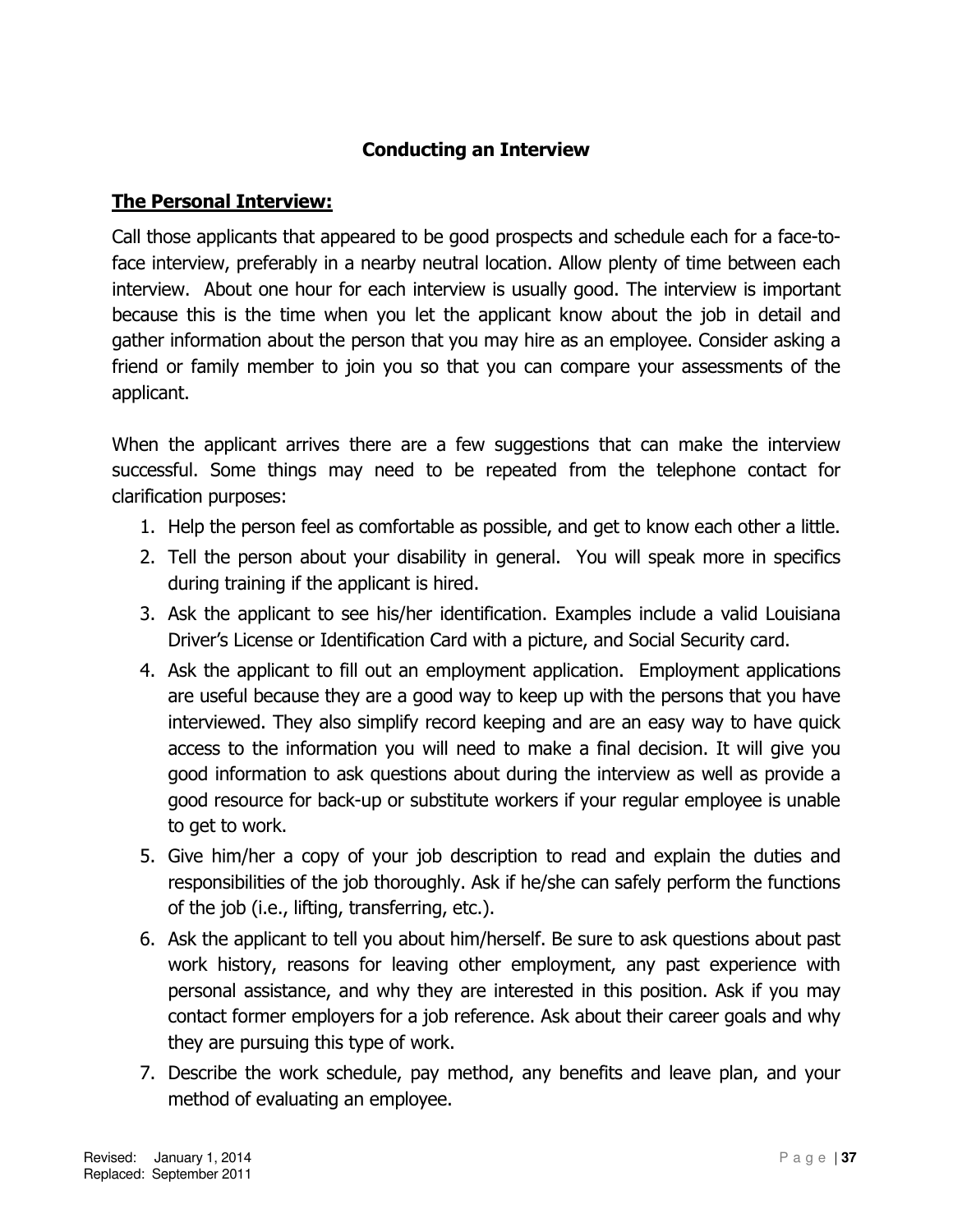- 8. Give the applicant an opportunity to ask questions.
- 9. Tell the applicant you will call as soon as you make a decision (Be sure to contact the applicant even if you decide not to hire him/her). Thank them for their interest and time.

Excerpt from Recruiting, Managing, and Training of Personal Assistants: A Handbook for People with Disabilities by the Coalition of Texans with Disabilities and the Texas Planning Council for Developmental Disabilities

#### Sample Questions for a Face-to-Face Interview with an Applicant

The following are a few sample questions you can ask during the personal interview to help choose your assistant:

- 1. How far do you live from here? (Turnover tends to be higher among workers who commute long distances.)
- 2. Have you had any experience giving personal care?
- 3. Tell me how you approach multiple tasks to ensure that all are performed.
- 4. Are you comfortable performing personal care duties such as bathing and toileting?
- 5. What do you think will be the best and worst part of this job? What did you like best and least about your last job?
- 6. What are your best and worst qualities?
- 7. Why are you interested in being a personal assistant?
- 8. Give me an example of how you have handled disagreements with your past employers.
- 9. Describe a hypothetical "scenario," and ask what the applicant would do in that situation.

**Warning:** When interviewing applicants, apply the same standard that is applied to selection of job applications – ask only about things that are directly related to the job requirements for the position under consideration. Do not ask personal questions that do not apply directly to the job requirements. It is against the law, to discriminate against an applicant because of his/her race, color, religion, gender, sexual orientation, natural origin, or disability.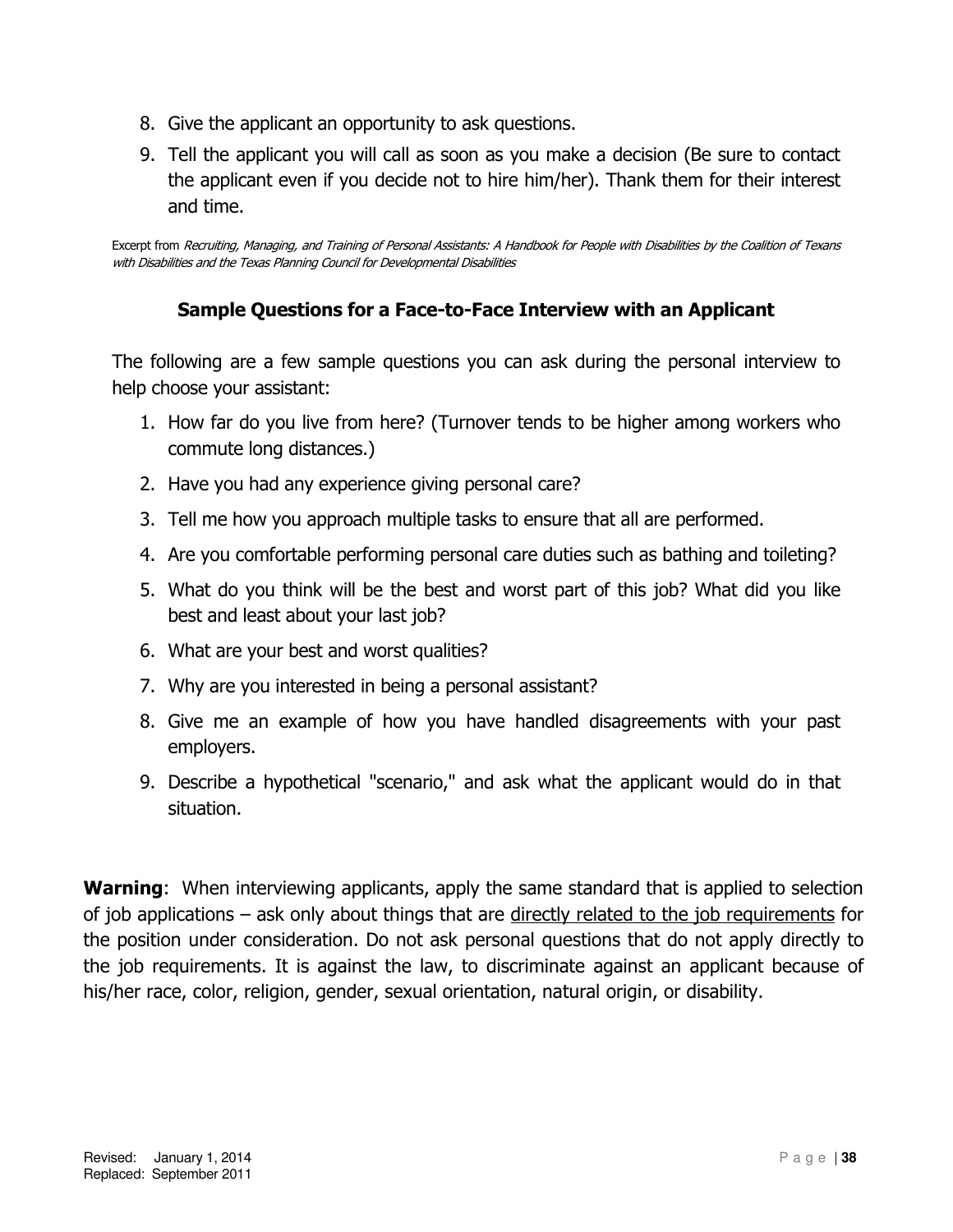# Checking References

Before you decide which applicant(s) you want to hire, check his/her work and personal references. Checking references is essential. It will give you valuable information about the applicant. Be sure to ask the applicant if you may contact his/her current employer for a reference check.

You can ask the following, but the previous employer is not legally required to provide you the information:

- 1. Did (name of applicant) work with you during (dates of employment)?
- 2. What kind of work did he/she do for you?
- 3. Why did (name of applicant) stop working for you?
- 4. Did he/she arrive to work on time?
- 5. Would you hire him/her again?
- 6. What were his/her strengths?
- 7. What could have been improved about his/her job performance?

According to Americare, Inc., if the applicant has held three or more jobs in the last five years, it is a sign he/she may not last.

Be sure to check work and personal references.



Excerpt fromRecruiting, Managing, and Training of Personal Assistants: A Handbook for People with Disabilities by the Coalition of Texans with Disabilities and the Texas Planning Council for Developmental Disabilities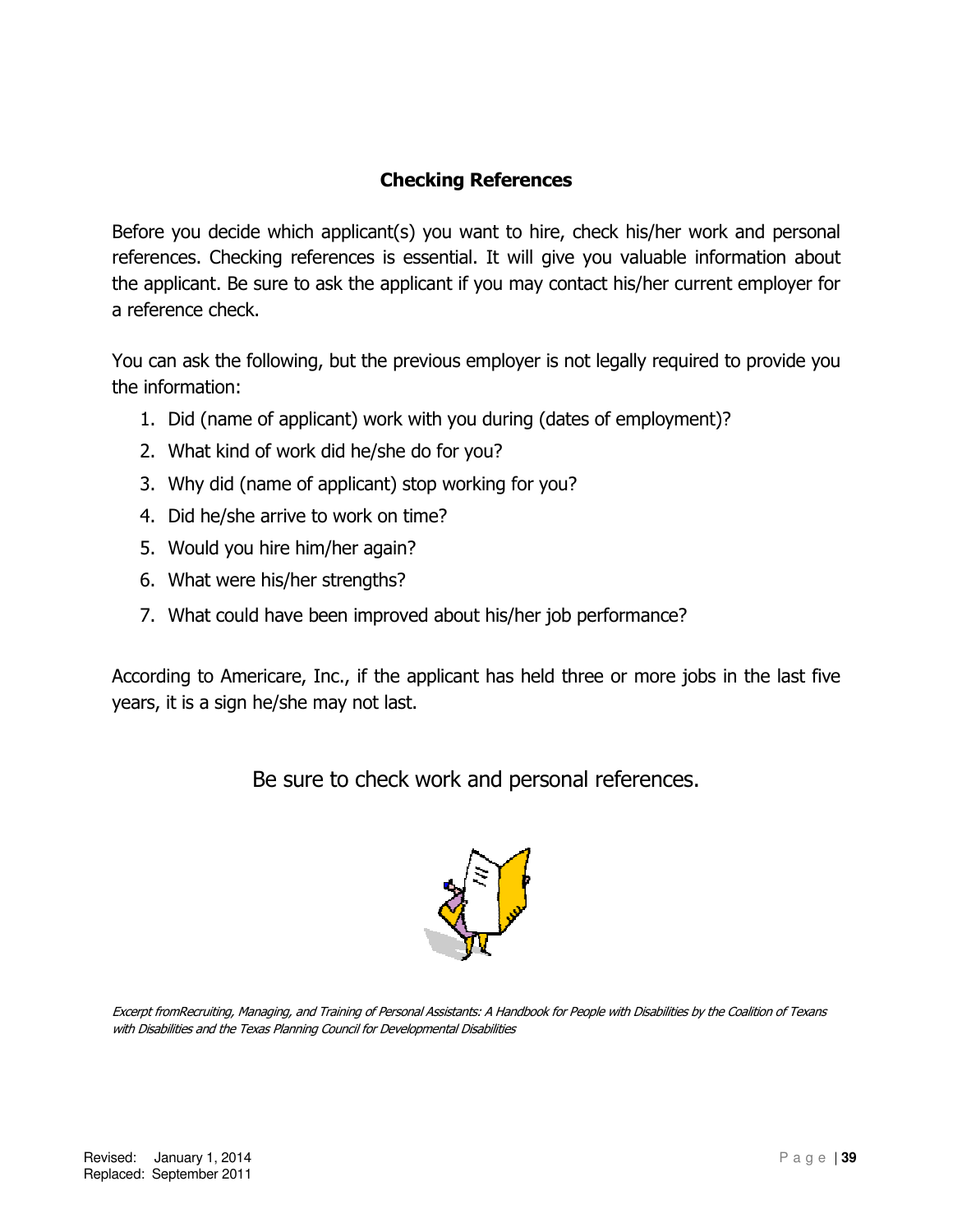# Section 5: Hiring Employees

Steps for Hiring Employees Getting Started with a New Employee Setting Employees' Work Schedule Setting Employees' Hourly Pay Rates & Benefits Setting Your Employees' Specific Tasks Sample Employment Agreement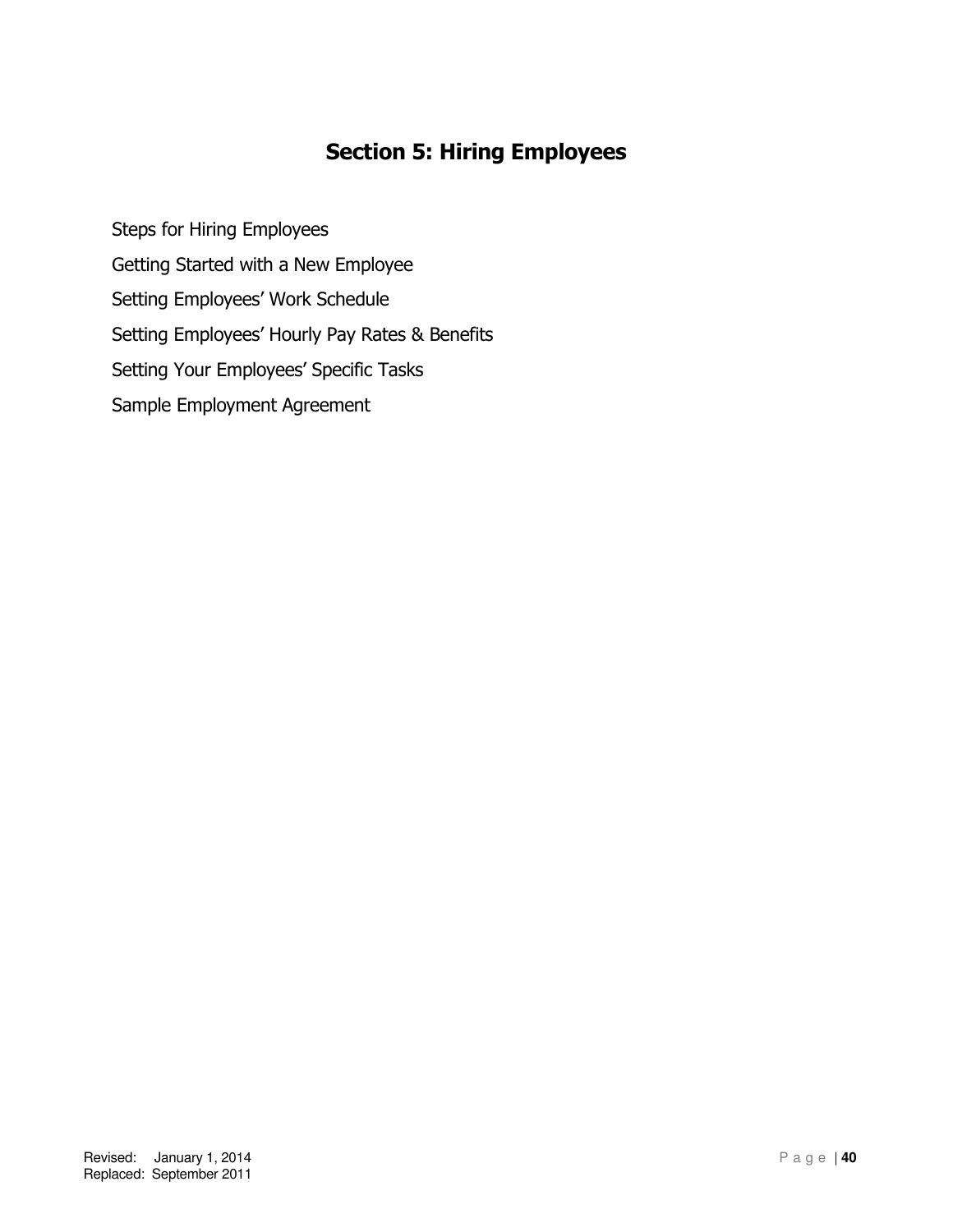# Steps for Hiring Employees

The following steps will need to be completed in order to hire an employee:

- 1. Select theapplicant(s)who you think would be the best employee for you, **based on** your individual needs.
- 2. Have your support coordinator complete the "**Applicant Verification**" form to ensure that the applicant meets the requirements of your program.
- 3. Have the potential employee fill out the required forms located in the Start-Up Packet. These forms include:
	- a. Form I-9, Employment Eligibility Verification. This is a Federal form used to make sure that your employee is able to work in the United States. You, as the employer, must fill out Section II of this form.
	- b. Photocopy of **Social Security card** and **Identification card** (see the back of Form I-9 for more information on acceptable Identification cards).
	- c. Form W-4, Employee's Withholding Allowance Certificate. This form must be completed so that the correct federal income tax can be deducted from your employee's pay.
	- d. Form L-4, Louisiana Employee Withholding Exemption Certificate. This form must be completed so that the correct state income tax can be deducted from your employee's pay.
	- e. Pay Selection Option for Employeeform. This form allows your employee to choose how they would like to be paid (direct deposit, orpay card).The option of having a paper check is no longer available. If your employee chooses to use direct deposit, a Direct Deposit Authorization form will need to be completed. If your employee chooses to use a pay card, a My Money Network Visa pay card and information kit will be mailed to the employee's home address. If your employee chooses the pay card option, your employee will not be charged a fee the first time the card is used during the pay period; however, your employee's pay card balance will be reduced each time the card is used thereafter. A fee schedule with information about any associated fees will be sent to the employee regarding the pay card option.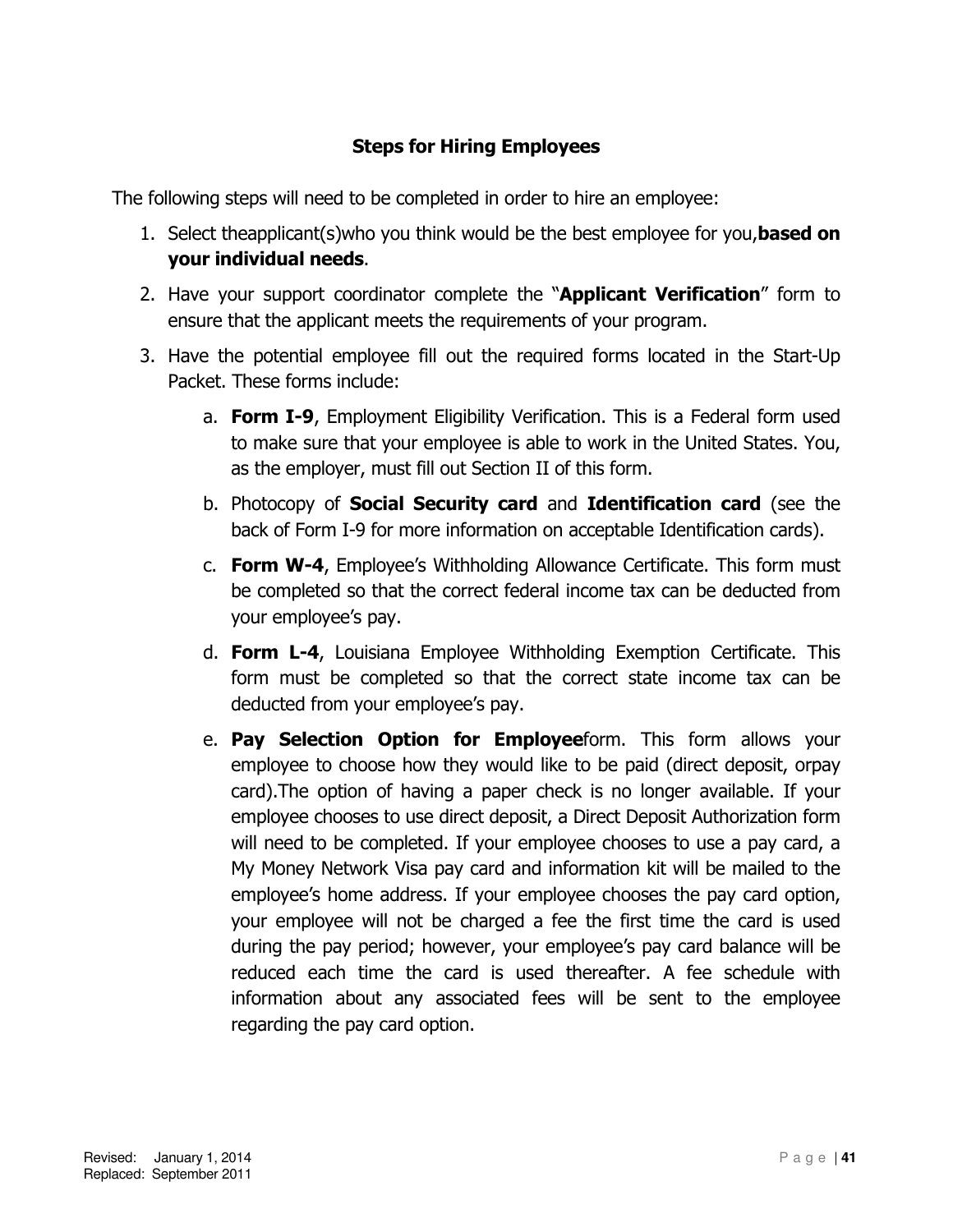- f. Authorization for Direct Deposit (optional). This form must be completed if your employee chooses to have payment deposited directly into his/her account.
- g. Employment Application
- h. **Provider Agreement**. This form establishes a payment agreement with the fiscal/employer agent and your employee and is a Federal requirement.
- i. Criminal Background Search Authorization form. This form allows the fiscal/employer agent to conduct a criminal background check on your potential employee.
- 4. Complete the "**Employee Rate Form**" to set a rate of pay for your employee within the limits specified.
- 5. Submit all the above items in #2-5 to the fiscal/employer agent.
- 6. Wait until the fiscal/employer agent notifies you that the applicant is clear for hire before you allow the applicant to do any work for you. The fiscal/employer agentmust notify you of an applicant's employment eligibility within four (4) business days.
- 7. Notify the applicant of his/her start date, which can be no earlier than the date the fiscal/employer agent clears the applicant for hire.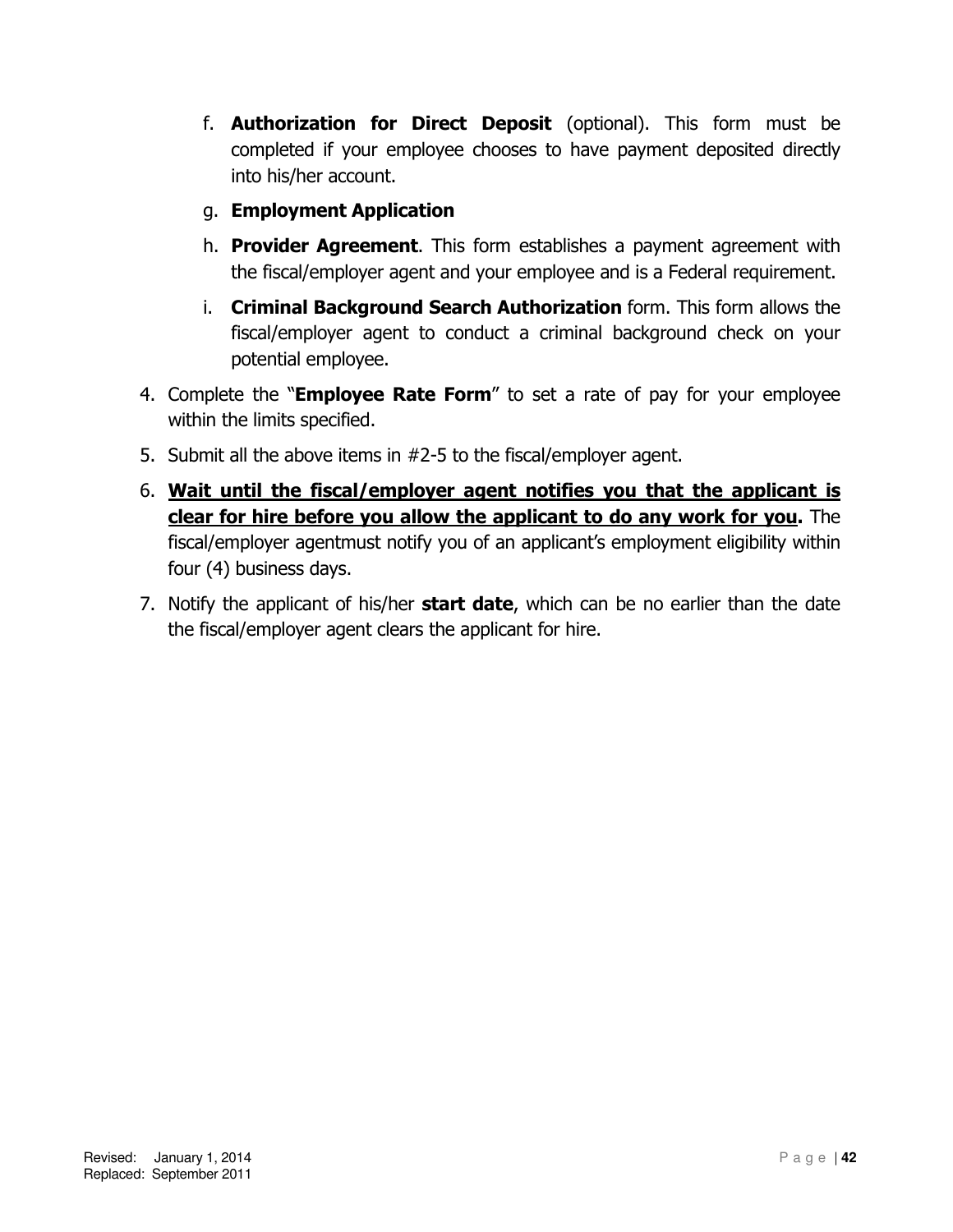#### Getting Started with a New Employee

After the applicant has been cleared for hire by the fiscal/employer agent, he/she may begin working with you. On your employee's first work day, you should summarize many of the things you discussed during the job interview. You will review the authorized tasks that the employee will be doing for you, showing the employee where necessary supplies are kept and how you would like things done, and you will go over the employee's work schedule so that you are both clear on what days the employee will be coming and how many hours the employee will work each day. Then, you will want to share with the employee all of the information that he/she needs to give you the best care and protect you if an emergency occurs. Employees need to know the following information:

- Any health issues you have that will require special actions on the employee's part;
- How to correctly use any special equipment that helps you with your daily activities or maintains your health;
- Any allergies or special dietary concerns and how you would like the employee to respond to these concerns;
- Who to contact in case of an emergency;
- How to get out of the house in case of an emergency; and
- The best times for you to contact each other and the phone numbers where each of you can be reached.

You should be sure that each employee agrees to the following:

- 1. The specific tasks he/she will perform for you;
- 2. The hours and days he/she is expected to work and the need for advanced notice to you when he/she is unable to work the scheduled hours;
- 3. The rate of pay, pay period, pay days, and benefits he/she will receive;
- 4. Overall expectations related to his/her job performance; and
- 5. Under what conditions he/she may be released or fired from his/her duties.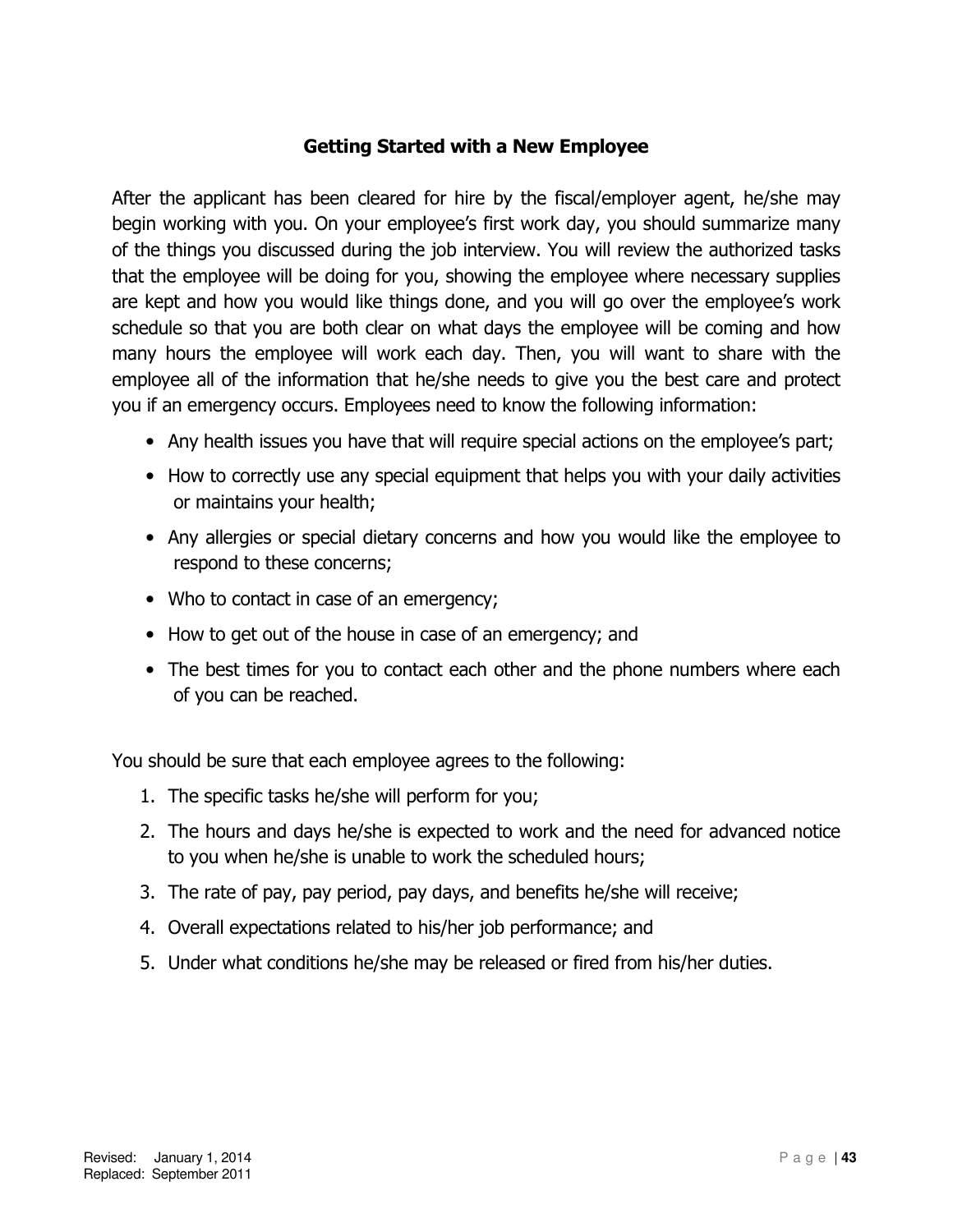### Setting Employees' Work Schedule

You will set your employees' work schedule based on the self-directed hours that are available and approved in your Plan of Care and based on the service specifications for the service that your employee will be providing.The schedule that is developed should meet your needs and be clear to both you and your employee(s).

Here are some suggestions, to develop a schedule:

- $\frac{1}{2}$  Schedule your employee(s) on a monthly basis. If changes need to happen, there is time to work out the details.
- $\blacksquare$  Post the schedule in at least one place.
- $\downarrow$  Give a copy of the schedule to your employees.
- $\downarrow$  Give advance notice for schedule changes (both you and the employee). For example, if you are going on vacation, tell your employees ahead of time about the change in the work schedule.

Remember, your "Typical Weekly Schedule," found in your approved Plan of Care, shows what days and times you are approved for self-directed services on a weekly basis. It is important to note whether you have other types of supports approved on your Plan of Care as these may bepaid at different rates and must be coded on the employee's timesheet accordingly.

Specify with your employee the hours, the number of hours per day, and days per week that you expect him/her to be on the job. Stress the importance of a regular schedule and advanced notice of days or hours they are not available. Stress arriving and leaving on time.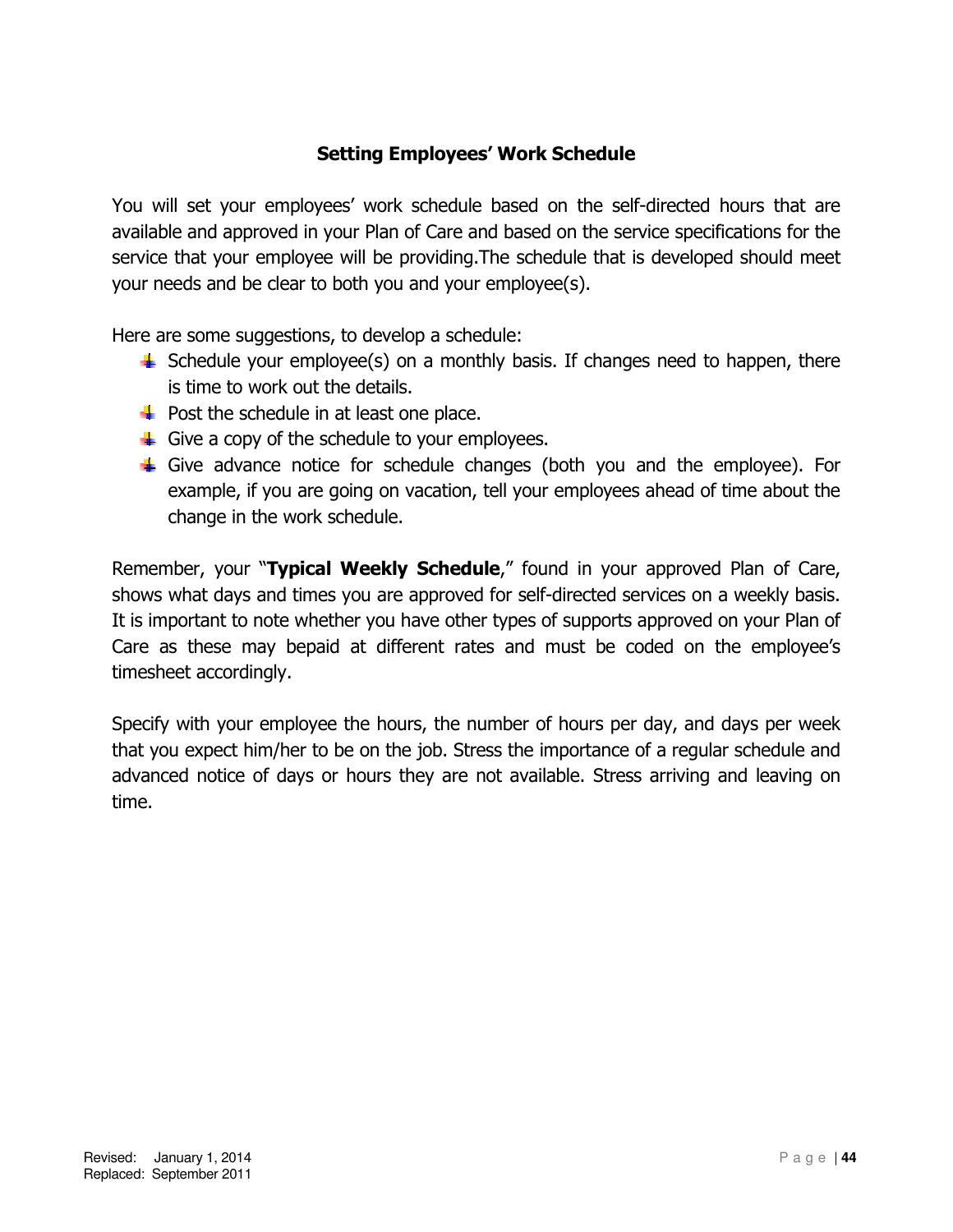# Setting Employees' Hourly Pay Rates & Benefits

You, as the employer, will set an hourly pay rate for your employees. The "Employee Rate Form" as found in the fiscal/employer agent's Start-Up Packet must be completed for each employee and signed by the employer to establish an hourly pay rate for your employees.

Check the "Paying for Your Supports" section in the Start-Up Packet to find out what how much you can pay your employees for each service. Remember, day and night services have different maximum pay rates.

If you want to change your employee's hourly pay rate,then you will need to complete a new "Employee Rate Form." The completed form must be sent to the fiscal/employer agent for processing.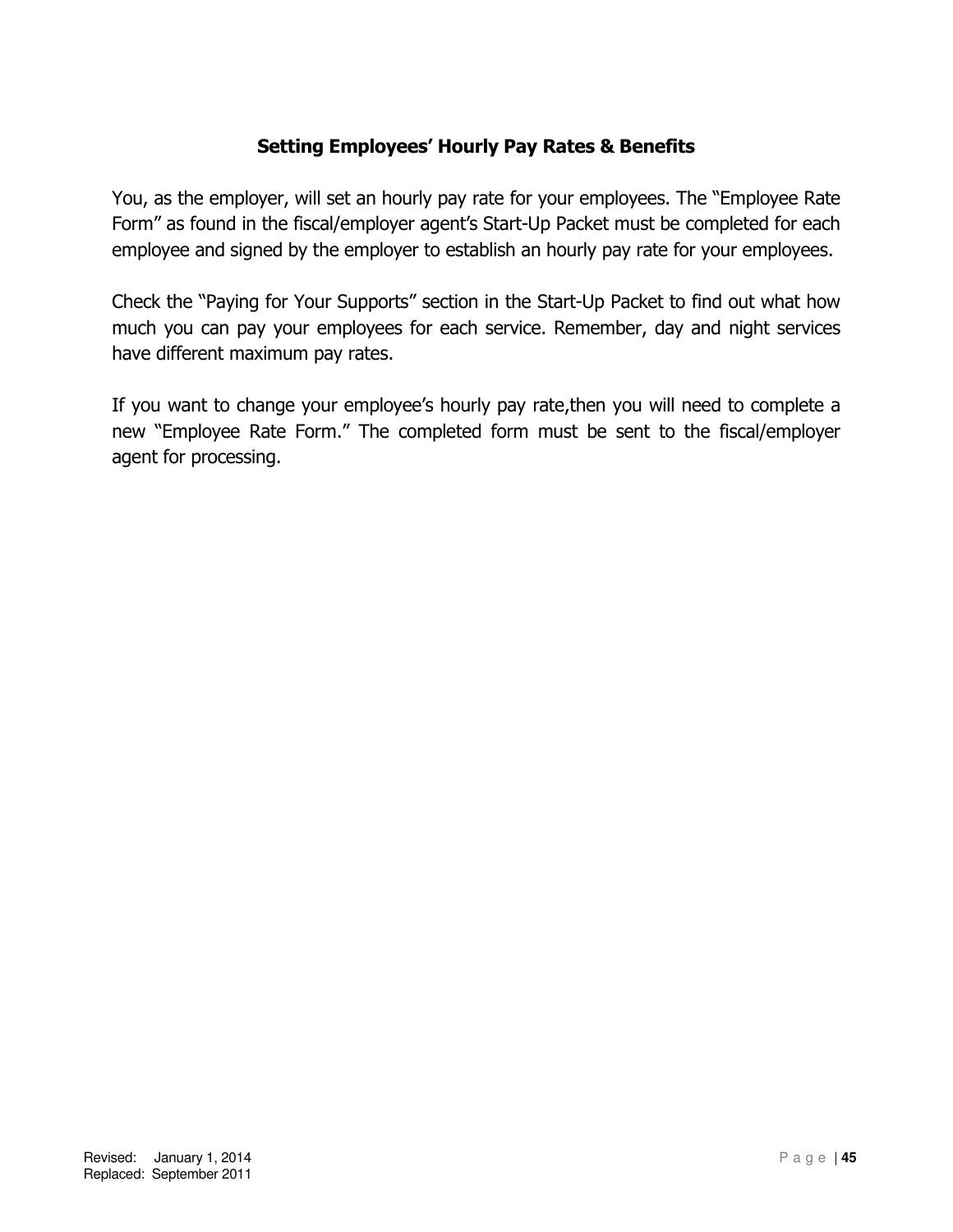# Setting Your Employees' Specific Tasks

Tasks are activities that employees do to assist you in maintaining your independence and meeting your personal outcomes. Examples of tasks include assistance with bathing, driving, cleaning, and cooking. Remember, employees need to document the tasks they complete on a daily basis.

Tasks can be scheduled on a daily basis and/or on a weekly basis. Here is an example of a morning task schedule:

| $6:00 - 6:30$ | Get up, assist with showering, dressing, and brushing hair & teeth |
|---------------|--------------------------------------------------------------------|
| $6:45 - 7:15$ | Make breakfast, assist with eating, clean up dishes                |
| $7:15 - 7:45$ | Assist with toileting, make lunch, assist with taking medications  |
| 8:00          | Wait and assist with carpool to work                               |
|               | Shift done after leaving for work with carpool                     |

Here is an example of a weekly task schedule:

| Monday    | Daily tasks and pool therapy                   |  |
|-----------|------------------------------------------------|--|
| Tuesday   | Daily tasks, ironing, clean bathrooms          |  |
| Wednesday | Daily tasks, clean kitchen and refrigerator    |  |
| Thursday  | Daily tasks and pool therapy                   |  |
| Friday    | Daily tasks and clean bathroom and living room |  |
| Saturday  | Daily tasks and laundry                        |  |
| Sunday    | Daily tasks, grocery shopping, and errands     |  |

Remember, you will set your employees' specific tasks based on your personal outcomes and needs,as specified in your approved Plan of Care, and on the service specifications for the service your employee will be providing. Your employee's specific tasks should be listed on his/her job description and/or employment agreement.

The following page contains a sample "Employment Agreement" that you can use with your employees.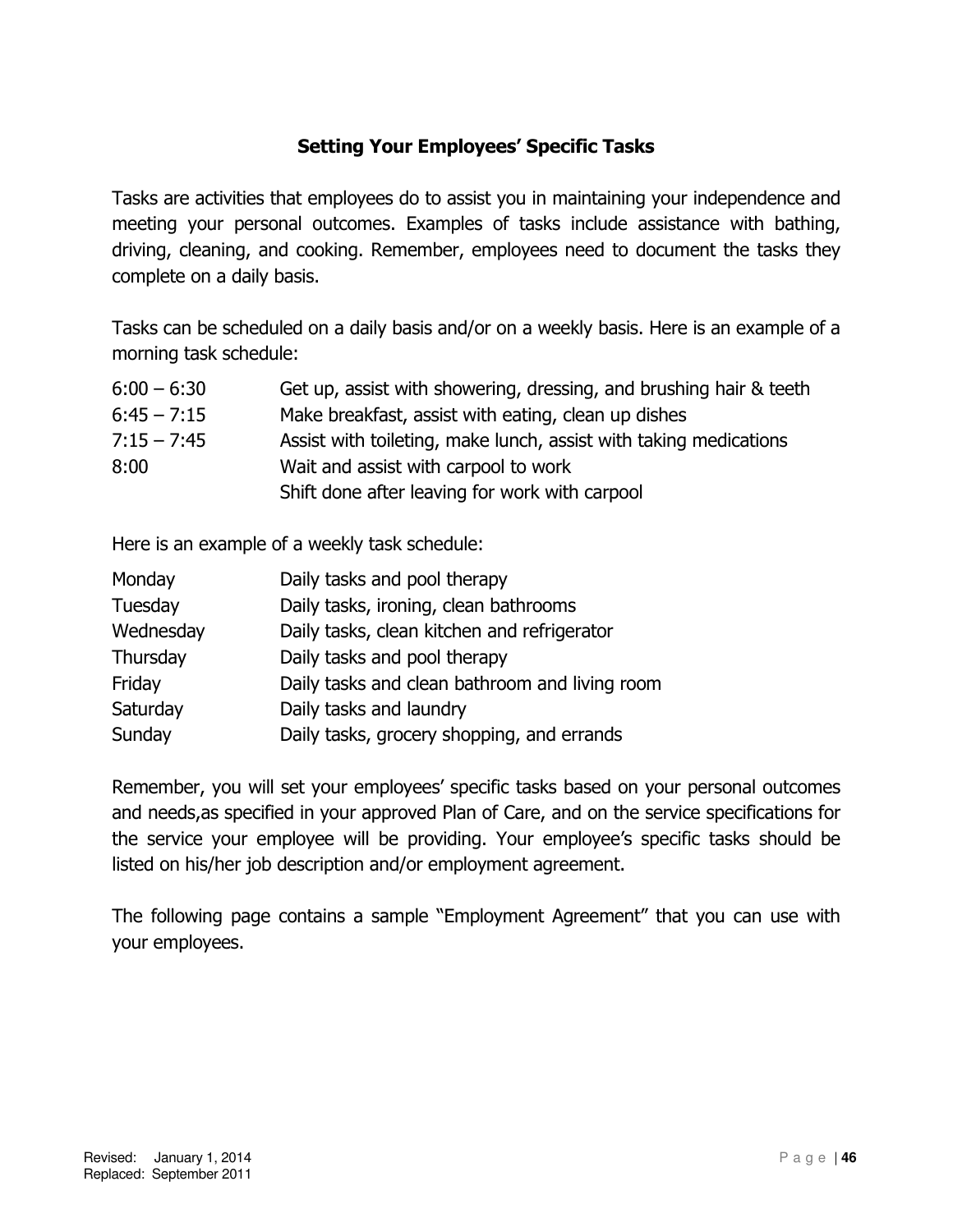#### Sample Employment Agreement

- 1. The employee will carry out the duties and responsibilities listed in the job description/list of assigned task.
- 2. The employee will work the following hours:

| Monday  | Friday   |  |
|---------|----------|--|
| Tuesday | Saturday |  |

Wednesday \_\_\_\_\_\_\_\_\_\_\_\_\_ Sunday \_\_\_\_\_\_\_\_\_\_

Thursday \_\_\_\_\_\_\_\_\_\_

- 3. The employee will be paid \$\_\_\_\_\_. per hour.
- 4. The employee is responsible for paying for long-distance telephone calls made by the employee.
- 5. The employee will not be paid for scheduled hours not worked.
- 6. Both parties to this agreement will respect each other's individuality and privacy and treat each other accordingly. Both will attempt to be flexible and work at solving problems as they arise.
- 7. At least a two (2) week notice will be given by the employee regarding termination of this agreement.

Other agreements/benefits:

| Employer's Signature: | Date: |
|-----------------------|-------|
|                       |       |
| Employee's Signature: | Date: |

\_\_\_\_\_\_\_\_\_\_\_\_\_\_\_\_\_\_\_\_\_\_\_\_\_\_\_\_\_\_\_\_\_\_\_\_\_\_\_\_\_\_\_\_\_\_\_\_\_\_\_\_\_\_\_\_\_\_\_\_\_\_\_\_\_\_\_\_\_\_\_\_\_ \_\_\_\_\_\_\_\_\_\_\_\_\_\_\_\_\_\_\_\_\_\_\_\_\_\_\_\_\_\_\_\_\_\_\_\_\_\_\_\_\_\_\_\_\_\_\_\_\_\_\_\_\_\_\_\_\_\_\_\_\_\_\_\_\_\_\_\_\_\_\_\_\_ \_\_\_\_\_\_\_\_\_\_\_\_\_\_\_\_\_\_\_\_\_\_\_\_\_\_\_\_\_\_\_\_\_\_\_\_\_\_\_\_\_\_\_\_\_\_\_\_\_\_\_\_\_\_\_\_\_\_\_\_\_\_\_\_\_\_\_\_\_\_\_\_\_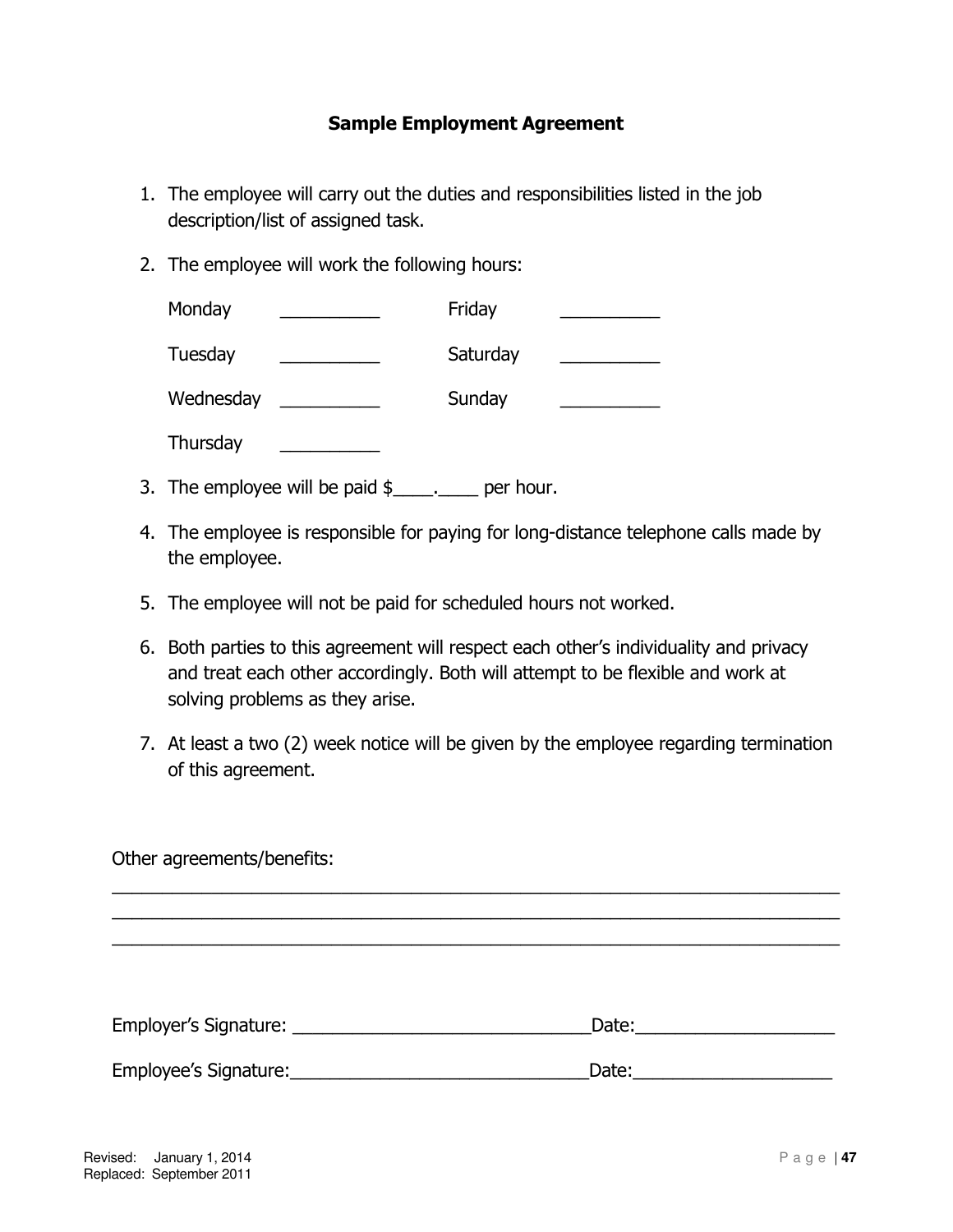# Section 6: Managing Employees

Managing Your Employees Conflict Resolution Termination of Employment Performance Evaluations Sample Performance Evaluation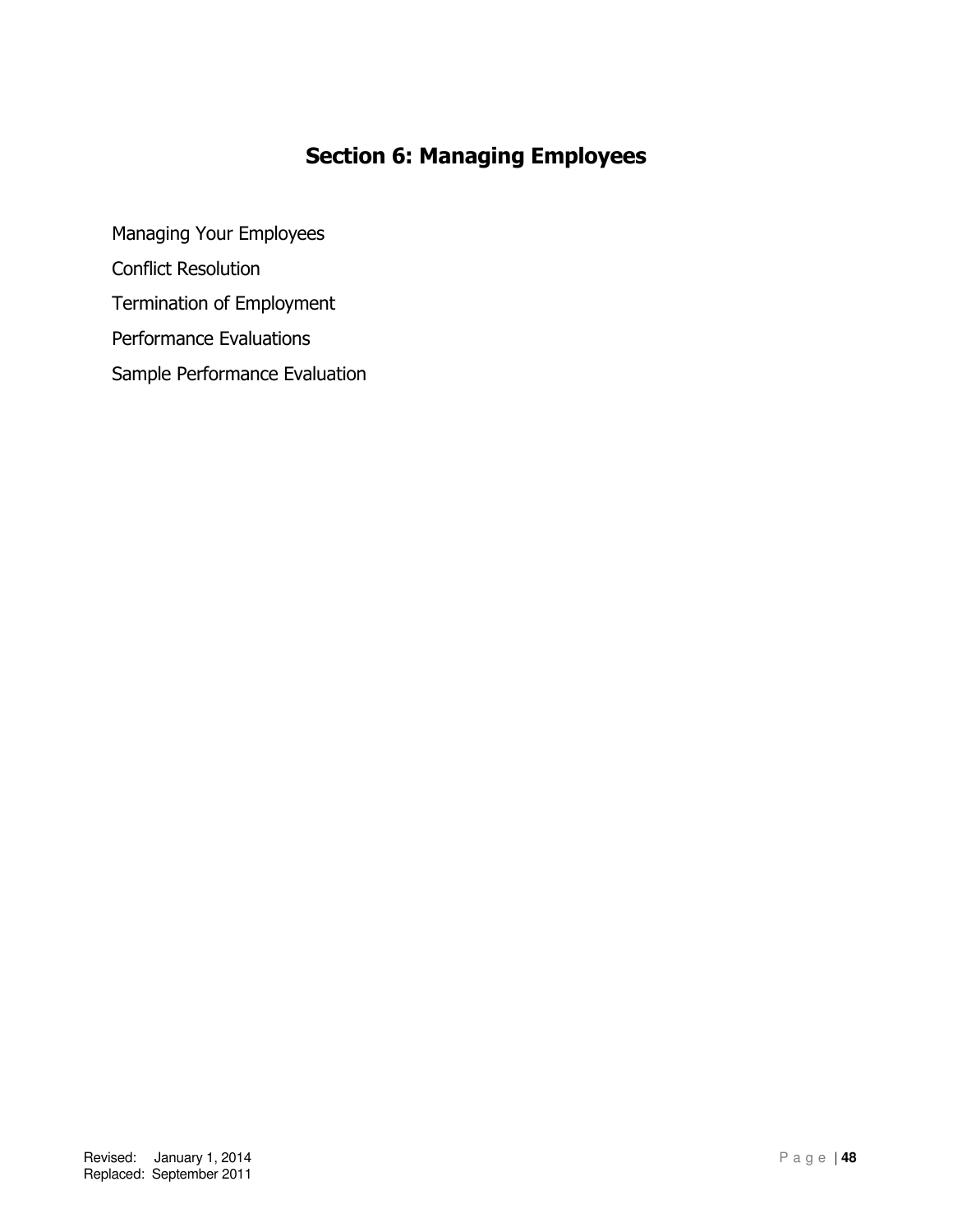#### Managing Your Employees

#### Overall Expectations for your Employees:

It is important for you, the employer, and your employees to discuss your expectations, the importance of having open communication, and how the employee's job performance will be evaluated. Both you and the employee will have expectations of each other. You will want to talk about how issues will be addressed and resolved and the communication style you respond to best. The following open-ended questions are a guide to start the communication process:

Discussions you should have with each employee:

- 1. What I expect from you is . . . .
- 2. What you should expect from me . . . .

Issues you should address with each employee at the start of employment:

- 1. My approach to dealing with problems or issues is . . .
- 2. Your performance will be evaluated using the following criteria . . .
- 3. Some of the reasons for dismissal from this job are (examples: abuse,neglect, exploitation, unexcused absences, etc.)

#### Documentation of Management Activities:

You should document employee-related issues that may or may not lead to termination of the employee.

Documentation of events leading up to termination of an employee may be necessary to prevent your account from being charged additional unemployment taxes.

- 1. If the employee files a wrongful termination complaint with the Louisiana Workforce Commission, the documentation will be required to defend your actions in a hearing.
- 2. If the employee files a complaint of discrimination with Louisiana Workforce Commission or the Equal Employment Opportunity Commission, the documentation will be required to defend your actions in a hearing or a wrongful discharge or discrimination lawsuit.

Documentation of events leading up to termination of an employee should be documented to prevent misunderstandings and confusion and to document how you have tried to resolve problems.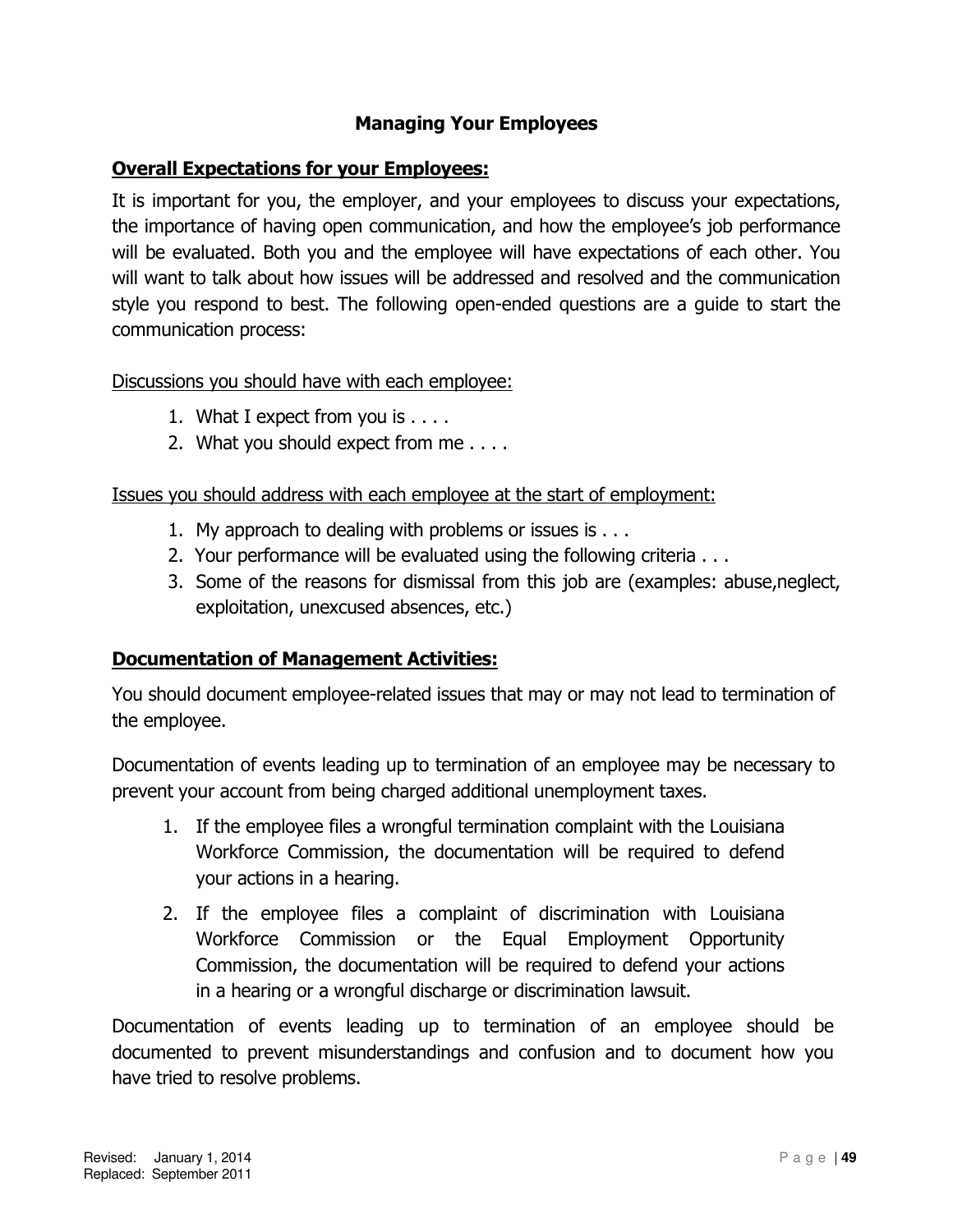#### Conflict Resolution

As with any employment situation, there will be some areas of conflict at times between you as the employer and your employee. Sometimes conflict is due to poor job performance on the part of the employee. Perhaps the training received did not address procedures and techniques that you need the employee to perform. If you suspect this might be the case, re-train your employee on the aspects of the job that are causing him/her difficulty. Many times this "refresher course" will solve what seems to be a serious problem.

Punctuality (i.e., arriving on time, following work schedule, doing tasks at specified times) is a frequent problem for some people. If a pattern begins, confront the employee as soon as possible. Convey the importance of timeliness to your life. Get him/her to agree to a timeframe. If the employee continues to violate that timeframe, let him/her go. Be sure to document all problems and conversations about problems.

There are other times when an employee and employer simply just do not get along due to personality differences. Perhaps the person you thought would be a perfect employee turns out just the opposite. Document problems, conversations, training, and other steps used. Before you give up completely on the relationship here are a few suggestions to try to solve the problem:

- 1. Keep the lines of communication open. When a conflict arises, do not shut down. Keep talking and try to find out the true reasons behind misconduct. The problem will not go away by ignoring it.
- 2. Bring in a third person to help settle the conflict.A mediator, who is objective and neutral about the situation, can often find a resolution that both parties can live with.
- 3. Look to your written agreement for resolution.A written agreement helps prevent or clear up disagreements about duties, salary, time off and benefits. This is another good reason to have a complete clearly written agreement between you and your employee.
- 4. Look for compromise in genuine differences of opinion.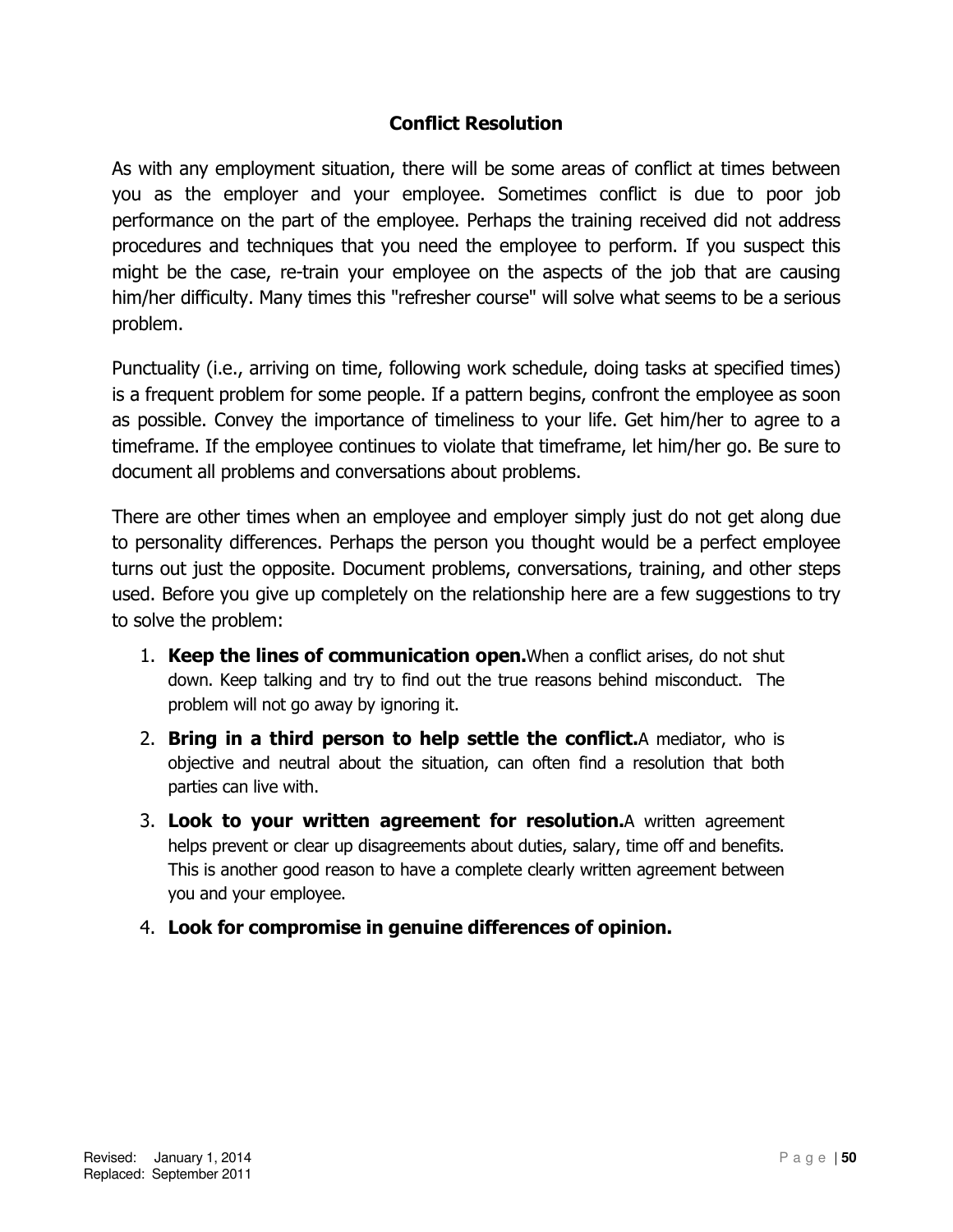# Termination of Employment

If all else fails, then you must take the responsibility of terminating (firing or dismissing) the employee. It may be due to failure to follow safety procedures, chronic lateness, inability to follow directions, or personality conflicts, but whatever the reason, it is never easy to do. The exact method you use is up to you.

You must notify the fiscal/employer agent whenever you terminate an employee or when an employee stops working for you.You must also mail the completed "Verification of Employment or Termination" form to the Self-Direction Program Manager.

It is recommended that you make arrangements for back-up coverage prior to terminating an employee. You may refer to "Protecting Your Personal Property and Personal Safety" section in this packet for more information.

Below are suggested ways to handle the difficult task of terminating an employee:

- 1. Do it in person (yourself), or do it over the phone if you feel more comfortable with this approach. [You may want to have third party (e.g., a neighbor, friend or relative) with you when you terminate an employee.]
- 2. It is your choice as to whether or not you give the traditional two-week notice.
- 3. Do not drag it out, be direct, and come straight to the point.
- 4. Some suggested methods of communicating the termination are: "I am sorry, but .... I do not feel you are appropriate for this job,"…."You are not fulfilling your job obligations"….or "I won't need your services anymore."
- 5. Be sure to have the employee sign his/her current timesheet before leaving. Submit the timesheet to the fiscal/employer agent with termination information. When the employer terminates an employee, the fiscal/employer agent must process the last paycheck within a certain number of days based on state law.
- 6. If the employee has a key to your residence or anything [e.g., credit cards, ATM (or "Automated Teller Machine") card, etc.] that must be returned to you, be sure to collect the items before the last paycheck is delivered.
- 7. Watch what you say to others about the situation, especially to other employees. It is best to maintain confidentiality related to employee issues.
- 8. Analyze what went wrong to avoid similar situations in the future with other employees. Be proactive when similar situations occur with others.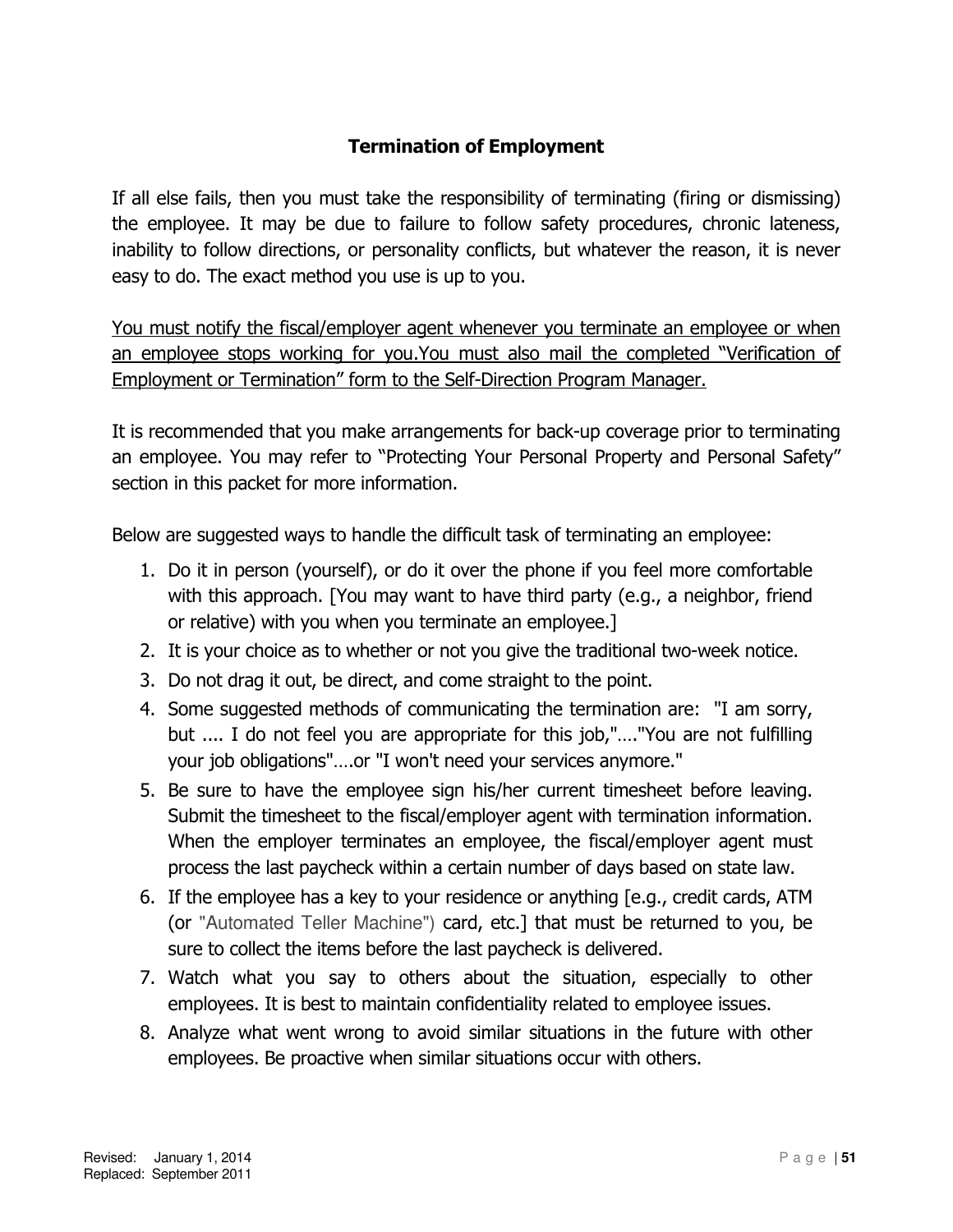Remember, it is against the law to terminate or lay off an employee because of his/her age, race, religion, gender, sexual orientation, national origin, or disability.

#### Performance Evaluations

#### **Optional**

Give your employees a copy of the job description when they first start working so they will know the areas in which they will be reviewed. Also let them know if a pay raise is attached to results of their evaluation. You should have on-going conversations with each employee so that he/she will know if he/sheis meeting your expectations. If there are problems, you should address the issues with the employee immediately. (Note:Document these incidents.)

As an employer, you should be proactive in dealing with employee job performance issues and conflicts. Proactive means to address a situation before it becomes a problem. There should be no negative issues in the performance evaluation that has not already been discussed with your employee.

When you meet with your employee for the evaluation, there should be two-way communication – you listen to the employee and the employee listens to you. Have some ideas of what you want to say in each area of the evaluation but also be prepared to listen to comments from your employee.

It is a good idea to conduct at least an annual evaluation of your employee's job performance.

The following is a sample evaluation you can use or adapt for use with your employee.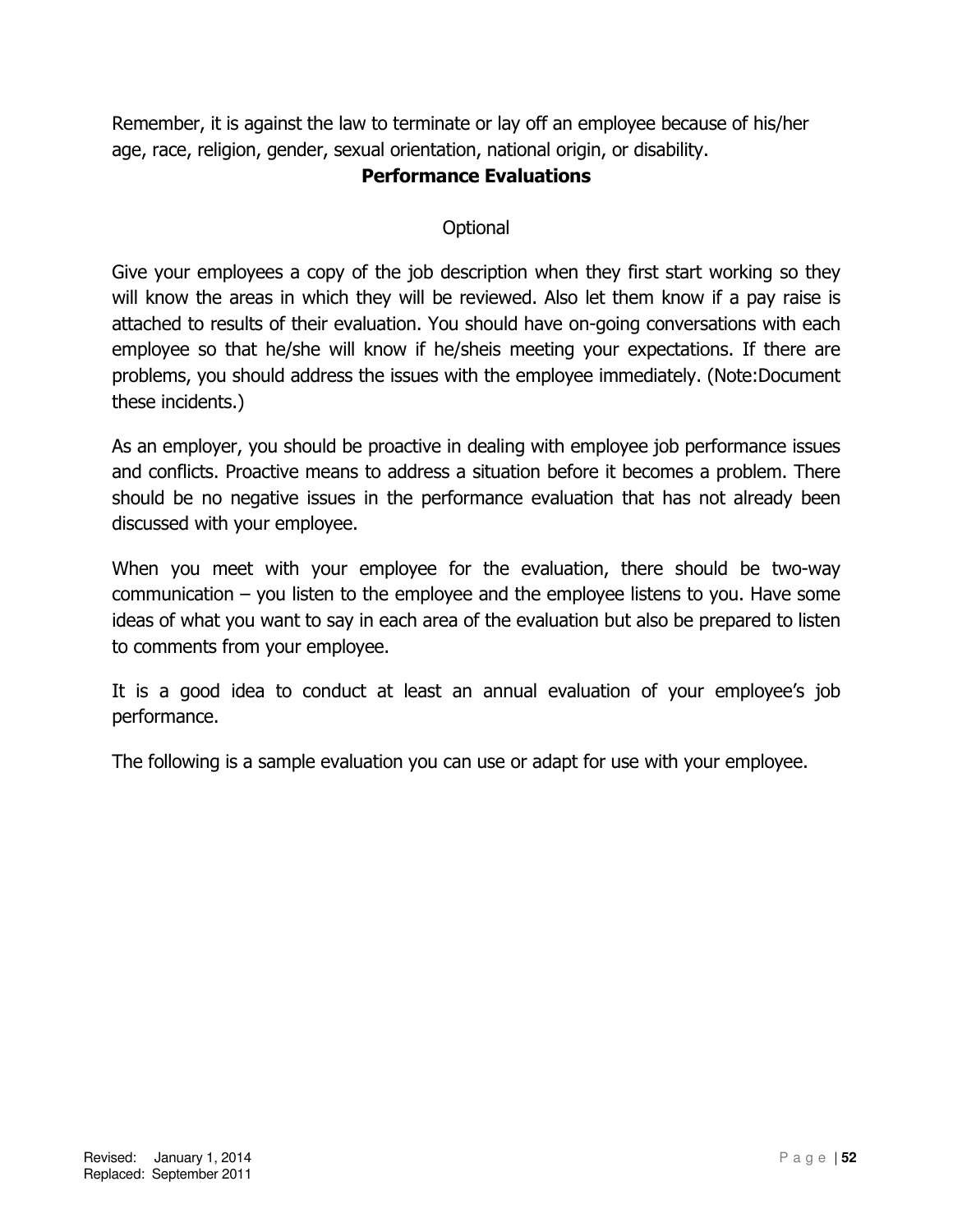# Sample Performance Evaluation

| Employee's Name: | Date of Hire: |  |
|------------------|---------------|--|
|                  |               |  |

Each area is coded as follows:

1 (poor), 2 (below expectations), 3 (mostly meets expectations),

4 (meets expectations), 5 (exceeds expectations)

| <b>Area evaluated</b>           | 1 | $\overline{\mathbf{2}}$ | 3 | 4 | 5 |
|---------------------------------|---|-------------------------|---|---|---|
| 1. Punctuality                  |   |                         |   |   |   |
| Comments:                       |   |                         |   |   |   |
| 2. Reliability                  |   |                         |   |   |   |
| Comments:                       |   |                         |   |   |   |
| 3. Ability to do required tasks |   |                         |   |   |   |
| Comments:                       |   |                         |   |   |   |
| 4. Respectful                   |   |                         |   |   |   |
| Comments:                       |   |                         |   |   |   |
| 5. Shows initiative             |   |                         |   |   |   |
| Comments:                       |   |                         |   |   |   |
| 6. Organized                    |   |                         |   |   |   |
| Comments:                       |   |                         |   |   |   |
| 7. Other:                       |   |                         |   |   |   |
| Comments:                       |   |                         |   |   |   |
|                                 |   |                         |   |   |   |

Goals for next 6 months / year:

| Employee comments:     |       |
|------------------------|-------|
| Signature of Employer: | Date: |
| Signature of Employee: | Date: |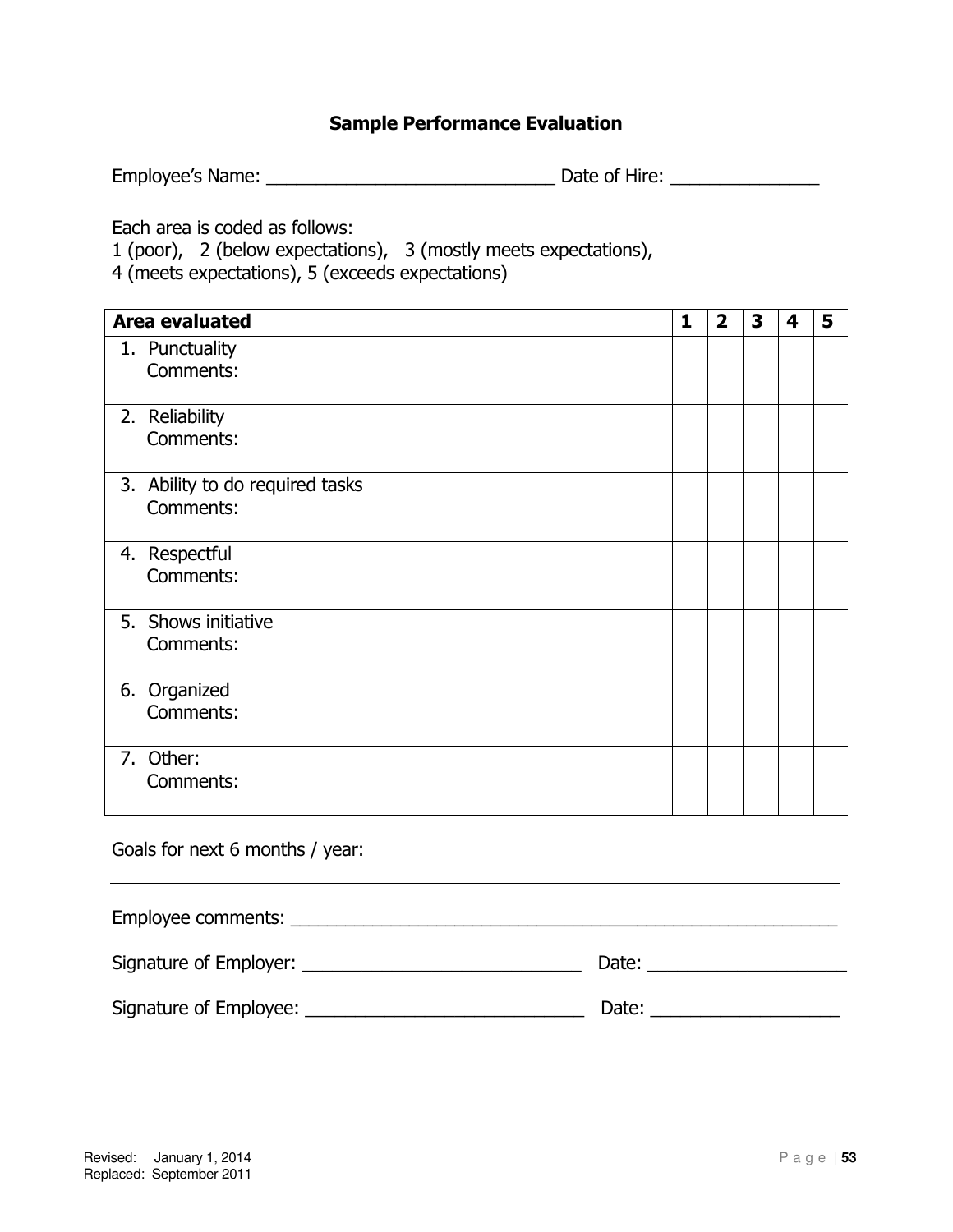# Section 7: Safety and Welfare

Employer Liability Critical Incident Reporting Requirements Where to Get Help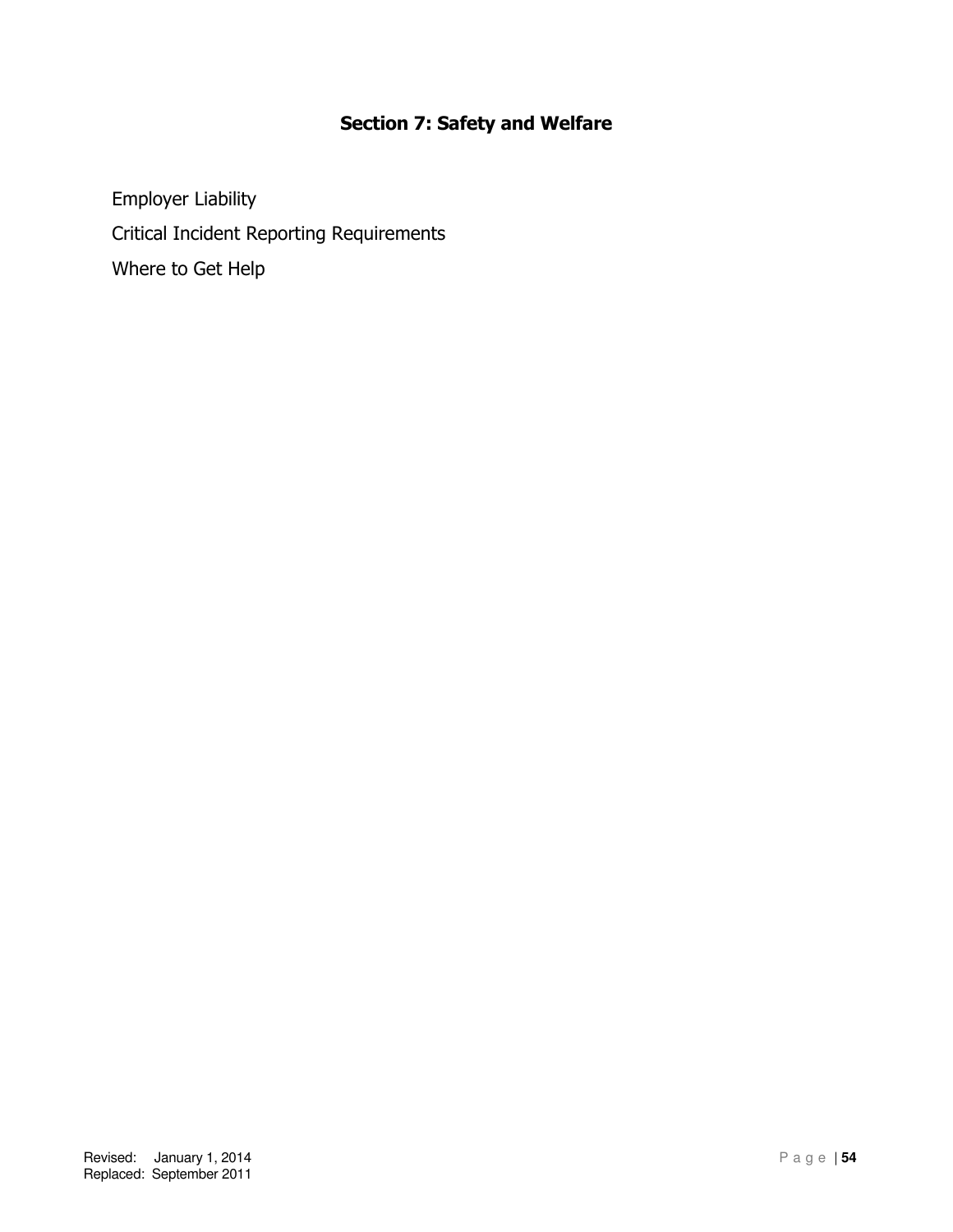# Employer Liability

Your employees should not be subjected to circumstances that would create a hostile work environment. Such an environment can be many things, but an employee should never be subjected to sexual harassment or belittlement, jokes, or prejudice because of his/her age, race, color, religion, gender, natural origin, or disability. In addition, the work environment must be free from recognized hazards that are causing or likely to cause death or serious physical harm.

The employer retains control over the hiring, training, managing, and firing of employees providing services, and as such, only the employer is responsible and liable for any negligent acts or omissions by the employee, the employer, the participant, the authorized representative, or by other people in the workplace.

Workers' compensation insurance is required as part of participation in the Self-Direction option. Workers compensation insurance covers an **employee's** on-the-job injury. Upon enrollment, your employees are automatically covered by workers compensation insurance.

Remember, employees of participants in the Self-Direction option are **not** employees of the fiscal/employer agent, the Office for Citizens with Developmental Disabilities (OCDD), or any other state or federal agency.

#### Work-Related Injuries:

Employers should require employees to immediately report any/all injuries or illnesses received on the job. The employer may also require that the employee document the injury (i.e., what, how, when, where, witnesses, injury, etc.) in a written report to file in the employee's file. The employer determines from the report if additional training and/or safety measures need to be taken to prevent a reoccurrence of each injury/incident. The employer must notify the fiscal/employer agent as soon as possible of any injuries or illnesses received on the job by the employee.

#### Non-Work Related Injuries:

The employee is not provided coverage/benefits in these programs, on or off the job, if/when:

• the injury occurred while the employee was intoxicated;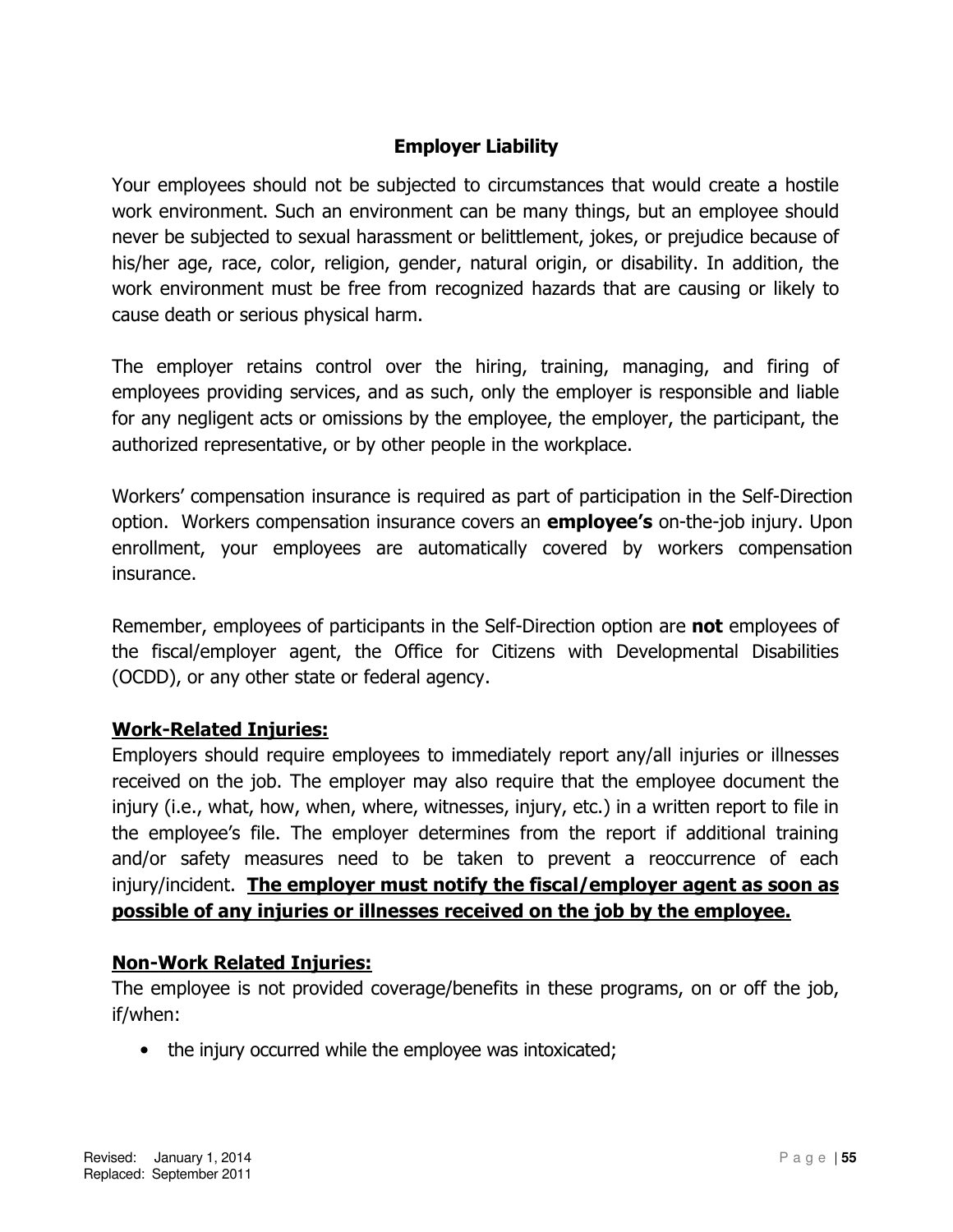- the employee injured himself or herself intentionally or while unlawfully attempting to injure someone else;
- the employee was injured by another person for personal reasons;
- the employee was injured while voluntarily participating in an off-work activity;
- the employee was injured by an act of God;
- the injury occurred during horseplay, and/or;
- the injury was not sustained while at work or during work.

#### Critical Incident Reporting Requirements

In accordance with Louisiana law, "any person who has knowledge that a state law, minimum standard, rule, regulation, plan of correction promulgated by the department, or any federal certification rule pertaining to a health care provider has been violated, or who otherwise has knowledge that a [participant] has not been receiving care and treatment to which he is entitled under state or federal laws, may submit a report regarding such matter to the department. " Further, "Any person having cause to believe that an adult's physical or mental health or welfare has been or may be further adversely affected by abuse, neglect, exploitation or extortion shall report to the adult protection agency or to law enforcement."

This means that the following critical incidents must be reported **as soon as possible** to the participant's support coordinator:

- Abuse (adult/elderly): The infliction of physical or mental injury on a participant by other parties, including, but not limited to, such means as sexual abuse, exploitation, or extortion of funds, or other things of value, to such an extent that his health, self-determination, or emotional well-being is endangered.
- Abuse (child): Any of the following acts which seriously endanger the physical, mental, or emotional health and safety of the child including:
	- $\circ$  The infliction or attempted infliction or attempted infliction, or, as a result of inadequate supervision, the allowance of or toleration of the infliction or attempted infliction of physical or mental injury upon the child by a parent or by any other person.
	- $\circ$  The exploitation or overwork of a child by a parent or by any other person.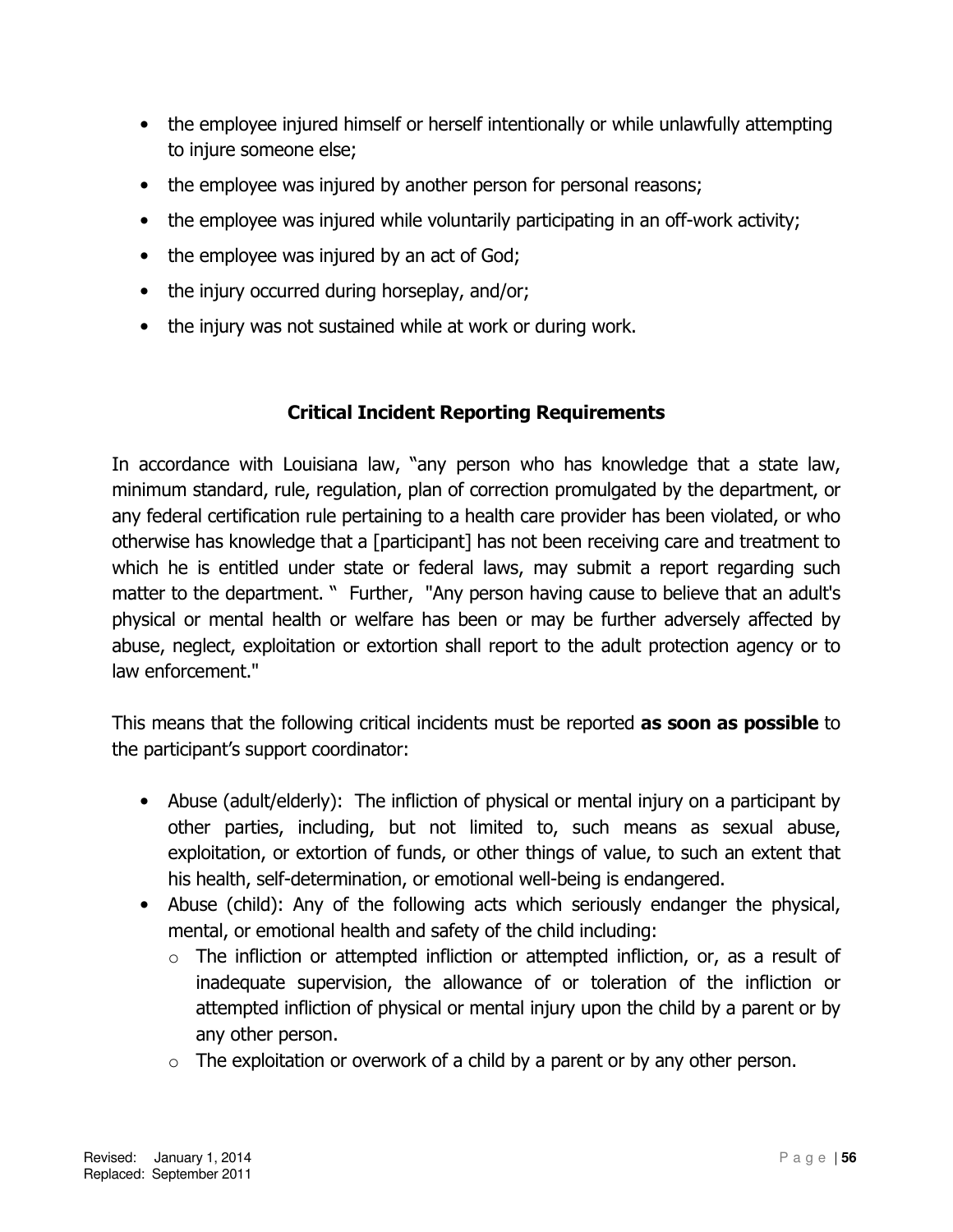- $\circ$  The involvement of a child in any sexual act with a parent or with any other person, or the aiding or toleration by a parent or the caretaker of the child's sexual involvement with any other person, or the child's involvement in pornographic displays or any other involvement of a child in sexual activity constituting a crime under the laws of this state.
- Neglect (adult/elderly): The failure, by a caregiver responsible for an adult's care or by other parties, or by the adult participant's action or inaction to provide the proper or necessary support or medical, surgical, or any other care necessary for his well-being. No adult who is being provided treatment in accordance with a recognized religious method of healing in lieu of medical treatment shall for that reason alone be considered to be neglected or abused
- Neglect (child): The refusal or failure of a parent or caretaker to supply the child with necessary food, clothing, shelter, care, treatment or counseling for an injury, illness, or condition of the child, as a result of which the child's physical, mental, or emotional health and safety is substantially threatened or impaired. Whenever, in lieu of medical care, a child is being provided treatment in accordance with the tenets of a will  $-$  recognized religious method of healing which has a reasonable, proven record of success, the child shall not, for that reason alone, be considered neglected or abused. Disagreement by the parents regarding the need for medical care, shall not by itself, be grounds for termination of parental rights.
- Exploitation: The illegal or improper use or management of an aged person's or disabled adult's funds, assets or property, or the use of the person's or disabled adult's power of attorney or guardianship for one's own profit or advantage.
- Extortion: The acquisition of a thing of value from an unwilling or reluctant adult by physical force, intimidation, or abuse of legal or official authority.
- Self-Neglect: The failure either by the adult participant's action or inactions to provide the proper or necessary supports or other medical, surgical, or any other care necessary for his/her well-being. No adult who is being provided treatment in accordance with a recognized religious method of healing in lieu of medical treatment shall for that reason alone be considered to be self-neglected.
- Major Injury: Any suspected or confirmed wound or injury to a person of known or unknown origin which requires medical attention by a physician, nurse, dentist, or any licensed health care provider. Note – this category is used only if there is no reason to suspect abuse or neglect. If abuse or neglect is suspected, then the proper category is either abuse or neglect and the incident should reflect the applicable category.
- Fall: A fall occurring when the person is: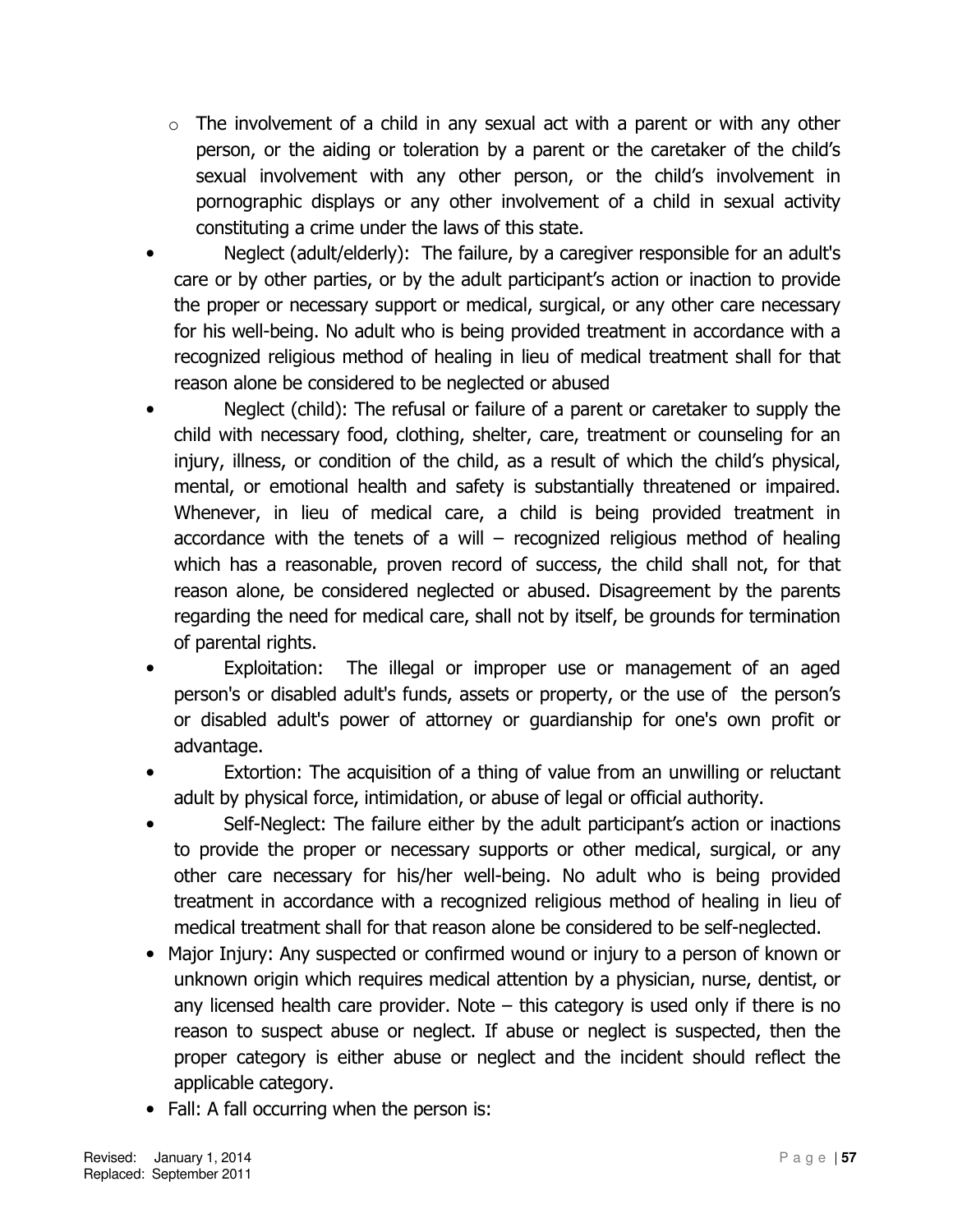- o Found down on the floor (un-witnessed event); or
- $\circ$  Comes to rest on the floor unintentionally, assisted or un-assisted, apparently due to one of the ten most likely risk factors for falls (i.e., muscle weakness, history of falls, gait deficit, use of assistive device, visual deficit, arthritis, impaired activities of daily living, depression, cognitive impairment, and age greater than 80 years) and/or other risk factors such as use of psychotropic medications, anti-arrhythmic medications, dioxins, and diuretics.
- Major Illness: Any substantial change in health status, illness, or sickness (suspected or confirmed) which requires unscheduled treatment, or other medical intervention by a physician, nurse, dentist, or other licensed heath care providers.
- Death: The cause or manner of dying. All deaths are reportable regardless of the cause or the location of where the death occurred.
- Major Medication Incident: The administration of medication in an incorrect form, not as prescribed or ordered, or to the wrong person, or the failure to administer a prescribed medication, which requires or results in medical attention by a physician, nurse, dentist, or any licensed health care provider.
	- o Staff error: The staff fails to administer a prescribed medication or administered the wrong medication or dosage to a participant, or fails to fill a new prescription order within twenty-four (24) hours or a medication refill prior to the next ordered dosage.
	- $\circ$  Pharmacy error: The pharmacy dispenses the wrong medications, et cetera.
	- $\circ$  Person error: The person, or participant, unintentionally fails to take medication as prescribed.
	- o Family error: A family member intentionally or unintentionally fails to administer a prescribed medication refill prior to the next ordered dosage.
- Loss or Destruction of Home: damage to or loss of the participant's home that causes harm or the risk of harm to the participant. This may be the result of any man-made or natural action, including, but not limited to, wind damage, fire, flood, eviction, and an unsafe or unhealthy living environment.
- Involvement with Law Enforcement: A participant or his/her staff or others responsible for his/her care is/are involved directly or indirectly in an alleged criminal manner, resulting in law enforcement becoming involved such as:
	- $\circ$  The participant is arrested.
	- $\circ$  An on-duty staff person is arrested/charged with an offense/crime.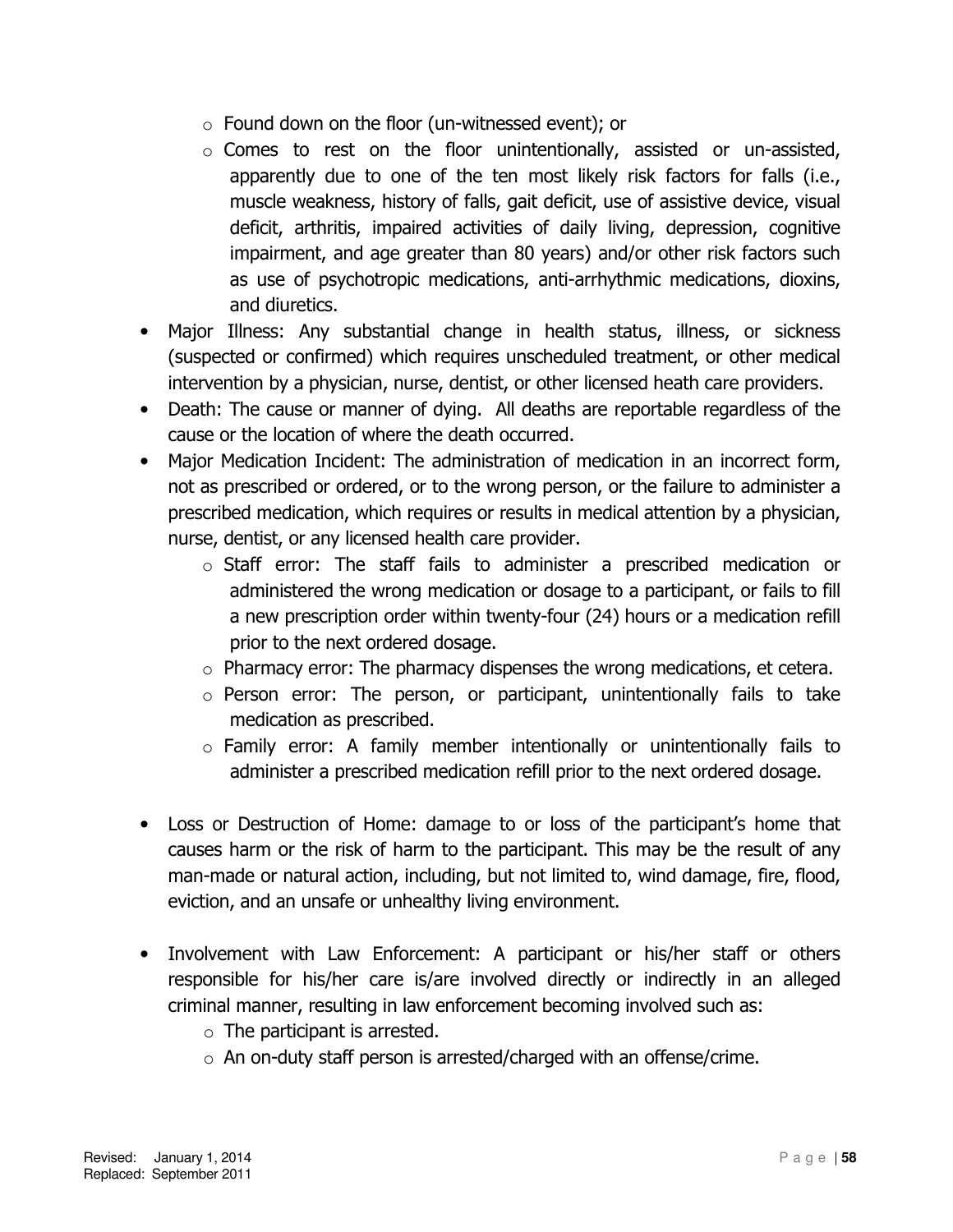- $\circ$  An on-duty staff person is issued a citation for a moving violation while operating an agency vehicle, or while transporting the participant in a private vehicle.
- Major Behavioral Incident: an incident engaged in by a participant that is alleged, suspected, or witnessed by the reporter that can reasonably be expected to result in harm, or that may affect the safety and well-being of the participant. The following are major behavioral incidents:
	- o Attempted Suicide
	- $\circ$  Suicidal threats
	- o Self-endangerment
	- o Elopement/ Missing
	- o Self-injury
	- o Property destruction
	- o Offensive sexual behavior
	- o Sexual aggression
	- o Physical aggression
- Restraint use: Any physical, chemical, or mechanical intervention used to control acute, episodic behavior that restricts movement or function of a participant or a portion of a participant's body. The following are categories of restraint use:
	- o Behavioral restraint: Restraints used to suppress a participant's behavior and do not include restraints utilized when conducting a medical treatment. Behavioral restraints may be planned or unplanned and may involve personal, mechanical, or chemical restraints.
	- o Medical Restraint: Restraints applied as a health-related protection that are prescribed by a licensed physician, licensed dentist, or licensed podiatrist. Such restraints are used when absolutely necessary during the conduct of a specified medical or surgical procedure or when absolutely necessary for the protection of a participant during the time that a medical condition exists. Medical restraints may be planned or unplanned and may involve personal, mechanical, or chemical restraints. The appropriate use of "light sedation" is not considered a medical restraint.

### If the incident involves abuse, neglect, exploitation, or extortion, then law enforcement should be contacted immediately.

You, as the employer, are responsible for completing all of the following actions:

1. Reporting critical incidents as soon as possible to the support coordination agency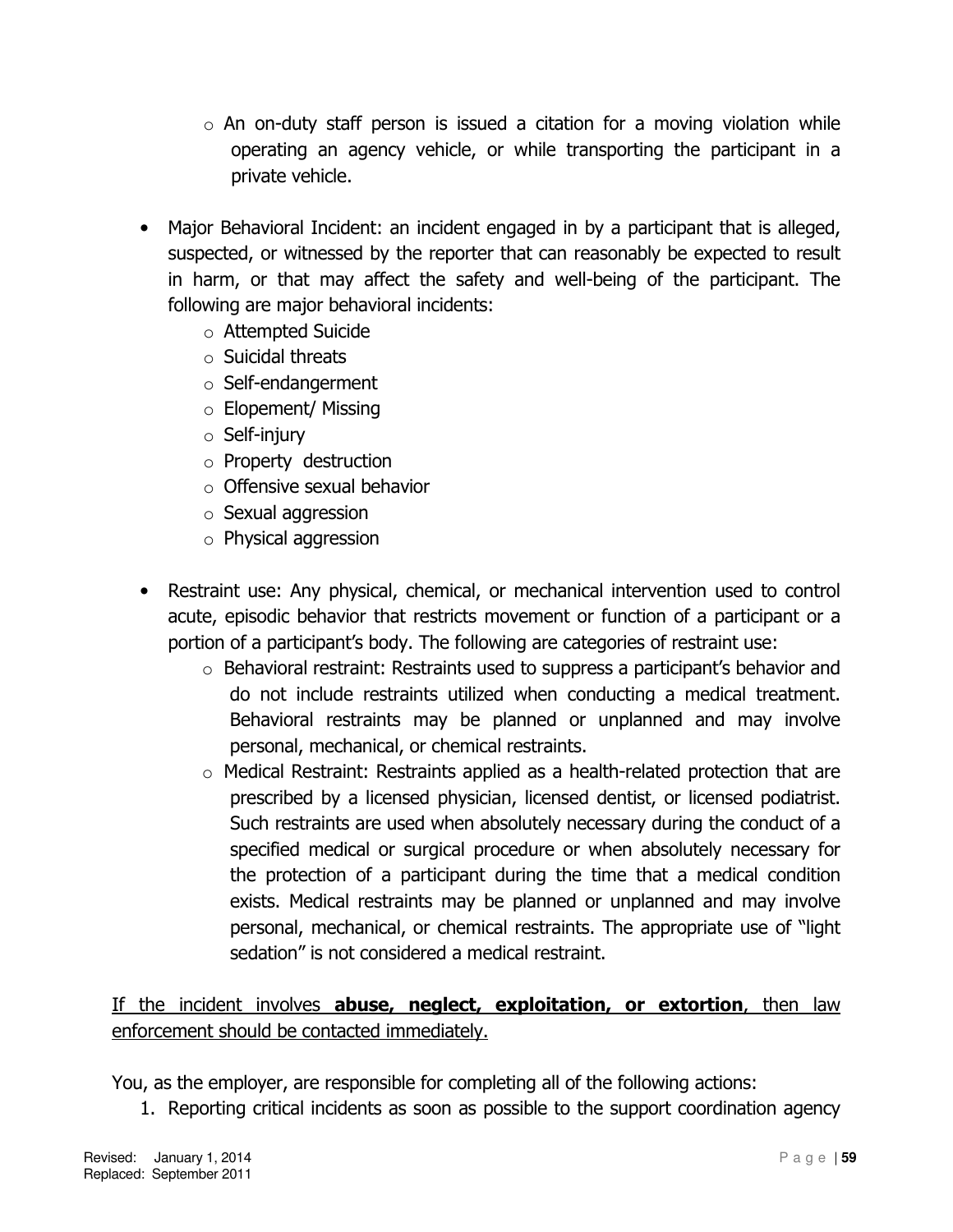and as necessary to law enforcement;

- 2. Assisting in gathering information about the circumstances and details of the critical incident; and
- 3. Participating in any planning meetings convened to resolve the critical incident or to develop strategies to prevent or mitigate the likelihood of similar critical incidents occurring in the future.

#### Where to Get Help

#### EMERGENCY SITUATIONS:

Call your local law enforcement agency (police or sheriff) or 911 if the situation is an emergency. If in doubt about an emergency situation, dial 911.

- If you suspect an adult has been abused or mistreated, you are required to report it to the Adult Protection Services at 1-800-898-4910.
- If you suspect a child has been abused or mistreated you are required to report it to your Child Protection Services at 1-855-452-5437.

#### PROGRAM CONTACTS:

Office for Citizens with Developmental Disabilities www.la.gov Telephone: 1-866-783-5553 or 225-342-0095 Fax: 225-342-8823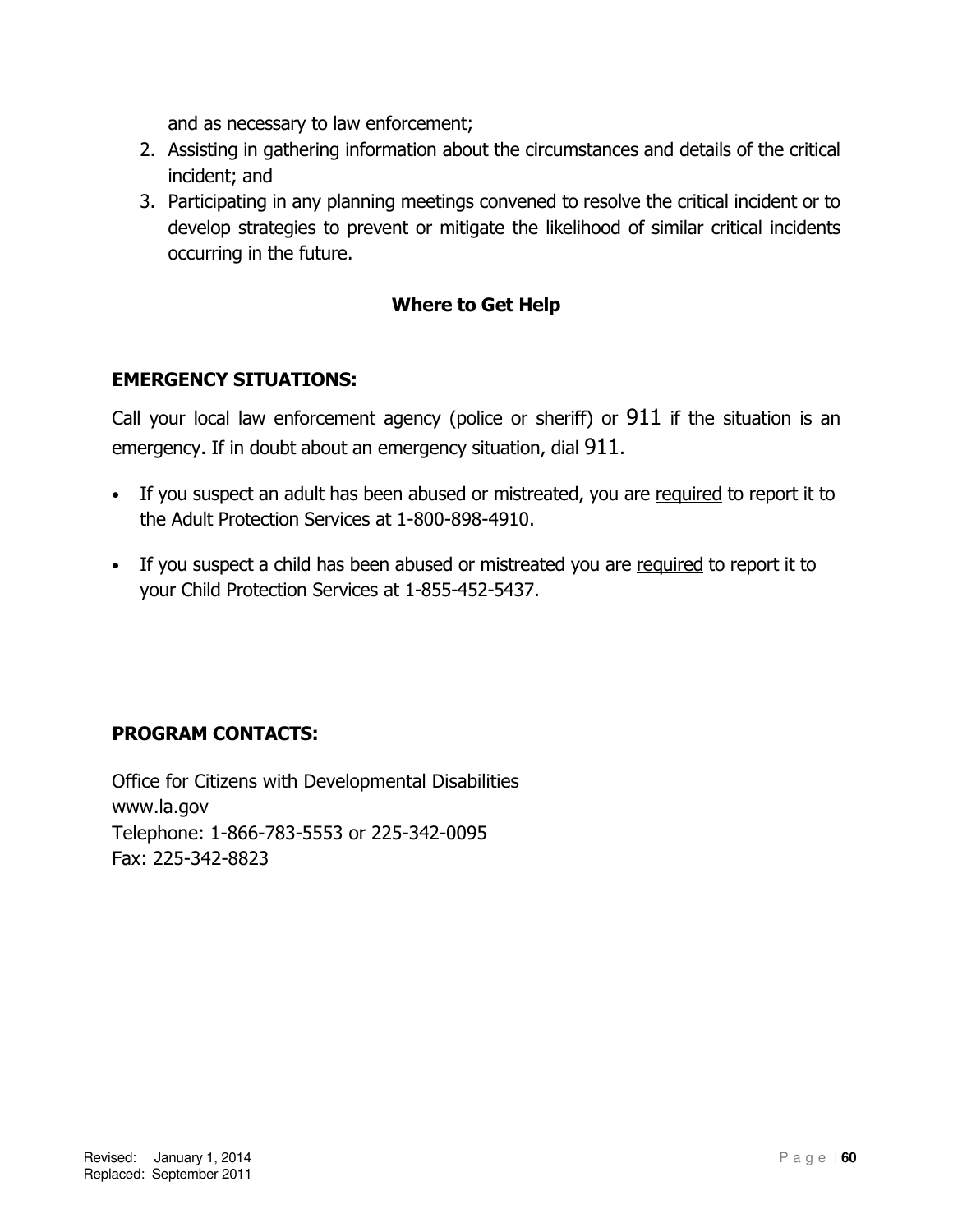# Section 8: List of Appendix

Waiver Services and Limits

New Opportunities Waiver (NOW) Residential Options Waiver (ROW) Children's Choice Waiver (CCW)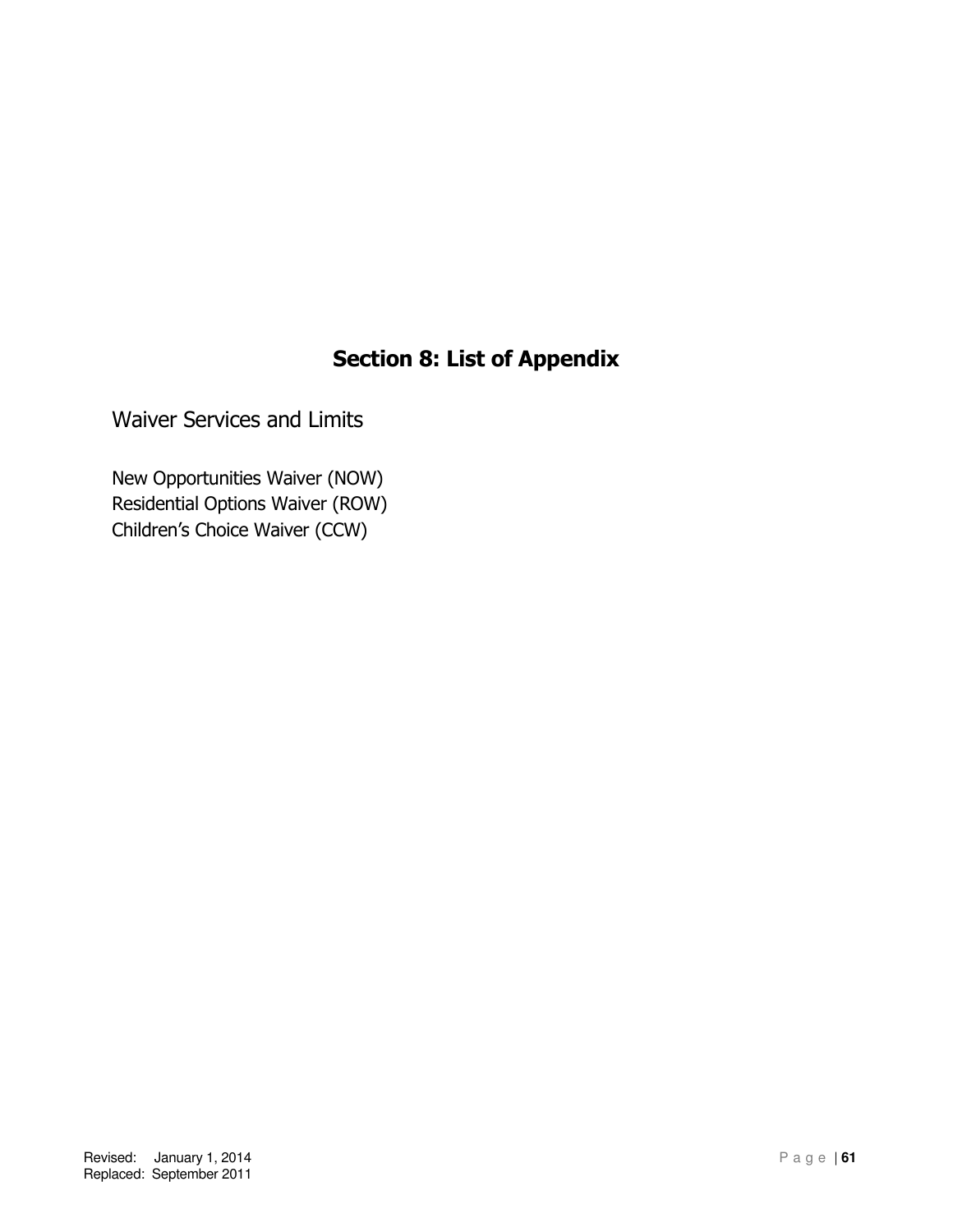# **OFFICE FOR CITIZENS WITH DEVELOPMENTAL DISABILITIES New Opportunities Waiver Services and Limits**

New Opportunities Waiver (NOW) participants may self-direct the following services, as approved in their Plan of Care:

- Individual and Family Support-Day
- Individual and Family Support-Night

Your Plan of Care identifies the time and days you are approved to receive Individual and Family Support (IFS) services under the Self-Direction option. Individual and Family Support services are termed "Attendant Care Services or ACS," in your Plan of Care. It is important to note whether you have Individual and Family Support-Day and Individual and Family Support-Night hours listed on your approved Plan of Care as these are paid at different rates and have different codes, and must be coded correctly on your employees' timesheet.

#### Individual and Family Support-**Day**

A. Definition

- 1. Individual and Family Support services are defined as direct support and assistance, which may take place in your home or community to:
	- Achieve and/or maintain your personal outcomes of increased independence, productivity, and enhanced family functioning;
	- Provide relief of your caregivers; and/or
	- Provide inclusion in your community.
- 2. Individual and Family support services are **not** intended to replace the natural and community supports available to you.
- 3. The cost of transportation is included in the hourly rate paid to your employee. If your employee provides transportation to you as part of his/her job duties then he/she must have a current driver's license, current state inspection sticker, and minimum liability car insurance as required by the State of Louisiana.

#### B. Service Description

Individual and Family Support services include the following:

- 1. Assistance and prompting to help you with your personal hygiene, dressing, bathing, grooming, eating, toileting, ambulation or transfers, other personal care and behavioral support needs.
- 2. Assistance and training in the performance of tasks to help you maintain a safe, healthy, and stable home, such as: housekeeping; bed making; dusting; vacuuming; laundry; cooking; evacuating the home in an emergency situation; shopping; and money management (including bill paying). (This does not include the cost of supplies needed or the cost of meals.)
- 3. Personal support and assistance to help you participate in community, health, and leisure activities.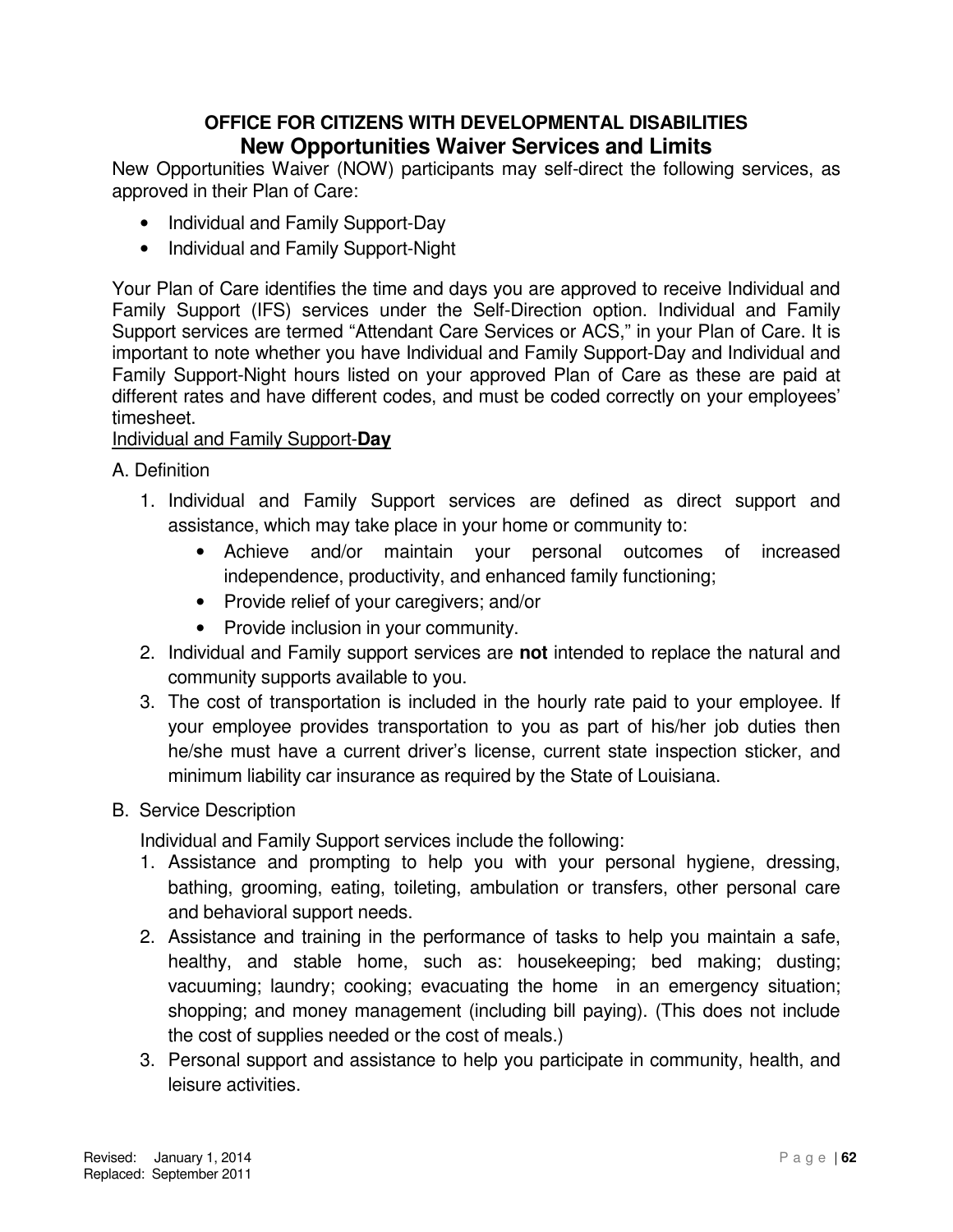- 4. Support and assistance in helping you develop relationships with your neighbors and others in the community and in helping you strengthen existing social networks.
- C. Place of Service

Individual and Family Support Services **cannot** be provided:

- 1. In your employee's home, unless your employee's home is a certified foster care home.
- 2. In licensed, congregated settings such as: Intermediate Care Facilities for Persons with Developmental Disabilities including community homes, Center-Based Respite facilities, and Day Habilitation programs.
- 3. During the same hours and on the same day as the following New Opportunities Waiver services: Day Habilitation, Supported Employment, Employment-Related Training, Transportation for Day Habilitation and Supported Employment services, Professional Services, Center-Based Respite, and Skilled Nursing.
- 4. Once you are admitted to the hospital.Your employee may accompany you to the hospital and remain with you until you are admitted to the hospital or until a responsible representative (i.e., your parent, legal guardian, other family members, etc.) arrives. Your employee will **not** be paid for providing services to you once you are admitted to the hospital. Your employee may begin providing services to you once you are discharged from the hospital.
- 5. Outside the state of Louisiana, unless approved in your Plan of Care. Individual and Family Support services may only be provided outside the state of Louisiana for a documented emergency or a time-limited period which must be pre-approved by the Local Governing Entity and be specified in your Plan of Care.
- 6. Outside of the United States or territories of the United States.
- D. Service Unit and Limitations
	- 1. The employee and the participant must both be present in order for Individual and Family Support services to be provided. The participant must never be left alone when Individual and Family Support services are being provided.
	- 2. The employee must be awake, alert, and available to respond to the participant's needs.
	- 3. The employee may not work more than sixteen (16) hours in twenty-four (24) hour period, of combined Individual and Family Support Day and Night services, unless there is a documented emergency or a time-limited, non-routine need documented in the participant's approved Plan of Care. Habitual patterns of an employee working sixteen (16) hours or more will be investigated.
	- 4. Individual and Family Support-Day services may not exceed sixteen (16) hours in a twenty-four (24) hour period, unless an exception is documented in the participant's approved Plan of Care.
	- 5. The billing unit is fifteen (15) minutes.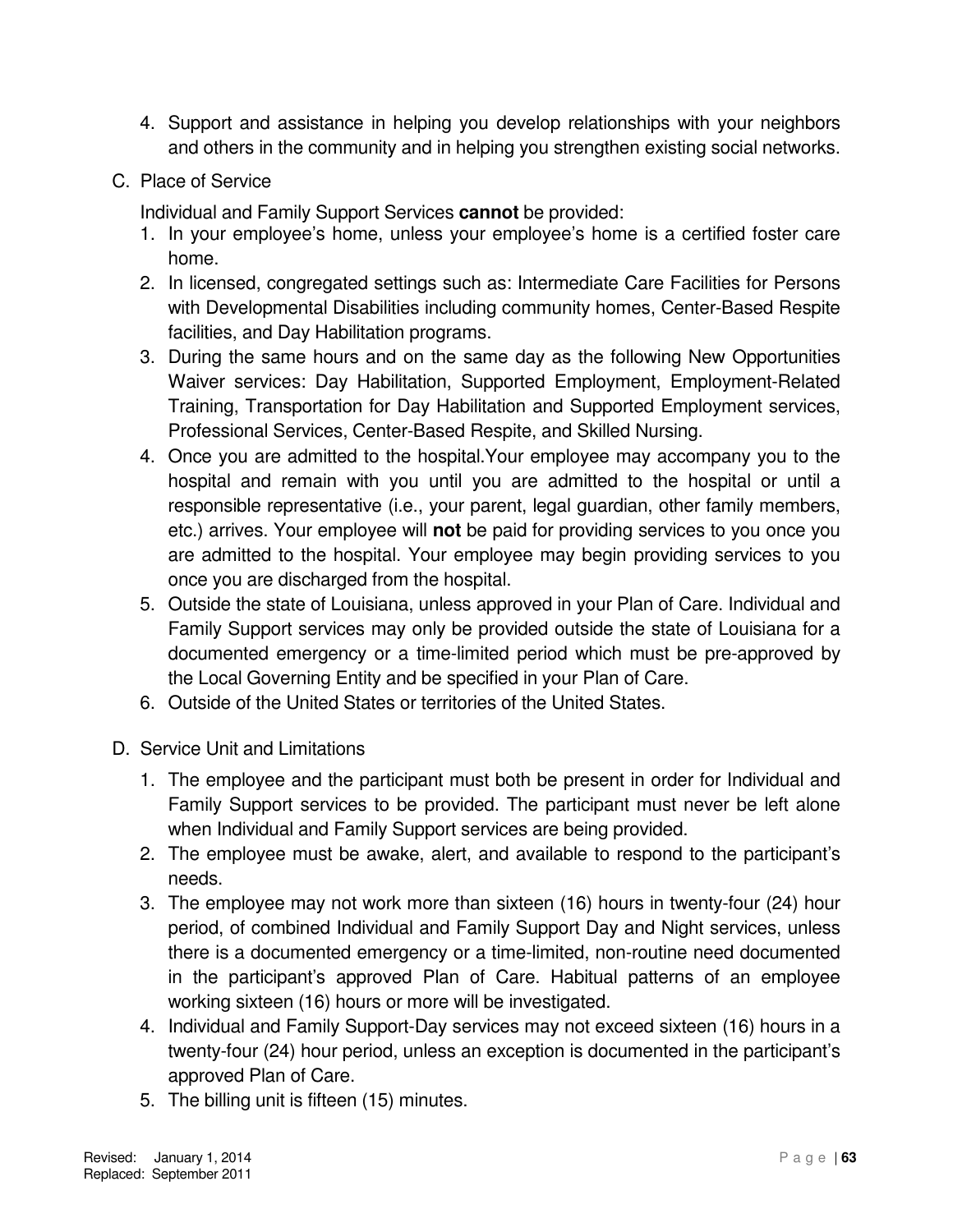#### Individual and Family Support-**Night**

#### A. Definition

- 1. Individual and Family Support-Night services are the availability of direct support and assistance provided to the participant while he/she is asleep.
- 2. Individual and Family Support-Night services are not limited to traditional night time hours. Night hours are considered to be the period of time when the participant is asleep and there is a reduced frequency and intensity of required assistance.
- 3. If a participant receives less than twenty-four (24) hours of paid support, the number of the Individual and Family Support-Night services he/she receives is based on his/her need and specified in his/her approved Plan of Care.
- 4. If a participant receives twenty-four (24) hours of paid support, the number of Individual and Family Support-Night services he/she receives must be at least eight (8) hours per day.
- 5. If your employee provides Individual and Family Support-Night services then he/she must be immediately available and in the same residence as you to be able to respond to your immediate needs. The level of support you need, which is based on frequency and intensity of your needs, is specified in your Plan of Care.
- 6. Your employee is expected to remain awake and alert while he/she is providing Individual and Family Support-Night services unless otherwise indicated in your approved Plan of Care.
- B. Service Unit and Limitations
	- 1. Your employee must be awake, alert, and available to respond to your needs, unless an exception is approved in your Plan of Care.
	- 2. Individual and Family Support-Night must be a least eight (8) hours per day for participants who have twenty-four (24) hours of a combination of Individual and Family Support-Day and Night hours.

#### C. Other

All other elements of Individual and Family Support-Day apply to Individual and Family Support-Night services with the exception of the above service limitations.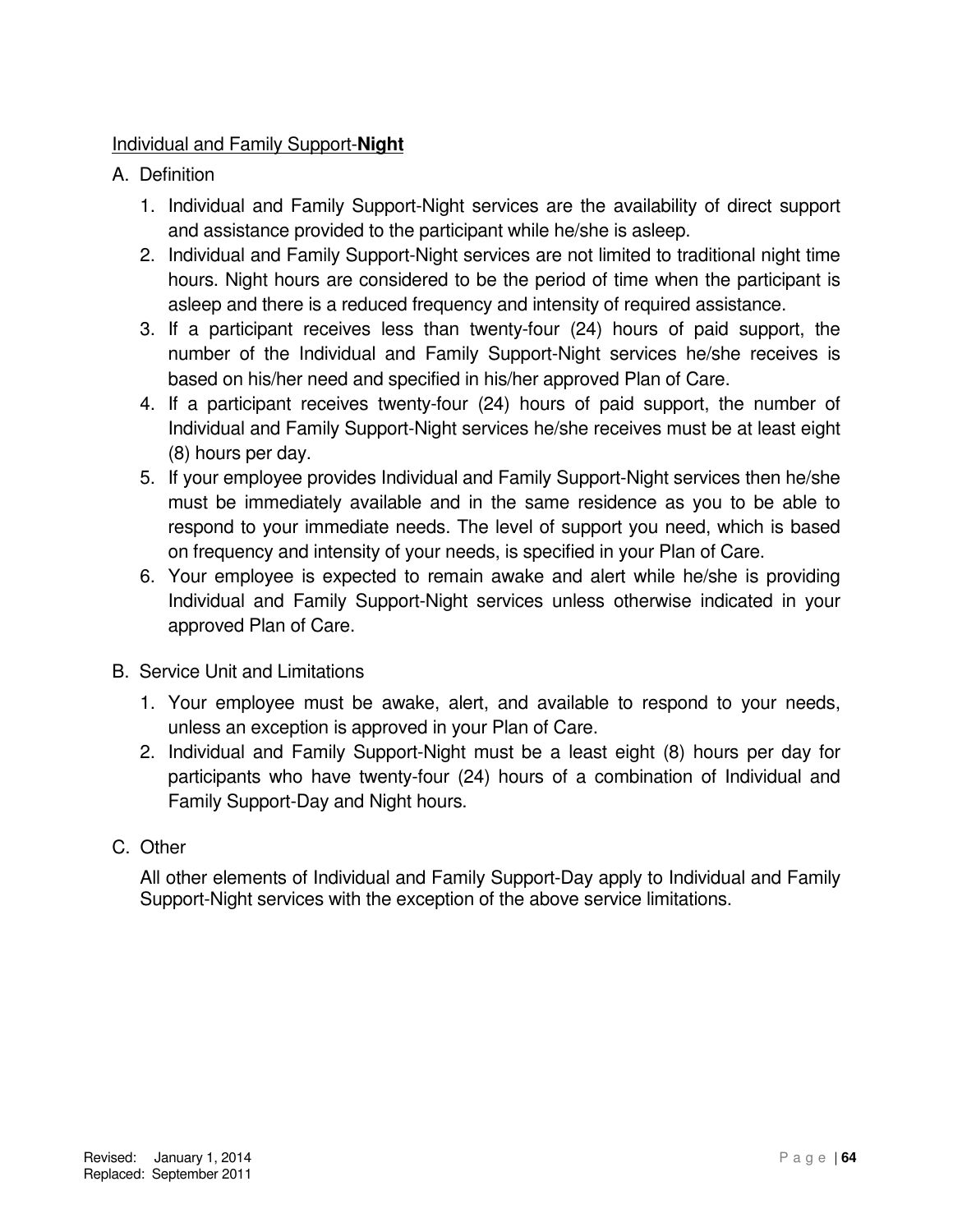# **Children's Choice Waiver Services and Limits**

Children's Choice Waiver participants may self-direct the following services, as approved in their Plan of Care:

• Family Support Services

Your Plan of Care identifies the time and days you are approved to receive Family Supports (Personal Care Attendant services or PCA) services under the Self-Direction option.

#### Family Supports Services

- A. Definition
	- 1. Family supports services are services provided directly to the participant.
	- 2. Services may be provided in the participant's home or outside the participant's home in such settings as after school programs, summer camps, or other places specified in the approved plan of care.
	- 3. Family support includes assistance with participating in the community, including activities to maintain and strengthen existing informal networks and natural supports.
	- 4. Providing transportation to these activities is also included.
- B. Service Description

Family Support services include the following:

- 1. Assistance and prompting to help you with your personal hygiene, dressing, bathing, grooming, eating, toileting, ambulation or transfers, other personal care and behavioral support needs, and medical task which can be delegated as per Home and Community-Based Services Direct Service Worker (DSW) rules and policies.
- 2. Personal support and assistance to help you participate in community, health, and leisure activities.
- C. Place of Service

Family Support Services cannot be provided:

- 1. In your employee's home, unless your employee's home is a certified foster care home.
- 2. In licensed, congregated settings such as: Intermediate Care Facilities for Persons with Developmental Disabilities including community homes, Center-Based Respite facilities, and Day Habilitation programs.
- 3. During the same hours and on the same day as the following Children's Choice Waiver Therapy Services: Aquatic Therapy, Art Therapy, Music Therapy, Hippo therapy/ Therapeutic Horseback Riding, Sensory Integration and Applied Behavioral Analysis (ABA)-based Therapy.
- 4. Once you are admitted to the hospital. Your employee may accompany you to the hospital and remain with you until you are admitted to the hospital or until a responsible representative (i.e., your parent, legal guardian, other family members, etc.) arrives. Your employee will not be paid for providing services to you once you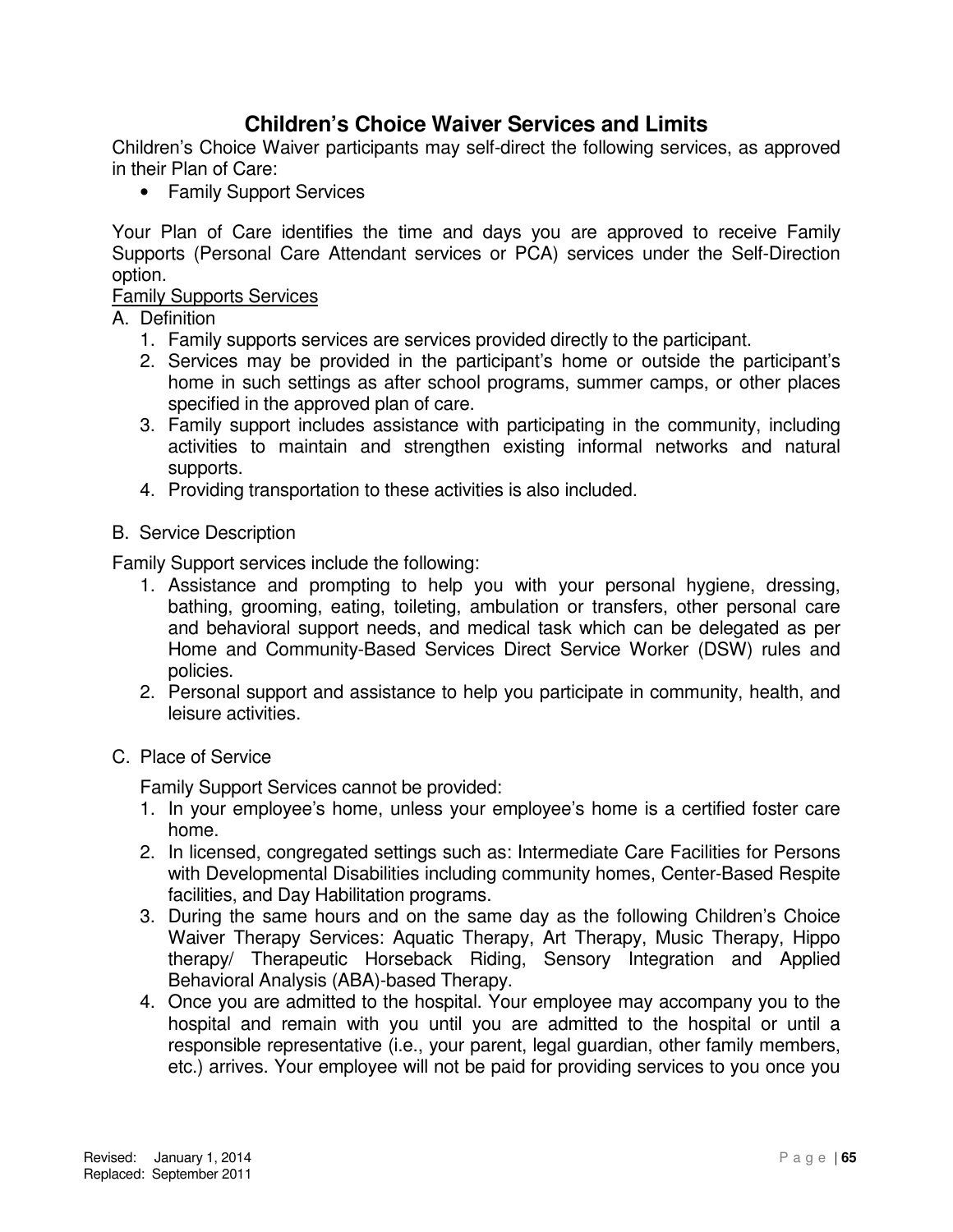are admitted to the hospital. Your employee may begin providing services to you once you are discharged from the hospital.

- 5. Outside the state of Louisiana, unless approved in your Plan of Care. Family Support services may only be provided outside the state of Louisiana for a documented emergency or a time-limited period which must be pre-approved by the Local Governing Entity and be specified in your Plan of Care.
- 6. Outside of the United States or territories of the United States.
- D. Service Unit and Limitations
	- 1. The employee and the participant must both be present in order for Family Support services to be provided.
	- 2. Total number of services hours are dependent on Children's Choice capped budget. No limits on the amount/ frequency of services other than approved Plan of Care (POC) budget limit.
	- 3. All request services areto be completed in the current approved POC year.
	- 4. The employee may not work more than sixteen (16) hours in twenty-four (24) hour period unless there is a documented emergency or a time-limited, non-routine need documented in the participant's approved Plan of Care.
	- 5. All available Medicaid State Plan and services provided through a program funded under the Individual with Disabilities Education Act (IDEA; 20 U.S.C. 1401 et seq.) must be utilized before accessing this service. All services must be outlined in the Plan of Care to prevent duplication of services.
	- 6. The total Administrative Fee amount will be taken from annual budget cap for 12 month period. If the recipient wishes to discontinue services, administrative fee will be discontinued on the first  $(1<sup>st</sup>)$  date of the following month.
	- 7. Total cost of all services and administrative fees cannot exceed waiver capped budget for POC year.
	- 8. Exhausting available funds does not qualify as justification for crisis designation.

9. The billing unit is fifteen (15) minutes.

**Note:**It is understood that this schedule is flexible and an individual's daily routine may change based on need or preference. Support Coordinator will be required to monitor services self-directed services quarterly for Children's Choice waiver participants.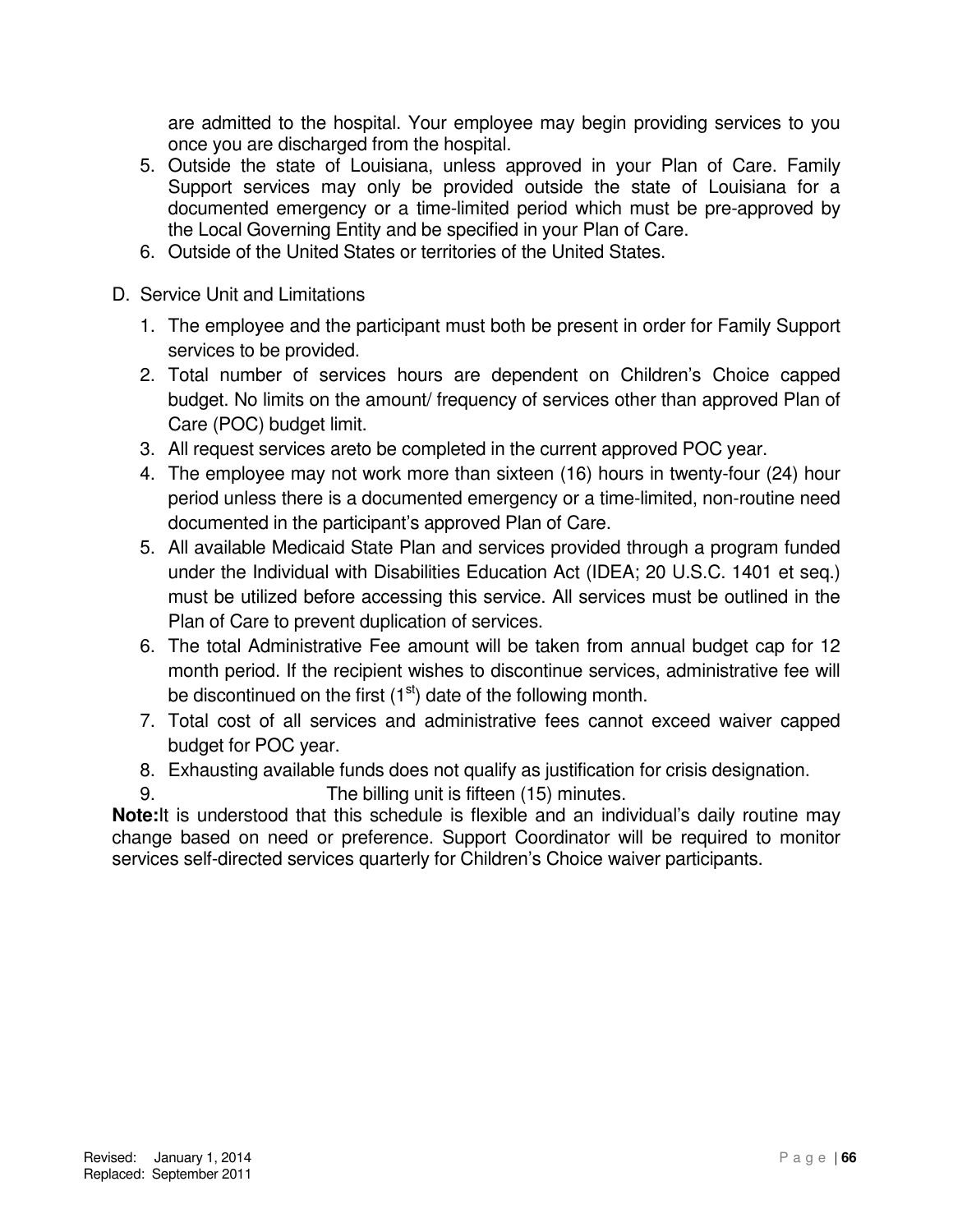# **Residential Option Waiver (ROW) Services and Limits**

Residential Option Waiver participants may self-direct the following services, as approved in their Plan of Care:

• Community Living Supports

Your Plan of Care identifies the time and days you are approved to receive Community Living Supports (CLS) services under the Self-Direction option. Services are to be selected based on recipient need/want and based upon the individual ROW acuity level/ROW Budget cap.

#### **Community Living Supports**

A. Service Definition (Scope)

Supports provided include the following:

- 1. Self-Help Skills: Activities of daily living and self-care (i.e., bathing, grooming, dressing, nutrition, money management, laundry, travel training, and safety skills). Travel-training to community activities/locations (not intended to be used when the recipient is learning to go to and from a vocational setting).
- 2. Socialization Skills: Appropriate communication with others, both verbal and nonverbal (i.e., manners, making eye contact, shaking hands, and behavior). Intended to increase involvement in the community (i.e., church membership, voting, participation in sports, and volunteering).
- 3. Cognitive and Communication Tasks: Learning activities (i.e., attention to task, self-control, verbal/nonverbal communication, and interpersonal communicationverbal/nonverbal cues) intended to increase level of understanding and to communicate more effectively.
- 4. Acquisition of Appropriate, Positive Behavior: Appropriate behavior (i.e., nonaggression and appropriate social interaction). Intended to increase socially appropriate behavior.

When the self-directed option is utilized the recipient must have an individualized back-up plan and evacuation plan both of which must be submitted with the POC for review and approval. The direct support workers must meet minimum qualifications.

B. Services Description

Community Living Supports (CLS) is a residential option available to participants who either have natural supports and/or who need very little support on an on-going basis. Based on their need of supports, participants can either live with family members or reside independently in their own residence.The overall goal for each recipient is to obtain or maintain their level of independence, level of productivity, and involvement in the community as outlined in each participant's approved POC. Individual specific goals are identified in the POC and provided by the participant's direct support worker.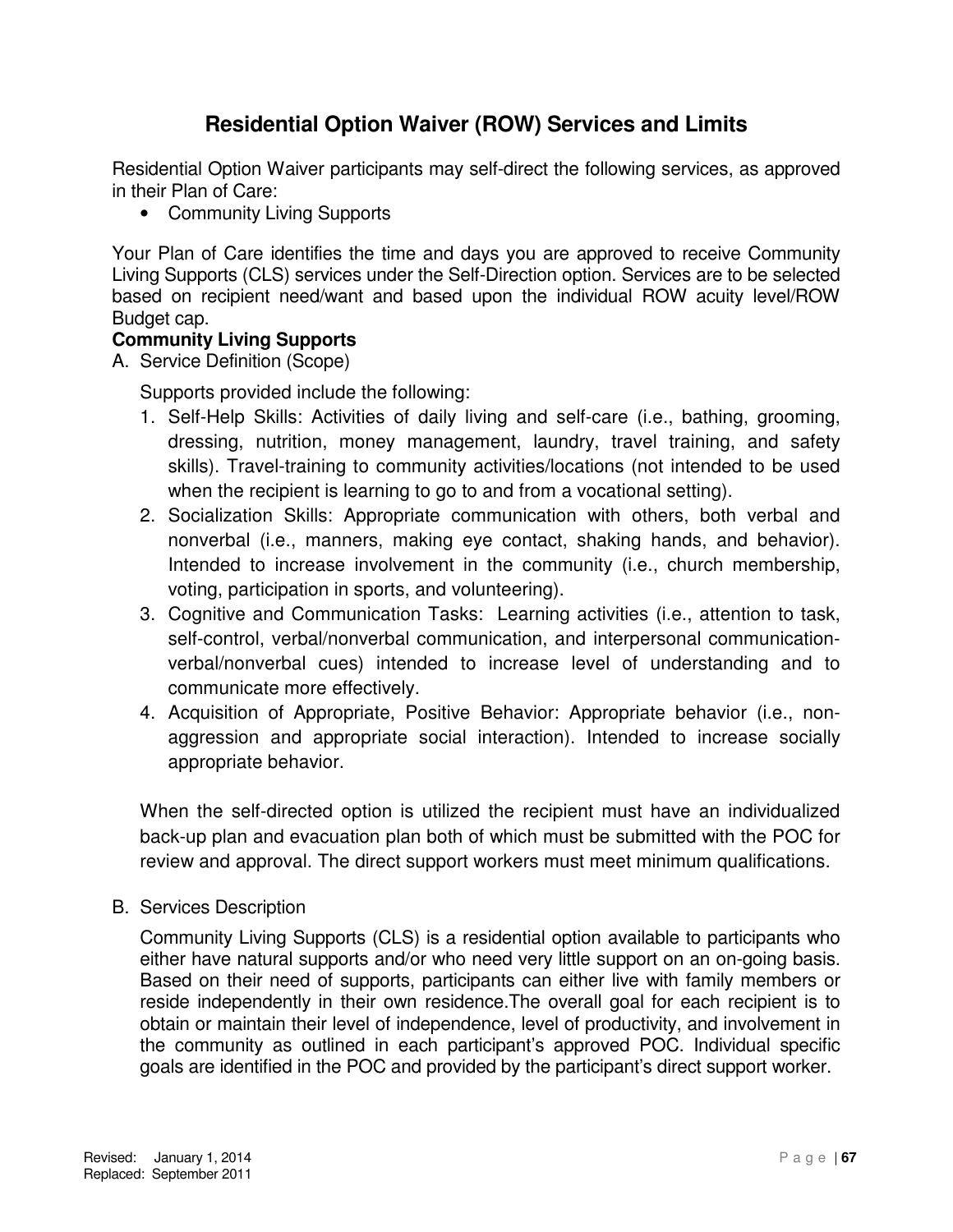- C. Place of Services
	- 1. Community Living Supports are provided to a participant in his/her own home and in the community.
	- 2. Community Living Support Services cannot be provided:
		- a. In your employee's home, unless your employee's home is a certified foster care home.
		- b. In licensed, congregated settings such as: Intermediate Care Facilities for the Developmentally Disabled, community homes, Center-Based Respite facilities, and Day Habilitation programs.
		- c. Community Living Supports are not available to individuals receiving Shared Living Services, Host Home Services, or Companion Care Services. (The same type of supports that Community Living Supports provides are integral to and built into the rate for these three services, and prevents duplication of services.)
		- d. Community Living Supports cannot be provided or billed for at the same time on the same day as Supported Employment, Day Habilitation, or Prevocational Services. Transportation-Community Access services may not be provided at the same time as Community Living Supports services.
		- e. Once you are admitted to the hospital. Your employee may accompany you to the hospital and remain with you until you are admitted to the hospital or until a responsible representative (i.e., your parent, legal guardian, other family members, etc.) arrives. Your employee will not be paid for providing services to you once you are admitted to the hospital. Your employee may begin providing services to you once you are discharged from the hospital.
		- f. Outside the state of Louisiana, unless approved in your Plan of Care. Individual and Family Support services may only be provided outside the state of Louisiana for a documented emergency or a time-limited period which must be pre-approved by the Local Governing Entity and be specified in your Plan of Care.
		- g. Outside of the United States or territories of the United States.
- D. Services Limitation
	- 1. All ROW participants must receive a residential service (i.e., community living supports, companion care, host home, or shared living) and support coordination services.
	- 2. Participants must receive a residential service and support coordination at least once every 30 days.
	- 3. Payment will not be made for services provided by a relative who is the Parent(s) of a minor child; Legal guardian of an adult or child with developmental disabilities; Parent(s) for an adult child regardless of whether or not the adult child has been interdicted; or Spouse.